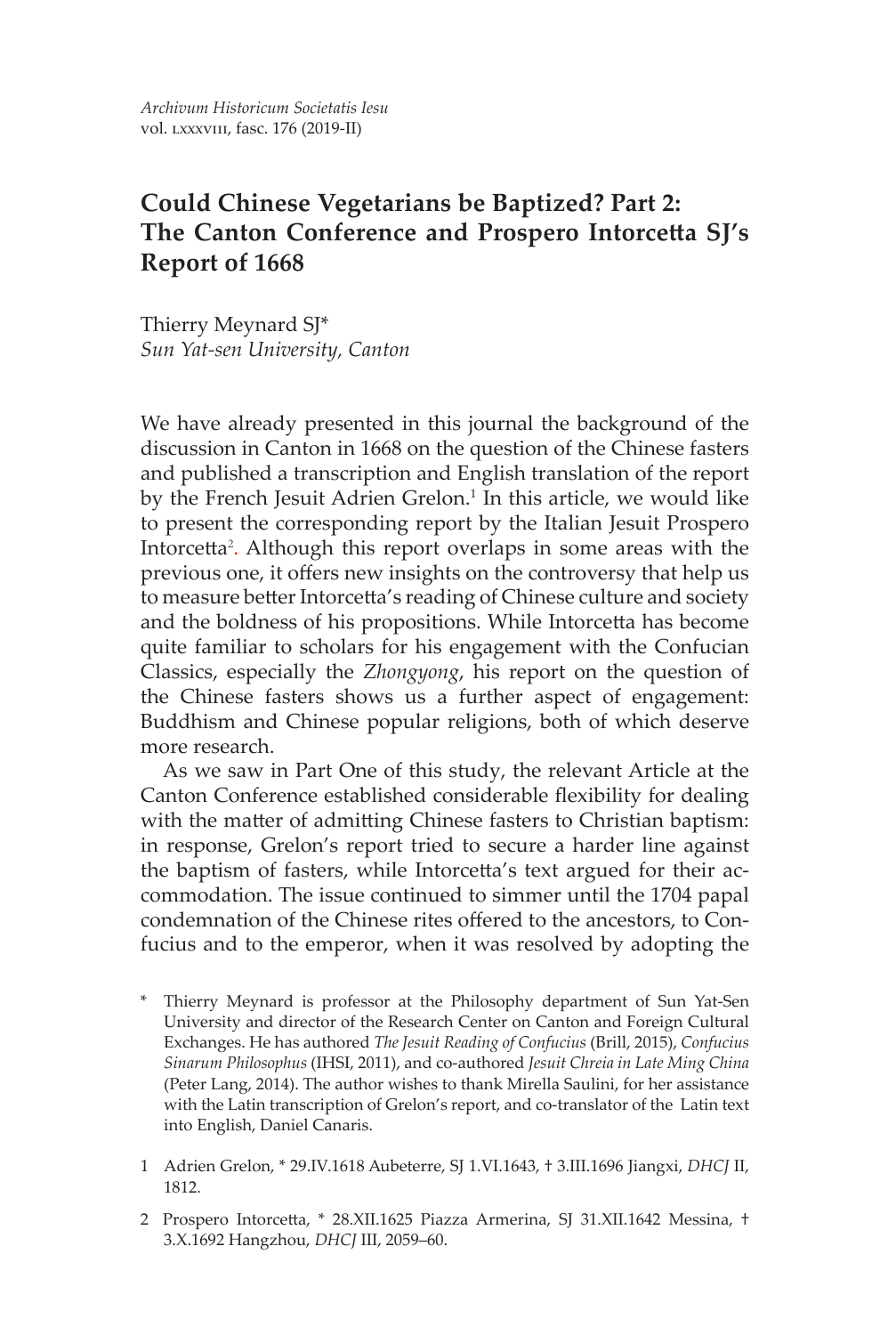position advocated by Grelon that banned baptism to fasting Chinese vegetarians. The Intorcetta text provides a window onto the contested and uncertain path to this outcome, and onto the history of this important theme more broadly.

The report under investigation is found in ARSI *Jap. Sin.* 150, "Ritus Sinici, Liturgica 1622–1708," ff. 71–77 (*prima via*). There is another copy *Jap. Sin.* 150, ff. 83–90v (*tertia via*). The report was sent together with the one by Grelon and other documents and was authenticated by Luis da Gama<sup>3</sup> on 10 December 1668. The report itself is not signed, but just after it, there is a five-page appendix by Jacques Le Faure<sup>4</sup> (ARSI, *Jap. Sin.* 150, ff. 77–79) who mentions explicitly Intorcetta as the author of the report.

Since the formal conference of the twenty-three missionaries ended on 26 January 1668, we may presume that Intorcetta wrote his report just after, during the month of February. When he saw the report by Grelon, Intorcetta inserted an addendum of two pages (ARSI *Jap. Sin.* 150, ff. 70rv).

Intorcetta's report bears quite a long title: "It is asked whether Chinese fasters should always be forced by the missionaries to break their fast before receiving baptism because of its nature and despite the fact that they detest Idols and all superstitions, including the fasts previously observed out of superstition, and make the formal and firm promise that they shall fast from now on for the love and veneration of God and in penance for their sins; or whether they ought to be baptized without breaking the fast if they can give a just reason for not breaking the fast."

This title incorporates all the elements of the sixth article of the Canton conference on the Chinese fast, but adds a new condition for the baptism of the fasters, that is, the formal and firm promise of the faster to fast for God. This can be seen as a concession that Intorcetta makes to Grelon. Indeed, Grelon had envisioned that the fasters would be forced to publicly break their fast before baptism by eating a piece of meat. As a counter-proposition, Intorcetta adopts Grelon's strategy of bringing the question of the fasters in the public life of the Christian community, but instead of a public ceremony of breaking the fast by meat consumption, Intorcetta designs a public ceremony containing a promise of the fasters to keep fasting for God, making an oath if necessary.

<sup>3</sup> Luis da Gama, \* 1610 Lavre (Montemor or Novo, Portugal), SJ 1625 Lisbon, † 5.VIII.1672 Macao, *DHCJ* II, 1564.

<sup>4</sup> Jacques Le Faure, \* 20.III.1613, SJ 8.I.1630, † 28.I.1675, *DHCJ* III, 2302–03.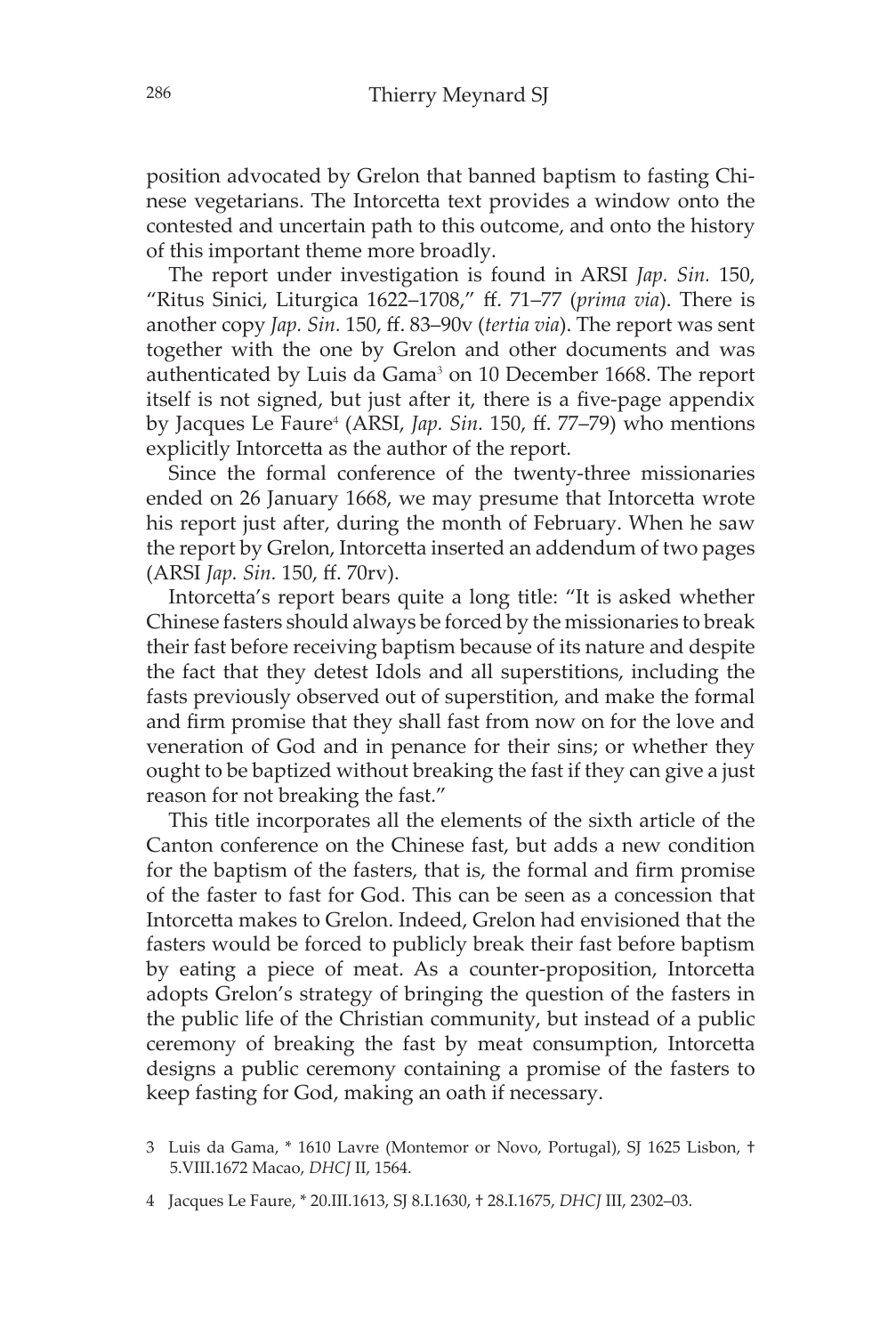Just like Grelon, Intorcetta reasons in his report through the theological categories of the material act and formal act, but he wants to prove that the Chinese fast is not intrinsically evil in material terms. It is only the intention of the faster that determines whether the act is formally good or evil. The fundamental question concerns the legitimacy of adopting in Christianity some elements of Chinese culture and religions — in this case the fast inherited from Buddhism — while keeping the material act exactly the same and changing the formal intention.

Intorcetta starts with some preliminary considerations, offering a rather detailed list of ten fasts practised at that time. In contrast, Grelon was satisfied with a much briefer presentation since he rejected all types of fast as idolatrous or superstitious. Intorcetta goes in greater detail because he wants to prove that among the ten types, eight of them are directly associated with Buddhist worship, but two types of fast, despite also being of Buddhist origin, have been Confucianized, such as when children fast to express their filial piety towards their parents. The mention of Confucian fasts supports Intorcetta's belief that the material fast, though Buddhist in origin, is not intrinsically linked to Buddhism and can be concretely detached from it. Though Intorcetta does not explicitly make the parallel, his allusion to the Confucianization of the Buddhist fast gives quite a strong legitimacy to his attempt to Christianize this same Buddhist fast. However, throughout his report, there is little discussion on the Confucianized fast, and instead Intorcetta deals with the conversion of people who have been practising the Buddhist fast and now want to convert to Christianity while keeping their fast. We can already see how Intorcetta's project differs radically from Grelon's conservative approach. While Grelon sees the Chinese fast as an obstacle and something to be eradicated in the life of Chinese Christianity, Intorcetta conceives fast as a positive practice that can be fully Christianized.

However, there is one type of fast which stands prominently in Grelon's report and which is completely absent in Intorcetta's, namely the fast practised by the *Teaching of the fasters*, or *zhaijiao*, a heterodox and rebellious sect very active at the beginning of the Qing dynasty. Intorcetta does not ignore this group, at one point alluding to "the sect causing troubles in the country" only to mention that he does not wish to discuss it. Intorcetta's decision to leave aside the question of the *zhaijiao* may appear surprising in regards to the importance of heterodox groups using fast as a religious marker at that period of time. However, while he strives to incorporate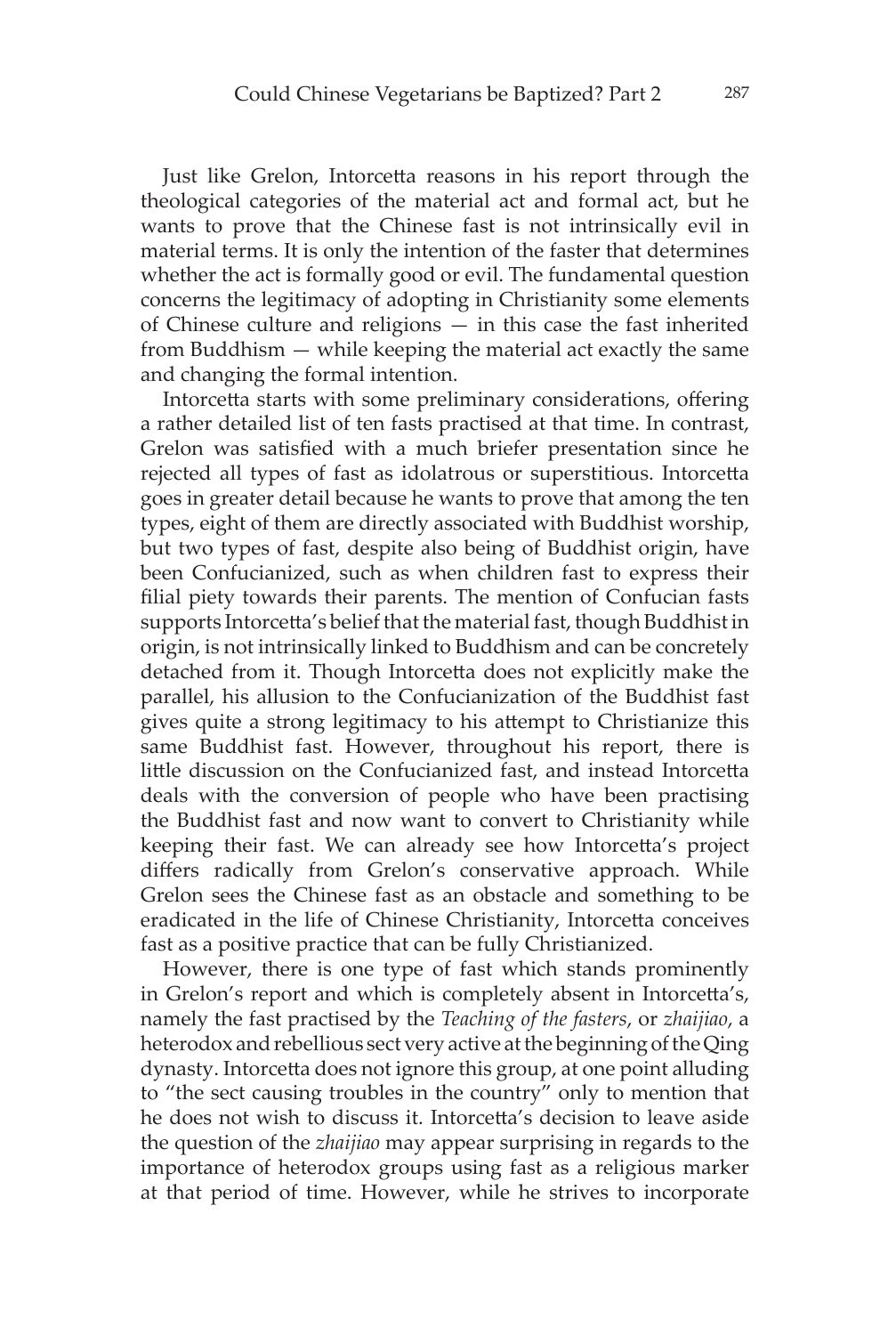the fast within the religious life of Chinese Christianity, he also considers the moral and cultural dimension of the fast, which goes beyond any religious affiliation. For Intorcetta, promoting the fast inside Chinese Christian communities serves the larger project of positioning Christianity within the moral and cultural framework of China. The fast appeared to him as a cultural imperative, and he calls it later in the report, "a national custom" (*mos Regni*), that Christianity should embrace to be better integrated within society.

After these preliminary considerations, Intorcetta provides two grounds for not requiring the break of the fast. First, according to the Church's rules, a general renunciation and the intention to observe the commandments of the Church are sufficient for baptism, and there is no need to ask for specific renunciations.

The second ground concerns the excessive burden imposed on the faster if he or she were required to break the fast. Two difficulties are raised. First, there is the social stigma attached to the breaking of the fast, because this action would be reproved by servants and neighbors. Grelon rejects in his own report this argument as extremely weak, as it would imply that Christians were not able to stand up for their faith against familial and societal pressure. Yet Intorcetta asserts that the fast is a cultural imperative which should be respected and observed by Christians, so that Christianity may not be perceived as being systematically opposed to the fast. For Intorcetta, this cultural imperative is strong enough for allowing Chinese converts to continue their fast after baptism. Intorcetta understands that a frontal opposition of Christianity the fast would create a scandal within the larger Chinese society. The second difficulty operates on a personal level, being expressed as a nausea or distaste among the fasters for eating meat. In his report, Grelon discarded the claim of nausea provoked by the consumption of meat as quite improbable and as more a pretext and illustration of the bad faith of the fasters who wish to be Christian but who remain attached to their superstitions. When Intorcetta and Grelon talk about nausea, they make it clear that this may not be purely physical but also psychological, due to the religious education received from youth. For Intorcetta, however, some people can personally break away from their previous faith while having great difficulty in discarding a fasting practice that has become part of their lifestyle. Therefore, Intorcetta considers that those two difficulties, one social and another psychological, are legitimate reasons for not breaking the fast, since this would impose an unnecessary burden.

The two difficulties mentioned by Intorcetta are rightly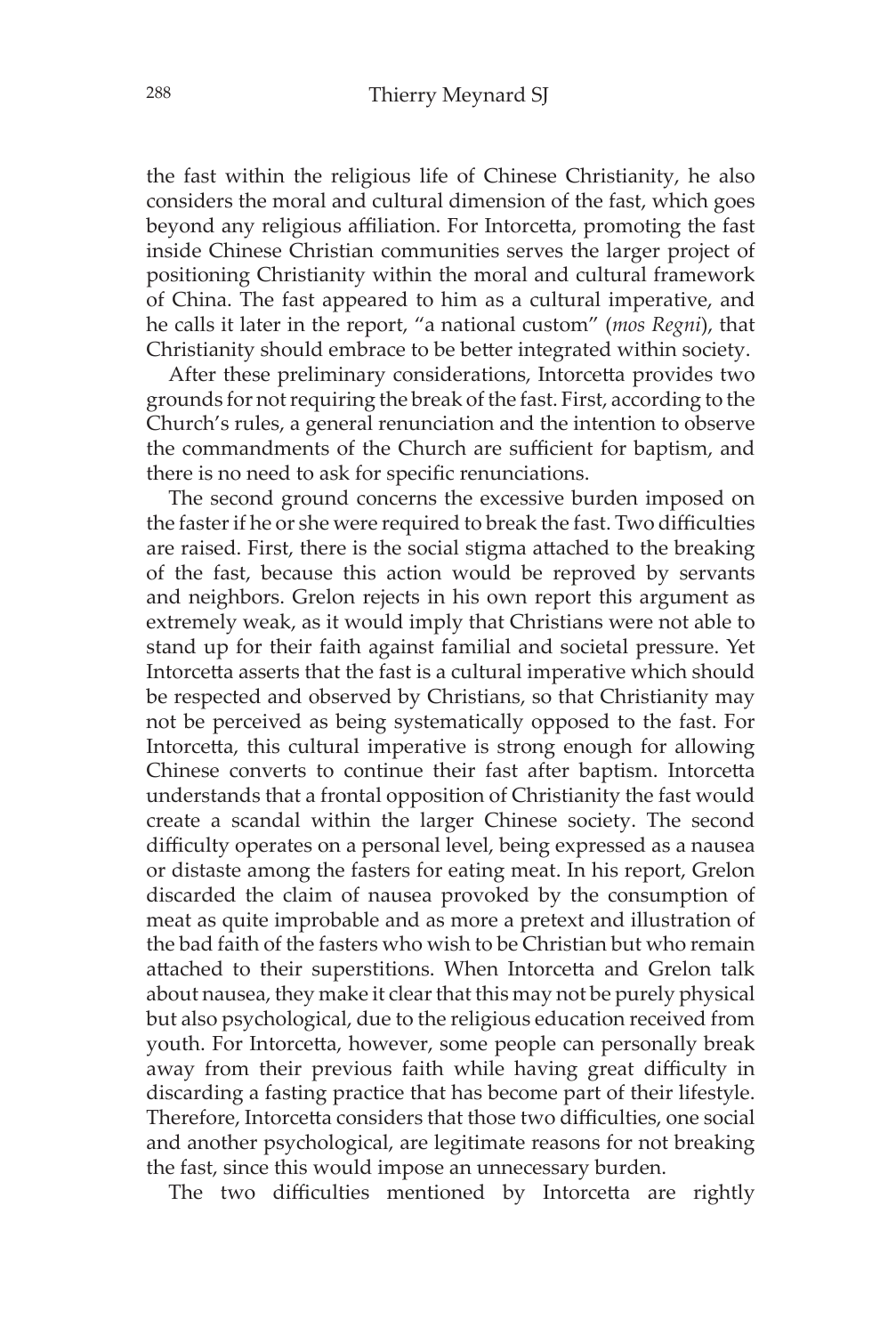appreciated within the framework of the Chinese cultural background, whereas for Grelon, who does not show the same social and cultural sensitivity as Intorcetta, those two difficulties appear unfounded and unreal. The priest needs to evaluate properly the difficulties so that he can reach moral certitude about the good faith of the baptismal candidate. Clearly, there cannot be absolute certitude, but for Grelon, the refusal of the faster to eat a piece of meat and his obstinacy in refusing to break the fast even only once makes him highly suspicious. On the contrary, Intorcetta accepts the words of the fasters who ask for baptism as sincere, and if he requests the fasters to make a public promise, it is to alleviate the worries of missionaries like Grelon. In a certain way, the positions of Intorcetta and Grelon are diametrically opposed. Intorcetta stresses that the catechumen can make a personal and informed decision in asking for baptism while understanding how his fasting practice could materially be the same and yet reoriented towards a Christian end. In contrast, Grelon stresses the authority of the priest in collecting enough proofs that would convince him that he could licitly baptize a faster.

After having revealed his stance and the two supporting grounds, Intorcetta provides five supporting confirmations. The first one is the consistency in the missionary policy because the missionaries do not request a special rejection of any superstition. Just above this discussion, Intorcetta had mentioned the example of the Buddhist prohibition on killing life, which is based on the belief in transmigration. Since the missionaries do not ask people to kill an ant to express their renunciation to this superstition, similarly they should not ask the fasters to break their fast.

The second confirmation invokes the authority of Thomas Aquinas, quoted not directly from the *Summa theologica*, which was probably not available in Canton, but indirectly from the Jesuit moral theologian Paul Layman (1574–1635). Since baptism is the first sacrament, an individual is not under ecclesiastical jurisdiction before baptism. Hence, there is no sacrament of reconciliation before baptism, and the priest has no authority to ask the baptismal candidate anything specific; only a profession of faith and a general renunciation of Satan are required. Those dispositions ensure that baptism is as widely accessible as possible. For Intorcetta, the supplementary condition of breaking the fast would make many people stay away from the Church. In addition, he argues that many fasters who were forced to break their fast before receiving baptism have relapsed into Buddhism. On the contrary, among the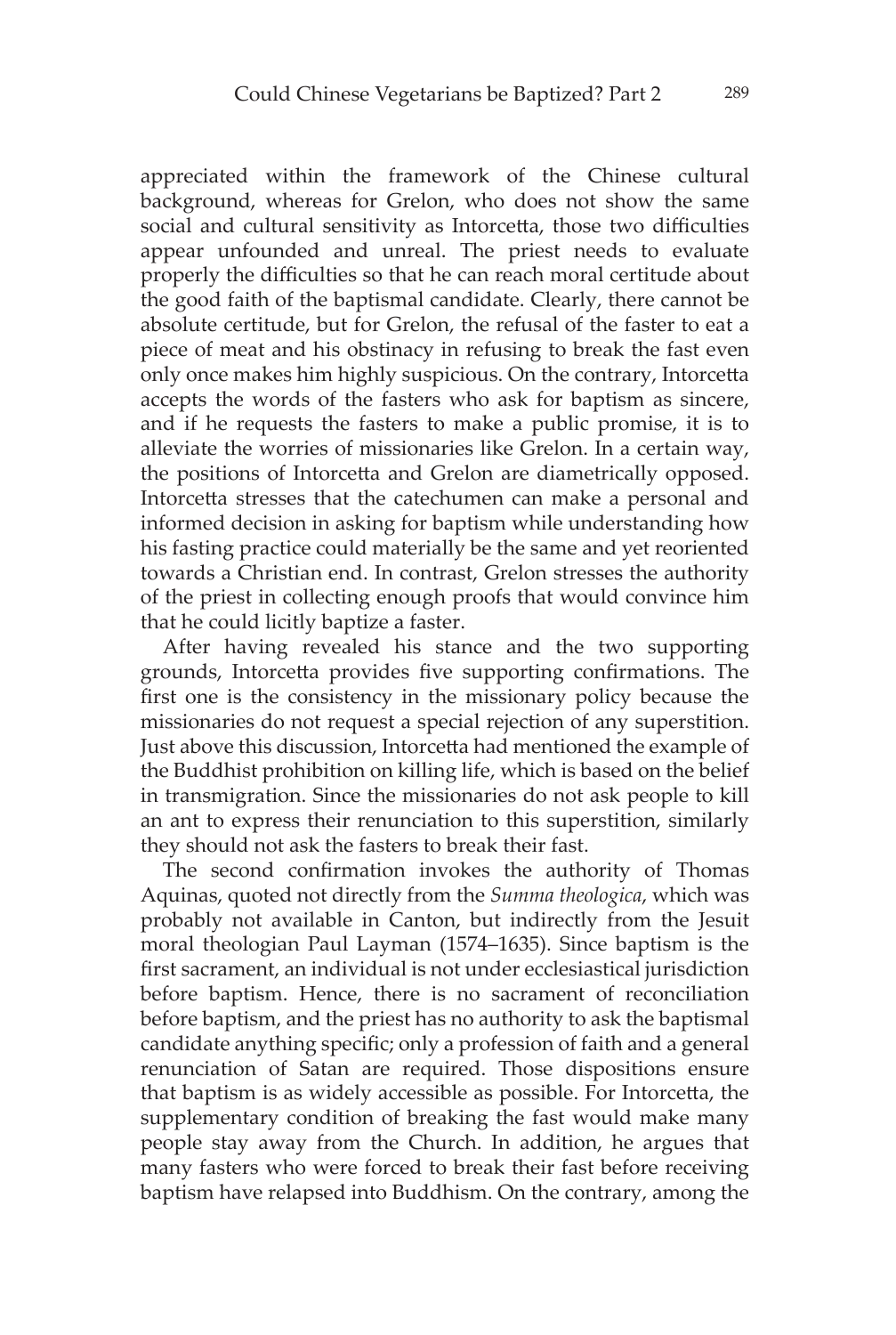many fasters who converted to Christianity without breaking their material fast, changing only the formal act of fasting, the majority of them have remained good Catholics. Intorcetta criticizes opponents like Grelon because of their rigorist approach, which make them unable to measure the success of an open policy. In Intorcetta's view, his policy of accommodation is more effective than the radical policy promoted by Grelon, and he suggests that the conversion of the Buddhists to Christianity cannot be realized by a full rejection of the Buddhist practices but is more easily secured by the Christianization of Buddhist practices like the fast.

The third and longest confirmation argues that accepting fasters does not create a scandal within either Chinese society or the Church. As said above, for Intorcetta, fasting is a positive moral value in Chinese culture and society, disconnected from Buddhism. Thus, by accepting the fasters, the Church avoids the great scandal of asking Christians to renounce their previous fast. Instead, for Grelon, keeping those fasting practices would be equivalent to keeping Buddhist statutes at home, and he considers that keeping those statues even for a secular use, like decoration, is illicit and reveals that the person is still attached to past superstitions. For Intorcetta, the new Christians should replace the statues of Buddha and other gods with the one of Christ, put in place of honor, but instead of destroying the statues or getting rid of them, he suggests that they could be kept. He argues that in Europe, there is clearly no danger that pagan statues used for decorative purposes in places like the kitchen could be seen as objects of worship, but rather as a means of denigration. If such conditions could be replicated in China, then pagan statues could be kept. Since the formal intention of worshipping the statues has disappeared, it is possible to keep them at home in a place and a function which is clearly nonreligious. Similarly, since the Chinese fast has lost its association with Buddhism and can even be Christianized, the new Christians could continue fasting the same way, avoiding the great scandal in the society that would occur should they publicly break their fast. In this section about the perception of the non-Christians, Intorcetta still makes it clear that new Christians have the duty to indicate to visitors to their homes that, if Buddhist statues are kept in the kitchen  $-$  with the image of Christ located in the central altar  $$ and if they keep fasting as before  $-$  but now for Christ  $-$  then there is to be no risk of non-Christian visitors misunderstanding these statues.

In this second section of the third confirmation, Intorcetta tackles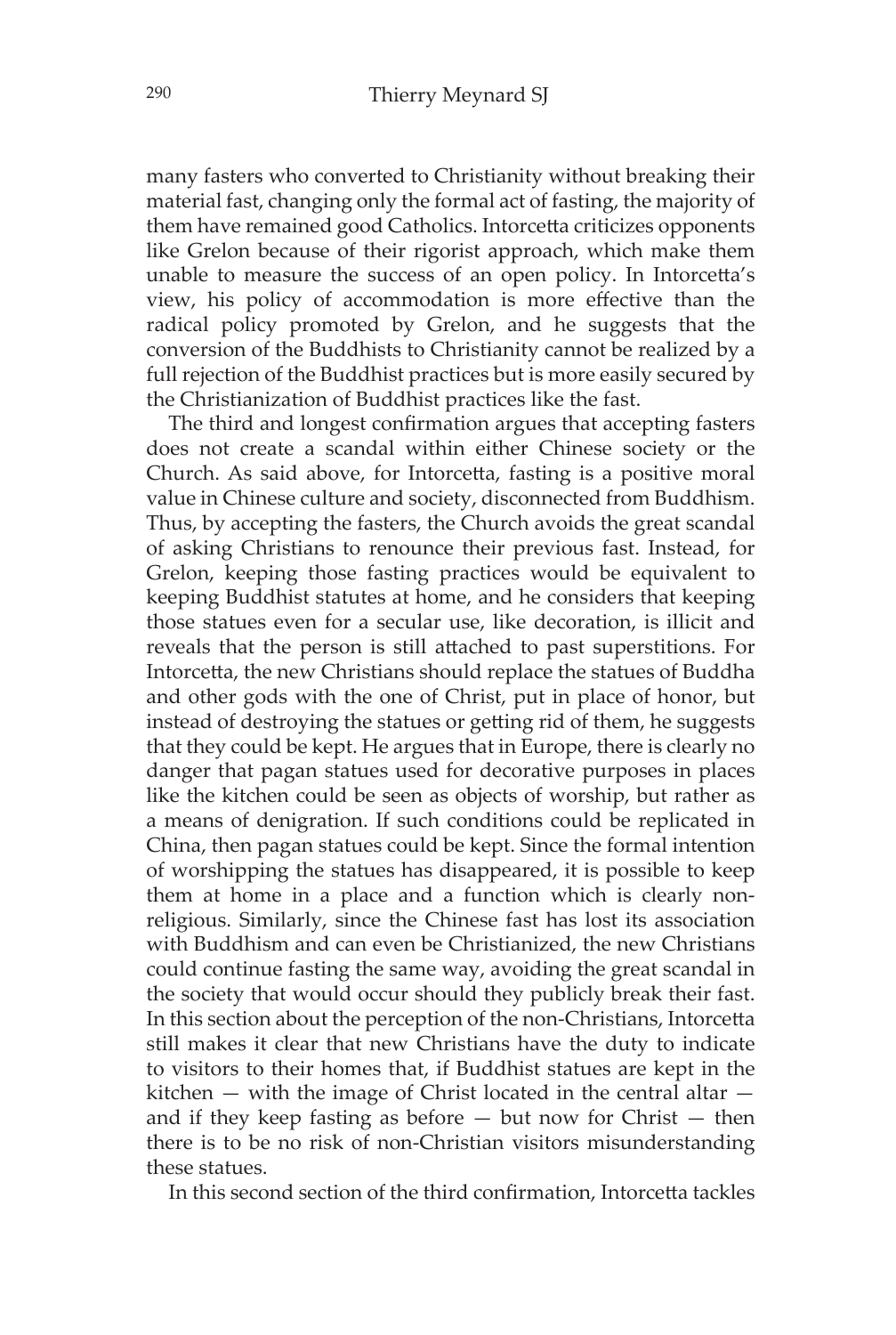the issue of the scandal among the Christians. As Intorcetta admits in his report, the negative attitude of the Christians was a real issue, and the sixth article of the conference deals precisely with this point: "Christians are strongly advised not to deter the fasters from listening to catechism by carelessly reproving them for their fast, but should gently take them to the priest to be taught about their obligations." In his own report, Intorcetta restates the main measure to be taken so that the fasters may join the Christian communities, adding the public promise, as mentioned above.

Besides the resistance of Chinese Christians in accepting the Chinese fasters, another problem was the conservative policy of missionaries like Grelon who had systematically denied baptism for all Chinese fasters who do not first break their fast. For Intorcetta, all the priests should abide by the same rules, and the rules should be applied uniformly, including in places where the question had arisen. This argument of uniformity favoured allowing fasters to be baptized, since fasters in some areas had been baptized already, both at the time of the reports, and possibly before the time of these Jesuit fathers.

Related to this point, and as part of the third confirmation, the policy of the first missionaries of the China mission is also discussed. Intorcetta is aware that there was no uniform and consistent policy at the time of Ricci, but he makes the point that the first generation of missionaries in China did not consider the fast itself as an intrinsic evil, since this would have implied that any baptism of the fasters was illicit. Intorcetta reaffirms the theological rationale behind the sixth article of the conference, that is to say, the fast itself is not intrinsically evil. This indicates that the first generation of missionaries may have indeed baptized fasters, though concrete evidence of this is lacking. In his own report, Grelon boldly affirms that Giulio Aleni,<sup>5</sup> Lazzaro Cattaneo,<sup>6</sup> Alfonso Vagnone,<sup>7</sup> etc, never baptized any faster, but this is hard to prove, or, as Intorcetta says in his report: "For this reason alone, there is one [Father] arguing this position against the opinion of the twenty-two Fathers in the meeting. His teaching should not be accepted because it wants to

- 5 Giulio Aleni, \* 1582 Brescia (Italy), SJ 1.XI.1600 Novellara (Italy), † 10.VI.1649 Yanping, *DHCJ* I, 72–3.
- 6 Lazzaro Cattaneo, \* 1560 Sarzana (Italy), SJ 27.II.1581 Rome, † 19.I.1640 Hangzhou, *DHCJ* I, 721.
- 7 Alfonso Vagnone, \* January 1568 Trofarello (Italy), SJ 24.X.1584 Arona (Italy), † 14.VIII.1606 Nanjing, *DHCJ* IIII, 3867.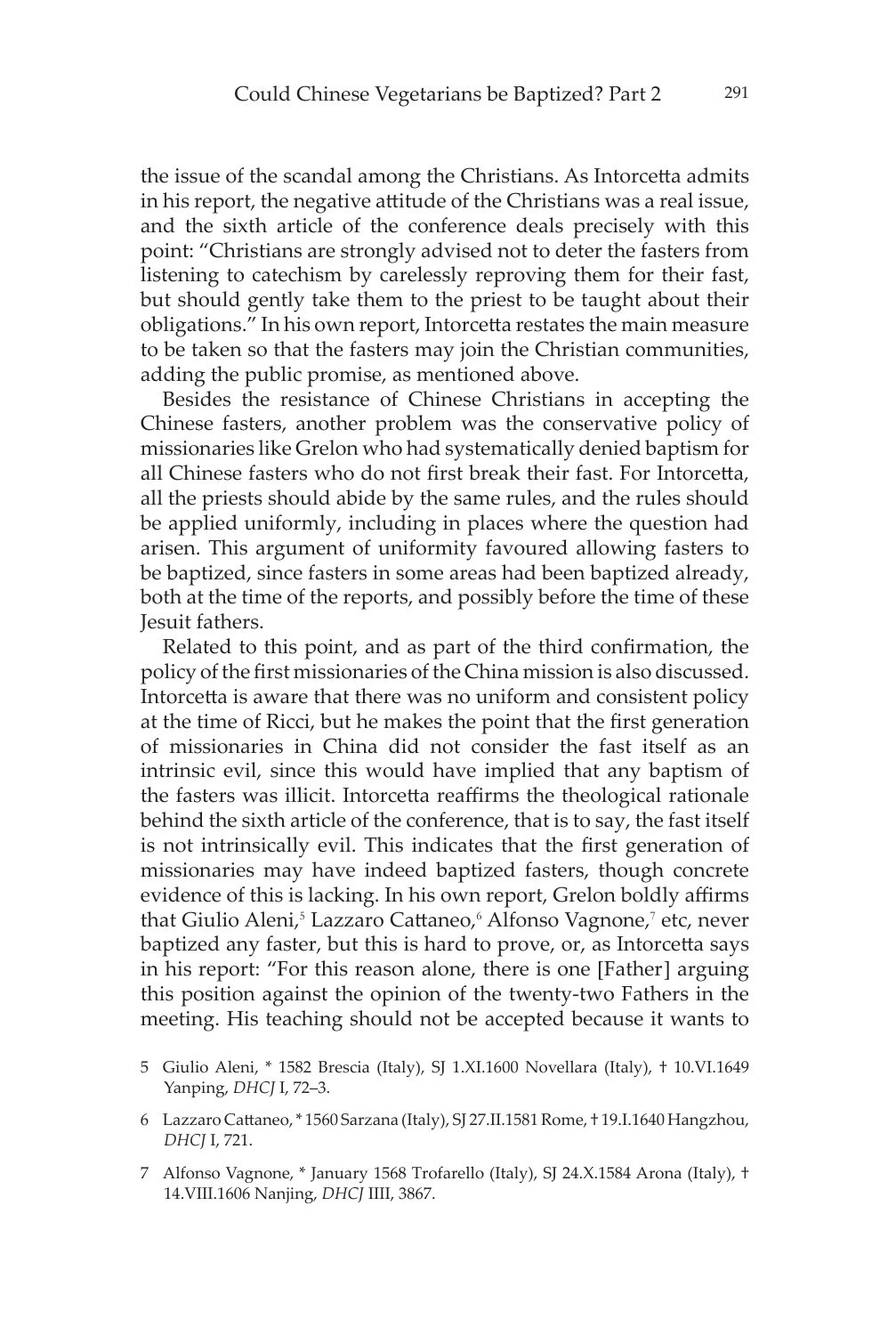prove so much that it proves nothing and it contradicts what was already decided after much discussion." Despite being isolated on this question of the policy of the first mission, Grelon was not alone in opposing the baptism of the fasters, and, when the vote came, six of them, out of the twenty-three being present, voted against the sixth article, according to the Spanish Dominican Domingo Navarrete (1618–86). For those six missionaries, baptism should under no circumstances be given to a faster who does not first break his fast.<sup>8</sup> In his report, Intorcetta used many times the word adversaries with the plural, but no one is explicitly mentioned, not even Grelon.

The fourth confirmation echoes a concession presented by Grelon: "If some fasters, after having broken their fast, still want to abstain all their life from meat, eggs, dairy and wine — which I think will seldom or never happen — this could be allowed provided that they have changed the form of their fast, using for example onions and leeks or at least a bit of pork fat as condiment for their vegetables in the Chinese way."9 Intorcetta sees this concession as a way for Grelon to salvage his faulty policy, but this appears as a logical contradiction because Grelon holds that the fast, not only in its intention, but in its materiality, is intrinsically evil, and should be absolutely avoided. Intorcetta points out other problems. For example, the mixed practice of the faster may still be regarded by Chinese Christians as suspect. Also, the equivalency established by Grelon in keeping the fast and keeping Buddhist statues (on the condition of following certain protocols and the correct attitude), for Intorcetta, becomes untenable because Buddhist statues should never be retained under any circumstances; Grelon, instead, allows that the fasting practice could still be resumed after a symbolic break.

The final confirmation of Intorcetta's text draws an evocative analogy between keeping the fast and the Chinese veneration of the spirit protectors of a city. Just as the Chinese fast can be Christianized, the pagan rite to the spirit protectors of a city, known in Chinese as *chenghuang*, can be Christianized according to advice that two Jesuits teaching moral theology at the Jesuit College in Palermo

- 8 Domingo Navarrete, *Controversias antiguas y modernas de la misión de la Gran China*. Madrid: Imprenta Real por Juan García Infançon, 1679, 199b.
- 9 Thierry Meynard, "Could Chinese Vegetarians be Baptized? The Canton Conference and Adrien Grelon SJ's Report of 1668". *AHSI* LXXXVII, fasc. 173 (2018-I), 111.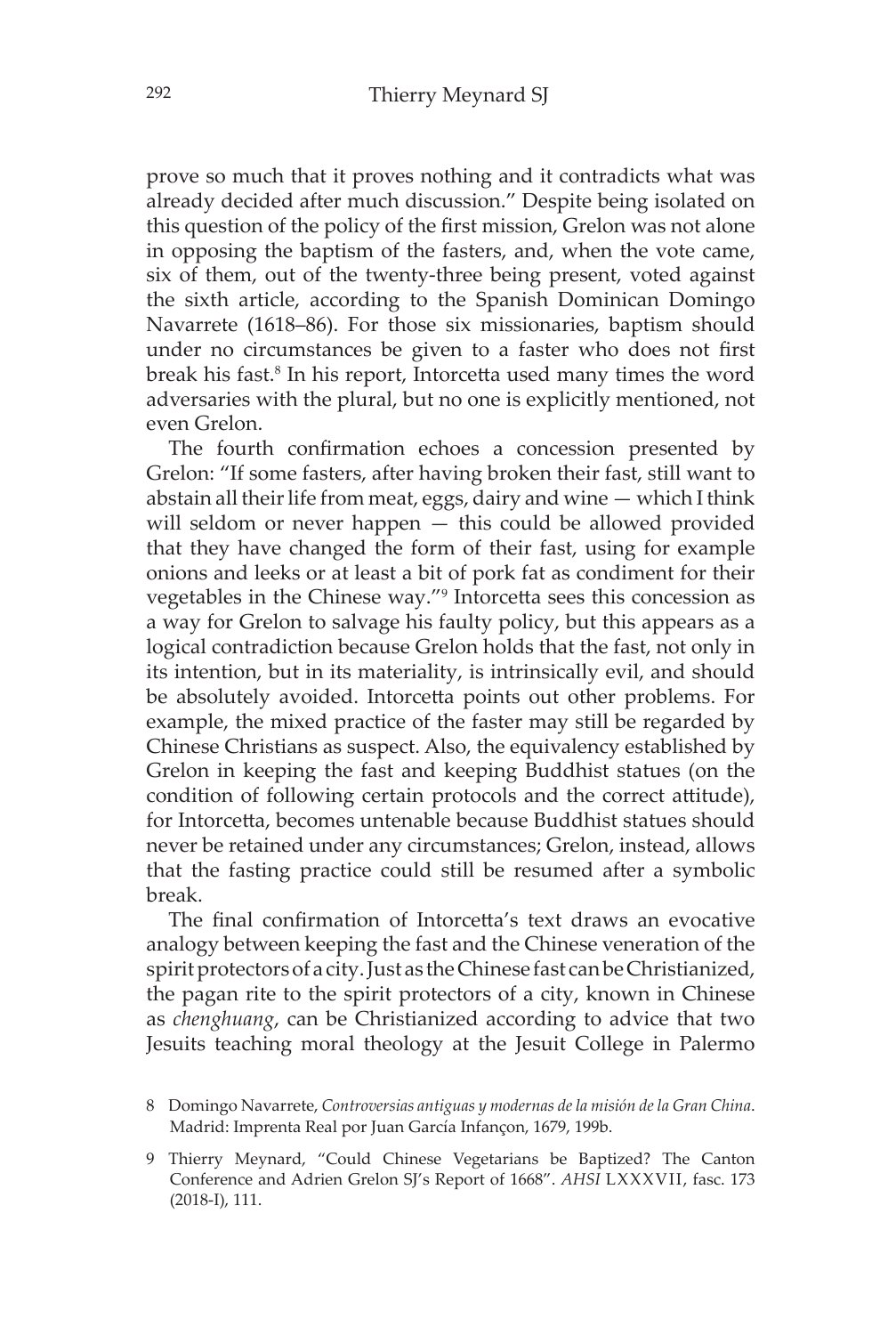sent to Francesco Brancati,<sup>10</sup> another Sicilian of the China mission: "Knowledge was earlier given to the nations that God had assigned to each city or kingdom one holy guardian angel as its protector, and that when the Christians reverence and venerate the tutelary spirit of the city, they intend to adore its holy guardian angel; under this condition and declaration, Christians can participate in those processions and venerate the image, venerating through it the guardian angel." The answer was given in a letter dated 1642, and Brancati probably had the letter with him in Canton and showed it to Intorcetta.

In conclusion, Intorcetta's aim is twofold. He first strives to reach out to people who practise some form of Buddhism or popular religions, especially those who fasted. Instead of advocating a complete destruction of their former practices, Intorcetta is ready to Christianize some of them. Secondly, he sees the fast as an important practice across the Chinese society that should be respected and even embraced by Chinese Christianity for a better insertion in Chinese culture and society.

I hope that those short indications may be useful for reading Intorcetta's report, translated into English by myself and Dr Daniel Canaris.

# **Cited works**

#### **Manuscript Sources**

Rome. Archivum Romanum Societatis Iesu (ARSI) *Jap. Sin.* 150, ff. 69–79. *Jap. Sin.* 158, ff. 51–61.

Madrid. Archivo Histórico Nacional (AHN) *Universidades y colegios* 1197 F, ff. 66–76.

#### **Published Primary Sources**

- Layman, Paul. *Theologia moralis in quinque libros partita*, Munich: Nicolaus Henricus, 1625.
- López-Gay, Jesus, SJ. "Un Documento Inédito del P. G. Vázquez (1549–1604) sobre los Problemas Morales del Japón," *Monumenta Nipponica* 16 (1960): 118–60.
- Meynard, Thierry, SJ. "Could Chinese Vegetarians be Baptized?
- 10 Francesco Brancati, \* 1607 Palermo, SJ 14.VIII.1623 Naples, † 1.V.1649 Shanghai, *DHCJ* I, 521–22.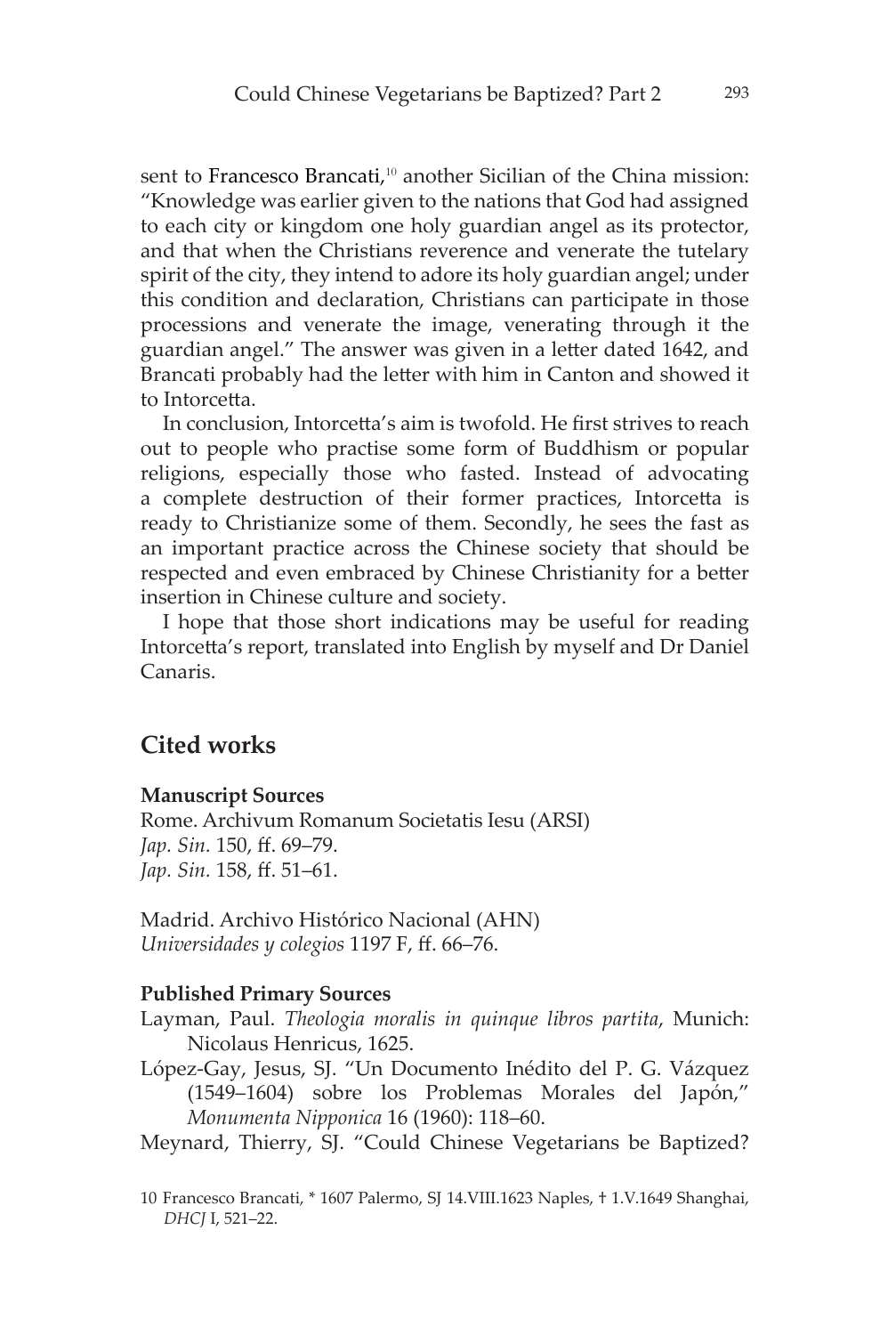The Canton Conference and Adrien Grelon SJ's Report of 1668". *AHSI* LXXXVII, fasc. 173 (2018-I): 83–114.

Navarrete, Domingo. *Controversias antiguas y modernas de la misión de la Gran China*. Madrid: Imprenta Real por Juan García Infançon, 1679.

## **Further readings**

- Asami, Masakazu. "Solutions to the Chinese Rites Controversy proposed by Antonio Rubino, SJ (1578–1643) Visitor to Japan and China." *Christianity and Cultures: Japan & China in Comparison 1543–1644*, edited by Antoni J. Űçerler, pp. 128–41.
- Höpfl, Harro. *Jesuit Political Thought*, Cambridge University Press, 2004.
- Overmyer, Daniel. *Folk Buddhist Religion: Dissenting Sects in Late Traditional China.* Cambridge, Mass.: Harvard University Press, 1976.
- Reinders, Eric. *Borrowed Gods and Foreign Bodies: Christian Missionaries Imagine Chinese Religion*. Berkeley: University of California Press, 2004.
- Seiwert, Hubert. "Popular Religious Sects in South-East China." *Journal of Chinese Religions* 20 (1992): 34–37.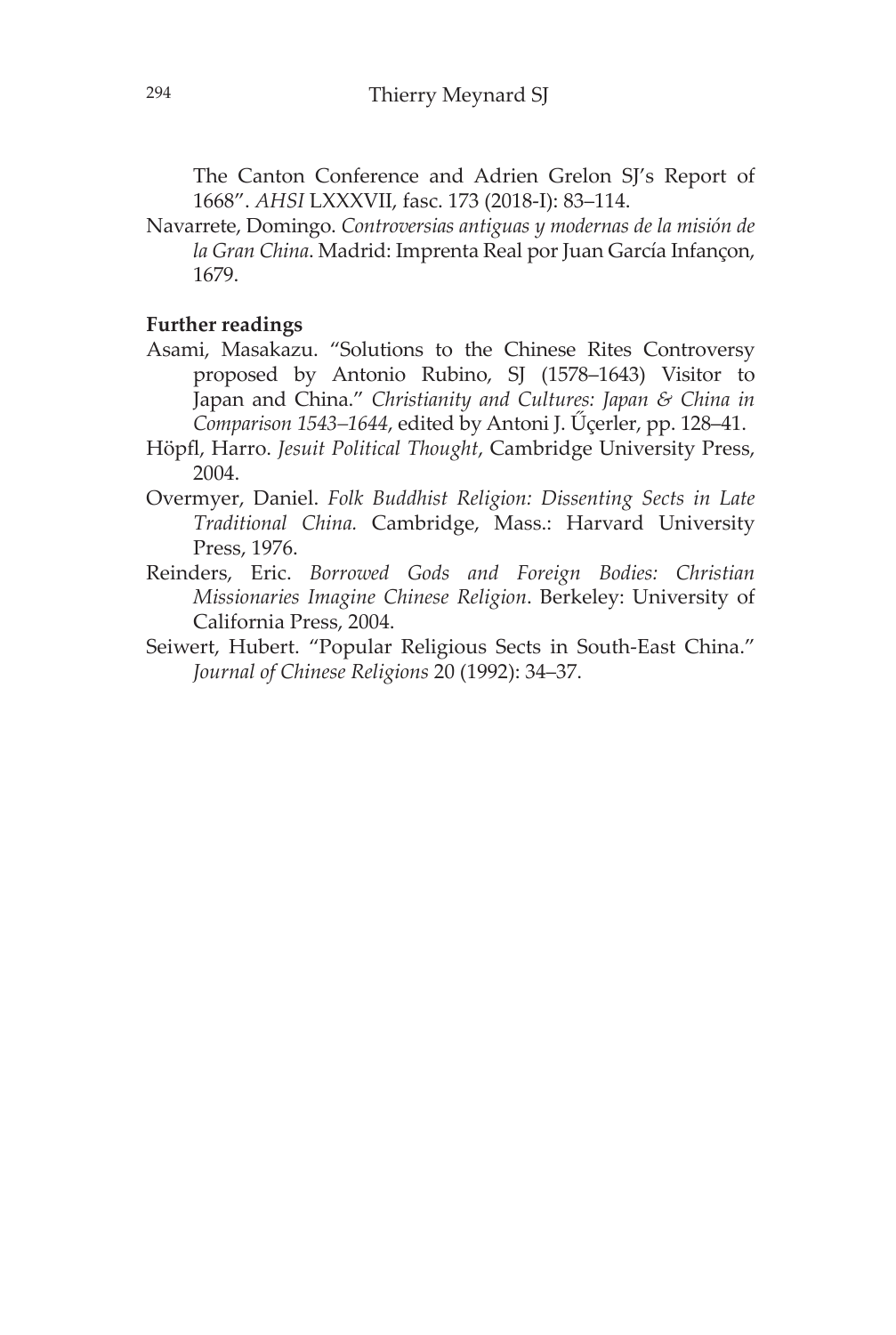**ARSI,** *Jap. Sin.* **150, "Ritus Sinici, Liturgica 1622–1708"; ff. 71–77: P. Prospero Intorcetta SJ.** *1a via cum nota authent.* **P. Luis da Gama, 10 dec. 1668**

**It is asked whether Chinese fasters should always be forced by the missionaries to break their fast before receiving baptism because of its nature and despite the fact that they detest Idols and all superstitions, including the fasts previously observed out of superstition, and they make the formal and firm promise that they shall fast from now on for the love and veneration of God and in penance for their sins; or whether they ought to be baptized without breaking the fast if they can give a just reason for not breaking the fast.**

On this question, it is not our intention to argue against what the venerable meeting of the Fathers recently decided,<sup>11</sup> but we shall investigate this issue only for the sake of truth, especially in a matter of such importance, as it is, either to open the door of salvation to the seemingly endless number of Chinese people called fasters if, after just cause has been presented, we are satisfied with the declarations of the fasters mentioned in the title above and baptize them; or to close the door to those who refuse breaking the fast, not out of ill will, but either because of a natural repulsion, or out of self-respect, fearing being mocked by their servants, and so on, even though there are not strong reasons for the fasters to be completely unable to break physically or morally their fast. Indeed, if it happens that a faster is physically or morally unable to consume meat, broth, fish, garlic or onions, wine, and so on, there is no doubt that the declaration mentioned above is sufficient, and he should be baptized without breaking his fast, since no one is bound to do the impossible.

[Preliminary considerations about the different fasts]

To determine the core of the issue, we need to examine whether breaking the fast among the Chinese fasters, or the breaking of a specific fast, is by its very nature a condition so absolutely required of a candidate to baptism that, without it, the minister cannot licitly baptize him. According to a theological rule, whenever the minister considers a candidate morally unprepared, he cannot licitly baptize

<sup>11</sup> Conference of the 23 missionaries in Canton from 18 December 1667 to 26 January 1668.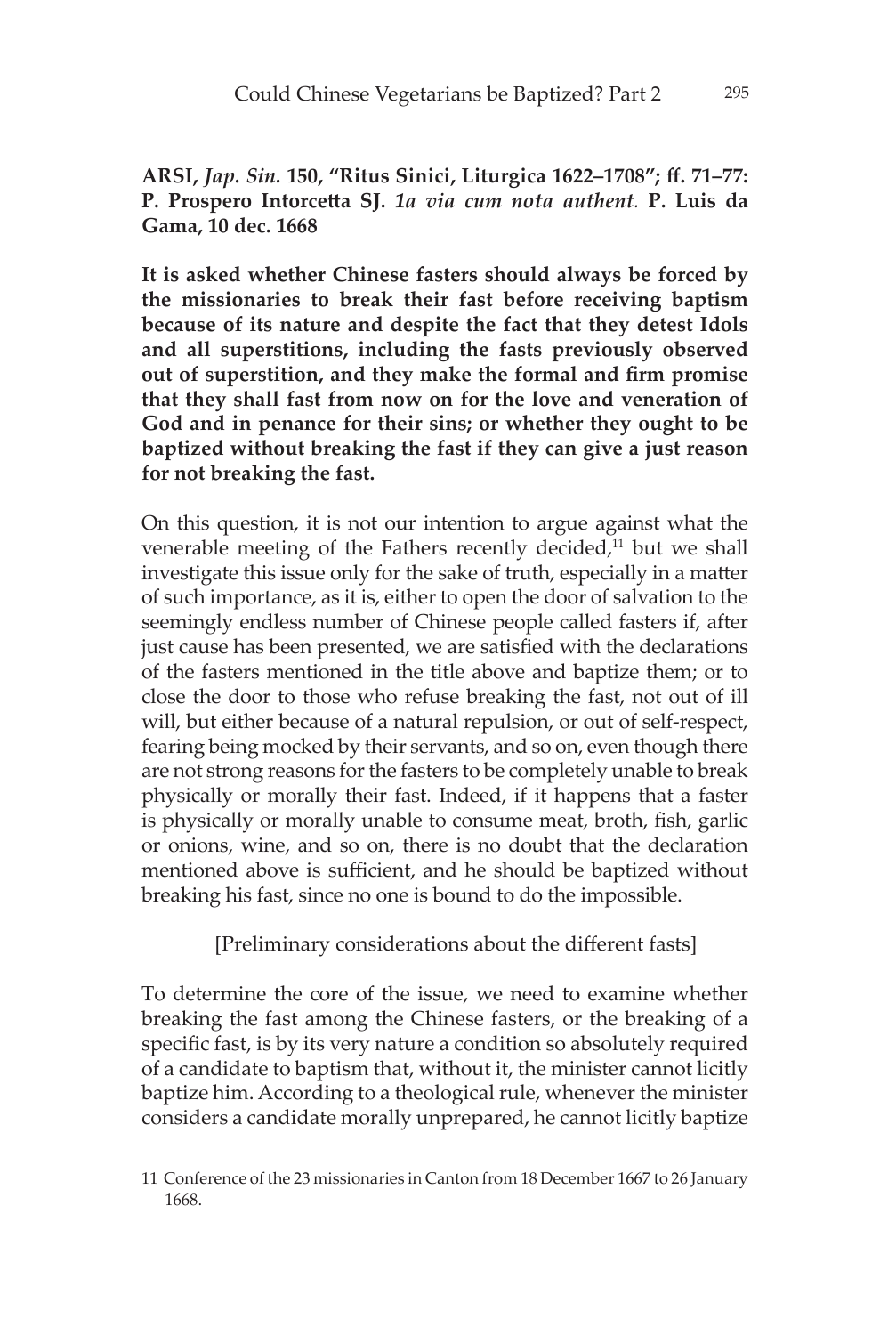him; but whenever he considers him morally prepared, he cannot licitly refuse baptism and close him the door of salvation, opened so generously by Christ the Lord to all.

We should distinguish certainties from uncertainties. First, it is certain that the fast or abstinence from meat, eggs, wine, fish, lard, and onions etc., just as the consumption of meat, fish, eggs, lard, onions and the drinking of wine, is materially and ordinarily found among the superstitions of Chinese pagans. However, those things themselves, even here in China, can be distinguished from formal superstition, just as in Europe, fast and abstinence from meat are distinct from divine worship and penance. Some may fast twice during the sabbath out of hypocrisy.12 Also, a hermit may abstain all his life from certain things because of a hidden pride, so that he may be praised by people, and may mistakenly think that he has been magnified with many merits from his fasting. If the hermit in Europe confesses [his sin] and truly repents of this pride, and is taught that he did not acquire any merit through all his previous fasts because of his sinful pride, but on the contrary, merited the eternal punishment of hell, would his confessor force him to break his fast, so that he could know for sure that the hermit recognizes his mistake and repents?

Surely the Chinese fast is not a sign so fixed and bound to [Buddhist] superstition or any other religious sect that it could be considered as the external worship and declaration of adoring some Idol or that sect [the Buddhists], such as burning incense or kneeling in front of an Idol, which are illicit acts of worshipping. Gabriel Vásquez<sup>13</sup> was asked about a case, whether a Christian servant could

- 12 This is a reference to the hidden Jews in Europe.
- 13 Gabriel Vásquez (1549–1604) was a famous Jesuit theologian at the University of Alcalà, Spain, where he developed the Jesuit doctrine of probabilism. Alessandro Valignano (1539–1606) had submitted to the Superior General Acquaviva (1543–1615) cases of conscience, which were forwarded to Vásquez. This one prepared his answers in 1593 which were examined and approved in 1595 by three theologians appointed by the Inquisition in Rome. The answers of Vásquez arrived Japan in 1598. Being preserved in the Archives of the Japanese province, Intorcetta consulted them in Canton. The original document by Vásquez is lost but the Archivo Histórico Nacional of Madrid holds a copy of the Latin text with the Spanish title: "Respuestas del Padre Vázquez a varios casos, que de Japón preguntaron los nuestros, los cuales truxo el Padre Gil de la Mata procurador de Japón" (*Universidades y colegios* 1197 F, ff. 66–76). Jesús López-Gay has presented and published the Latin text with a translation in Spanish: "Un Documento Inédito del P. G. Vázquez (1549–1604) sobre los Problemas Morales del Japón". *Monumenta Nipponica* 16 (1960): 118–160.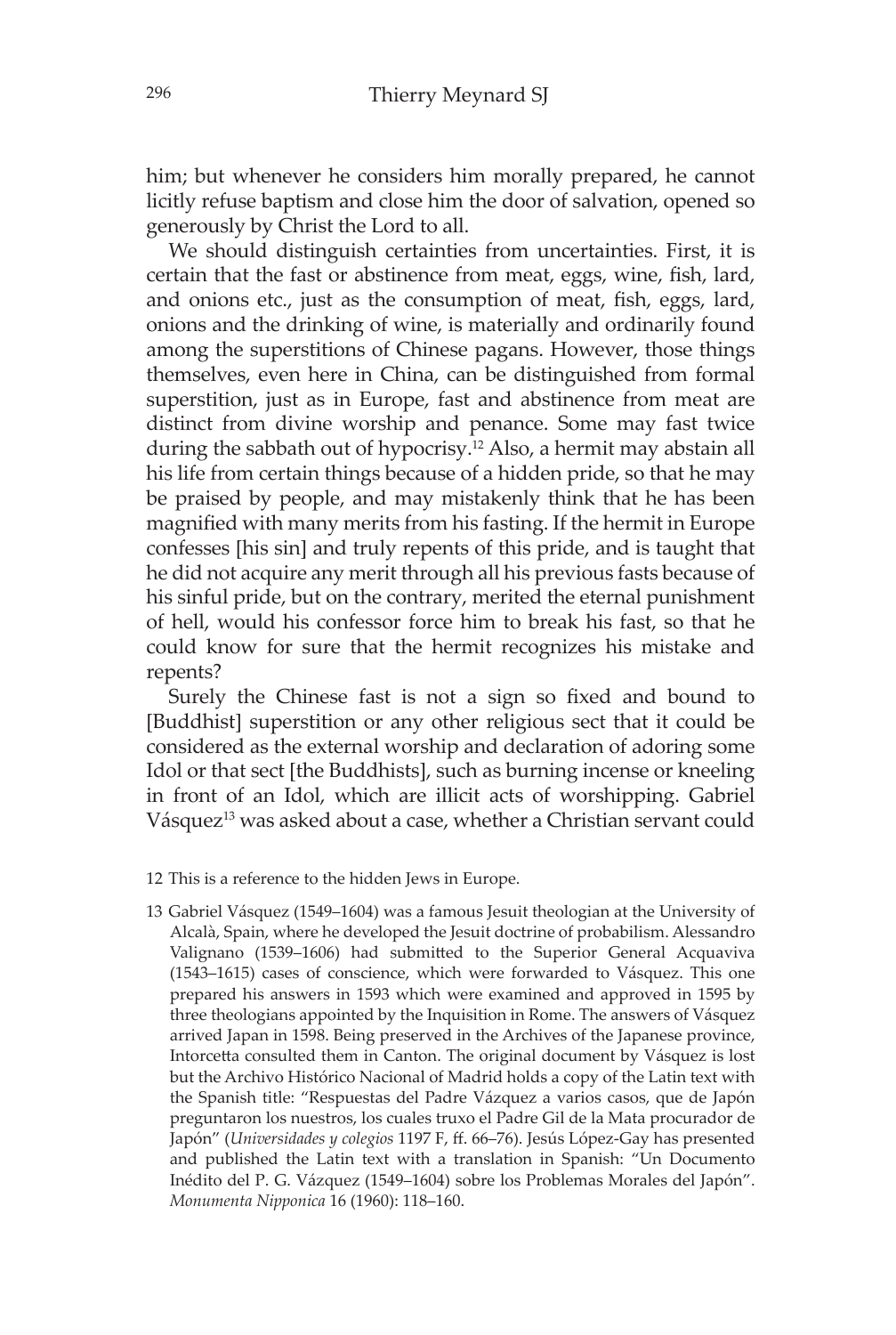kneel together with his pagan master in front of an Idol, offering the worship not to the Idol but to God, and limiting himself to the kneeling, and he answered: "As I understand, the external act of kneeling is not allowed if the other persons who are present see it as an act of adoration." 14 (At the University of Alcalà on 4 April 1595). However, Roman theologians then decided to authorize a servant to kneel, as it will be shown below.15

Nor is this fast the mark of any particular sect in China, unlike the abstinence from pork and wine being one of the marks of Islam. I do not recall European theologians requesting Turks and Moors to eat pork or drink wine before baptism, but they only ask them to reject Islam in its entirety with its rituals. The customary fast in China consists in abstinence from meat, wine, fish, lard, garlic and onions while the ecclesiastical fast consists in having a single meal [a day] and abstinence from meat. Hence the Chinese laugh at how Europeans still drink wine and eat fish, eggs and onions while fasting.

In Europe, some fast all their life; others, only a few years; others, three times a week; others, only on Saturdays in honor of the Virgin Mary; others, on Fridays in remembrance of the Lord's Passion; others, on certain days for some help they have received or to ask something from God. In China, the same universal fast may have different superstitious ends and may take different forms according to the customs of the country.16 Some practise the fast called *Guanyinzhai* 觀音齋; they fast three months every year, during the second, sixth and ninth months, in honor of the Idol called Guanyin, whom they regard as a virgin, so that she may aid them in their needs.

Others practise the fast called *Zhuntizhai* 準提齋, which lasts ten days over the 1st, 8th, 14th, 15th, 18th, 23rd, 24th, 28th, 29th and 30th days of the lunar month, in honor of this other woman

- 14 This is the case 33 submitted to Vásquez. For the question and the answer of Vásquez, see AHN, *Universidades y colegios* 1197 F, ff. 70v and 75v; López-Gay, "Un Documento Inédito," 137–38 and 143.
- 15 See below the very last section of Intorcetta's report. The theologians mentioned here are three Jesuits: Juan Azor, Miguel Vázquez and Muzio De Angelis. See Masakazu, "Solutions to the Chinese Rites Controversy", 134. Intorcetta suggests that even kneeling in front of an Idol could be licit under certain conditions. The fast which is less connected to Buddhism should be considered a *fortiori licit*.
- 16 Grelon gives a much shorter description of the different fasts; see Meynard, "Could Chinese Vegetarians be Baptized? The Canton Conference and Adrien Grelon SJ's Report of 1668", 112–13.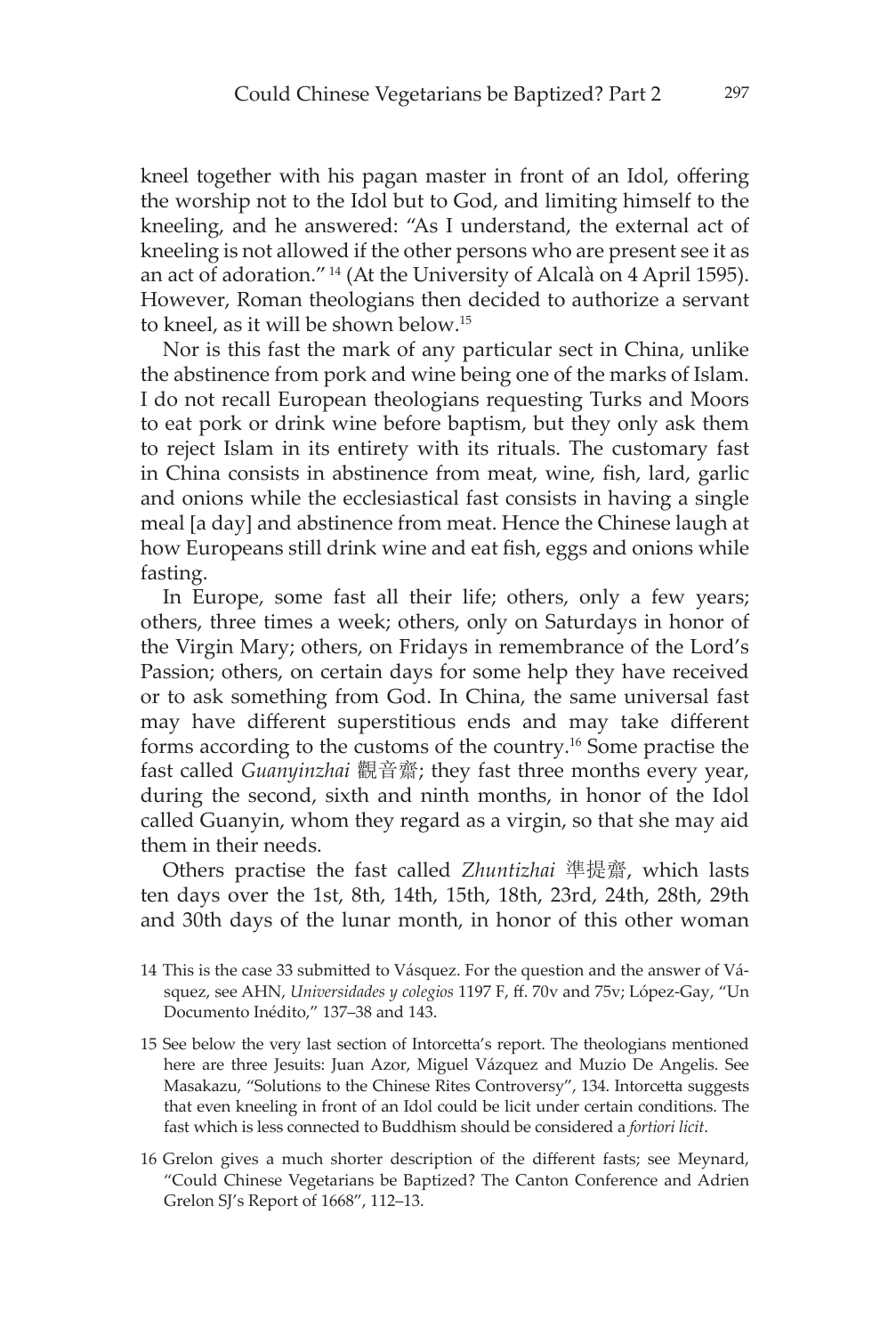and mother of the Idol Buddha, so that she may help them in their needs.17 Others practise the fast called *Sanguanzhai* 三官齋, fasting for three entire lunar months of the year, namely the first, seventh and tenth months.18 Those who practise the fast called *Yanwangzhai* 閻王齋 fast for three entire months, namely the first, fifth and ninth months, in honor of Yama.<sup>19</sup> Those who observe the fast called *Xiaozhai* 孝齋 fast for forty-nine days after the death of parents so that their corpses may be preserved from corruption and from being eaten by worms; it is also called the *Jingtuzhai* 淨土齋. 20

Those practising the fast called *Baomuzhai* 報母齋 fast out of gratitude and submission [to their mother] for having born them in her womb and having given them blood and milk, and for the pains she endured while nursing them as infants and toddlers. The *Xianxiao xinzhai* 顯孝心齋 fast consists in adolescents and young men (but not all of them) fasting generally for ten years, while some fast for three entire years.<sup>21</sup> Those who follow the fast called *Shiyuanzhai* 十緣齋 fast for ten whole days during any month from the beginning of the lunar month so that their next reincarnation will be propitious. The fast called *Shenzhai* 神齋 is practised by many literati, mandarins and the like; in order to not practise total abstinence from all the things [forbidden by Buddhism], on any day they fast for only half a day, that is they abstain from meat, wine, fish, onions, etc., in the morning, while in the evening they can eat everything. Those who practise the fast called *Changzhai* 長齋 fast for their whole life in the same way as explained above. These are the main fasts in China and I omit others for the sake of brevity. From this it can be known that most Chinese are practising one form or another of this fast, and everyone is free to practise or not a particular fast.

There are also fasts and abstinences from specific foods, such as only from meat or wine in the way the ancient Chinese and even Confucius had once practised, or from a greater or lesser number

- 17 This fasting became very popular in Ming and Qing dynasties in China. The other woman referred to is the deva Molizhi 摩里支, or Marīci.
- 18 This seems to be a Daoist fast in honor of the three officers (*sanguan*) in charge of Heaven, Earth and Water.
- 19 Yama is the Buddhist god of the underworld.
- 20 This fast accompanies the 49 days of Buddhist funerals, but expressing Confucian filial piety, or *xiao*.
- 21 Those two fasts are purely Confucian.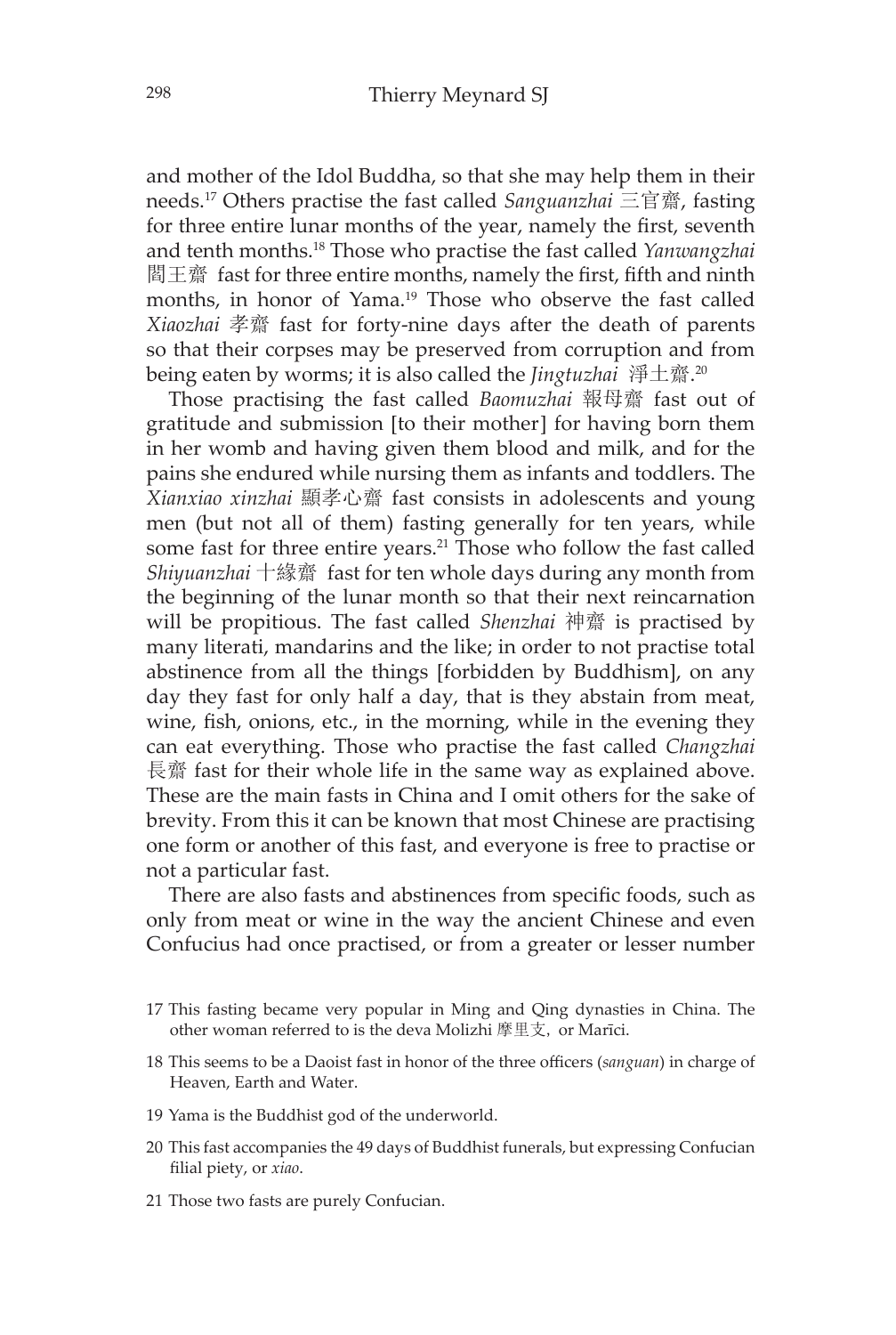of other foods according to individual choice. We have listed above the most important fasts which are now in common use after the introduction of Buddhism [into China].

In Europe, a fast consisting of a single meal and abstinence from meat is not such a [sure] indication of Christianity that it is always an external expression of Christian devotion because many heretics follow the same fasting practices. Hence, I do not see why in China fasting must be [considered] such an indication and external devotion of a certain religious group that, from [the nature of] those idolatrous external acts, it has been deemed absolutely necessary for the candidates to baptism to give an opposite sign like eating meat or onions in order to be licitly baptized. From this it can be gathered that fasters are not bound by any oath made before an Idol (except perhaps a few in some cities who belong to the sect causing trouble in the country, but I do not talk here about them) $^{22}$ , and they are fasting freely, according to the fasts related above, and for the purposes already mentioned. All those purposes appear superstitious, except the fast of the sons who abstain for three or more years from those foods in gratitude and on account of the pains endured by their mothers while nursing them as infants.<sup>23</sup> It can be also gathered that here in China fasting does not indicate religious affiliation because any man, commoner or magistrate, old or young, can freely decide to fast if need arises, either for a period of time in thanksgiving, to seek a favor from the idols, or in gratitude for their parents, or for life on account of these or other purposes.

[Intorcetta's stance: No need of breaking the fast before baptism]

Now that these things have been explained, it must be affirmed from the nature of the matter (I do not deal with the case of scandal) that the missionaries in China should not require a particular sign, such as breaking the fast by eating a small or large quantity of the things from which the fasters abstained before, either for a certain period of time, or for their whole life so that the fasters can be considered ready for baptism. The basis of this conclusion is the following: the sign which the missionaries consider needed from the candidate and minister for the reception of baptism is, on one

- 22 This refers to the sect of the fasters or *Zhaijiao*.
- 23 This refers to the two confucianized fasts mentioned above: Baomuzhai, and *Xianxiao xinzhai*.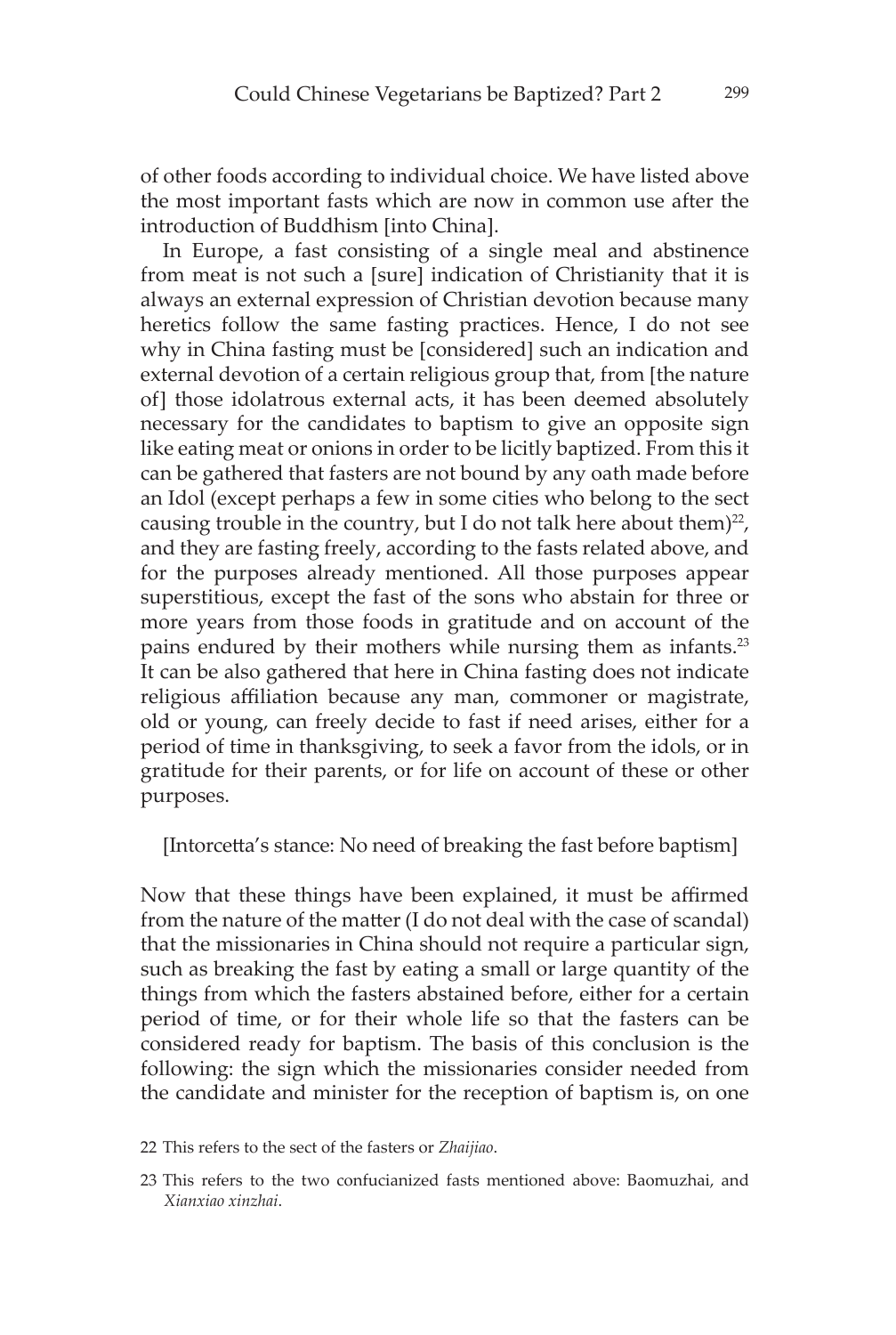hand, absolutely unnecessary and, on the other, would close the path of eternal salvation to an almost infinite multitude of pagans. Once the pagans have heard that the holy Law of Christ absolutely requires the breaking of the fast for them to join, they not only would be unable to question the truth of this Law but also greatly abhor it (albeit rashly) while they do not come to seek the truth [of the matter] from a prudent minister.

[First ground: general renunciation as sufficient for baptism]

The first part of the conclusion is proven: on the part of the candidate with an absolute desire for baptism, there are those necessary conditions which present no impediment for a licit baptism, as there would be in our case with a sinful will attached to some superstition. Indeed, in the case we are discussing, there is not such a will, but rather the faster detests all superstitions, including that fast which previously had been erroneously performed in connection to superstitions. Indeed, in our case the faster declares before all Christians through a public promise strengthened with an oath (though the oath does not seem necessary) that his future fasting will be devoid of all superstition, and will be conducted only for the love of God and in penitence for his sins, explaining also the reasons why he is unable to break his material fast. Therefore, there is no obstacle on the part of the candidate to licitly receiving baptism.

Nor does the minister require the candidate to break the fast, because whenever the minister is morally certain that there is no obstacle in the candidate, he cannot licitly refuse him baptism when he is well disposed and seeks it. The public declaration mentioned above is sufficient for the moral certitude of the minister. (I do not condemn a minister who, on account of his probable reasons or other circumstances thinks that the fasting candidate is approaching [the sacrament] under false pretenses and is untrustworthy, and refuses to baptize him because the minister does not think him well-disposed and, above all, is not morally certain that the faster has changed his intention [for fasting]. Therefore, I discuss the nature of the thing itself, leaving aside scandal and other similar situations).

Indeed, when a Turk wants to receive baptism, European theologians believe there is sufficient moral certitude if he publicly denounces Islam in its entirety and its superstitious practices, while wishing to observe the commandments of Christianity.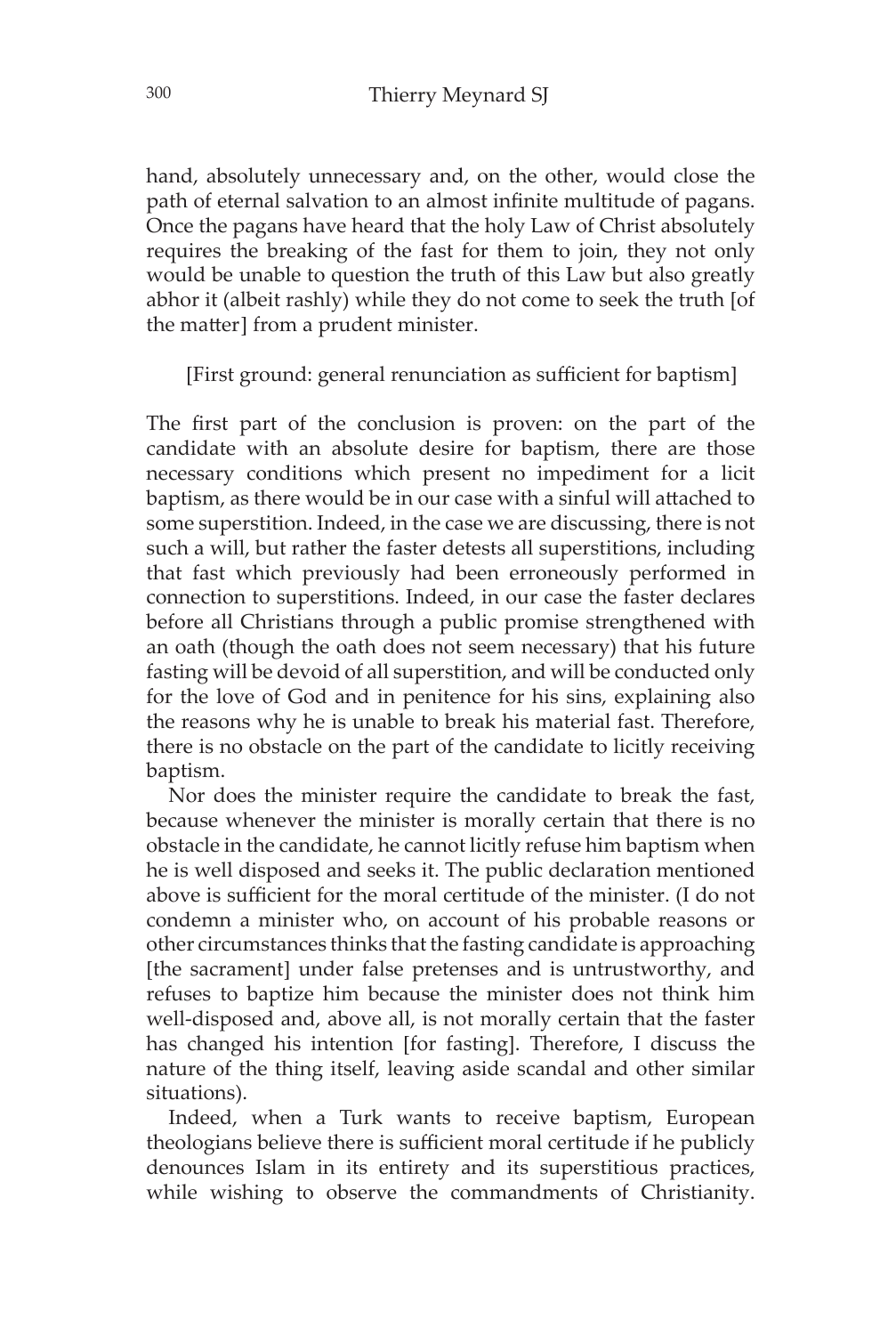They do not require such an extreme and comprehensive degree of moral certitude that they would want the Turk to declare his rejection of every single precept of Islam through external signs opposed to those precepts, so that he could be licitly baptized, but they are satisfied with a public and general renunciation of the whole sect and its superstitious practices. Why, therefore, would the theologians require the Chinese to demonstrate their inner renunciation of a particular superstitious precept with a particular external sign that is in opposition to it? And since one of the five precepts of Buddhism prohibits the killing of life (*wu shasheng* 無 殺牲), why do the missionaries not require Buddhists a sign such as killing a chicken or let alone an ant, so that they are morally certain that the candidate to baptism has wholeheartedly rejected this superstitious precept of the Idol Buddha and his sect? How easy it would be to trample an ant before baptism! However, the missionary is satisfied with a general renunciation of this sect and all its superstitions. Based on this moral certitude, he forms the judgment that baptismal candidate is well disposed, and regardless of whether the person kills or not ants, he confers on him baptism. But in our case, he requires the breaking of the fast, at least by drinking a spoon of broth, so that he could determine that the baptismal candidate wholeheartedly rejects the superstitions which are found in some fasters. But is it not easier to trample an ant than to drink a spoon of broth? Is there something more special and more superstitious in the fast than in the precept of not killing life? How is it that in the latter case the superstitious intention can be distinguished from external action and sign, whereas in the former the superstitious intention cannot be distinguished from the fast?24

[Second ground: too heavy burden imposed on the faster]

[I– First difficulty: social stigma]

Moreover, it is not so easy in China for some fasters to actually break their fasting.25 Even if they reject their previous mistaken belief that through fasting they have already multiplied many merits and will then receive an excellent transmigration and many

<sup>24</sup> Intorcetta wants to show here the absurd consequence of moral rigorism on the question of fasting since this would require the converts to show concrete proofs of their rejection of all Buddhist practices.

<sup>25</sup> See Grelon's report, Second objection, ARSI, *Jap. Sin.* 158, f. 56.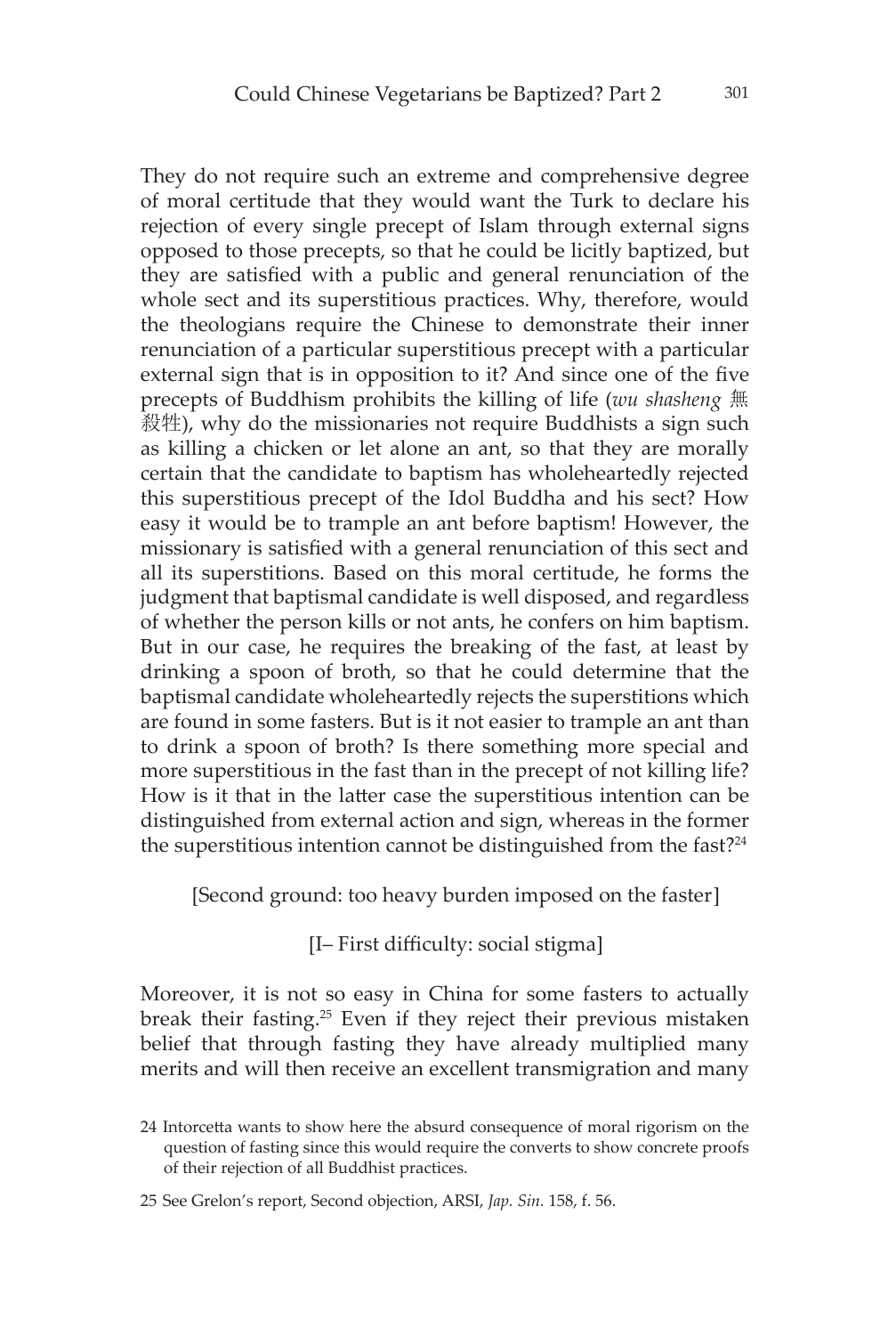more good things, dignities and honors in their afterlife compared to the others who do not fast, they often meet other difficulties and emotions which are not inherently bad, but make the material break of their fasting extremely difficult for them. Indeed, if the servants and neighbors know that they have broken their fast, they are sometimes mocked for being gluttonous, childish and the like. Those who laugh at them are servants and pagans "who do not understand that saying",<sup>26</sup> and they openly reproach Christianity for promoting gluttony and disrupting works which they consider good. The pagans are blind and ignorant of a higher truth, calling drunkards the people divinely inspired by the Holy Spirit.<sup>27</sup>

Even if a catechumen is told by a minister: "Let them be; they are blind and leaders of blind",<sup>28</sup> he who has not yet received baptismal grace and its accompanying virtues and goods very often does not understand that manner of speaking, especially concerning the matter of the fast, which is not intrinsically evil but rather in itself is the mortification of flesh. Thus, the catechumens are obliged to endure serious discomfort when the thing which is commanded to be given up before baptism is evil and an obstacle for receiving baptism. However, the fast is not intrinsically evil. Thus, it happens that should those receiving baptism not suffer such mockery, including from children, they would not have much difficulty in actually breaking their material fast, because they have already rejected the fast as being attached to the superstition [of Buddhism], and they have truly recognized that they have accumulated no merit for themselves through their previous fasting, but rather demerit. In this regard, the weakness of those wanting to be baptized but lacking the strength to endure the mockery of servants, neighbors, and children, should be excused (barring scandal). Indeed, often they are not endowed with such a vigorous intelligence that they can, through disputations, defend and cleanse Christianity from attacks brought up by pagans, who say that Christianity commands gluttony and prevents works which seem to be good, and they are unable to prove to them that the fast considered materially is inherently an evil action when pagans clearly see that fasting *per se* mortifies the flesh and its desires.

Surely there does not seem to be greater difficulty in breaking the

28 Matthew 15: 14.

<sup>26</sup> Cf. Matthew 19:11: "Not all understand this saying, but only those to whom it is given" (*qui dixit non omnes capiunt verbum istud sed quibus datum est*).

<sup>27</sup> Cf. Matthew 11:19.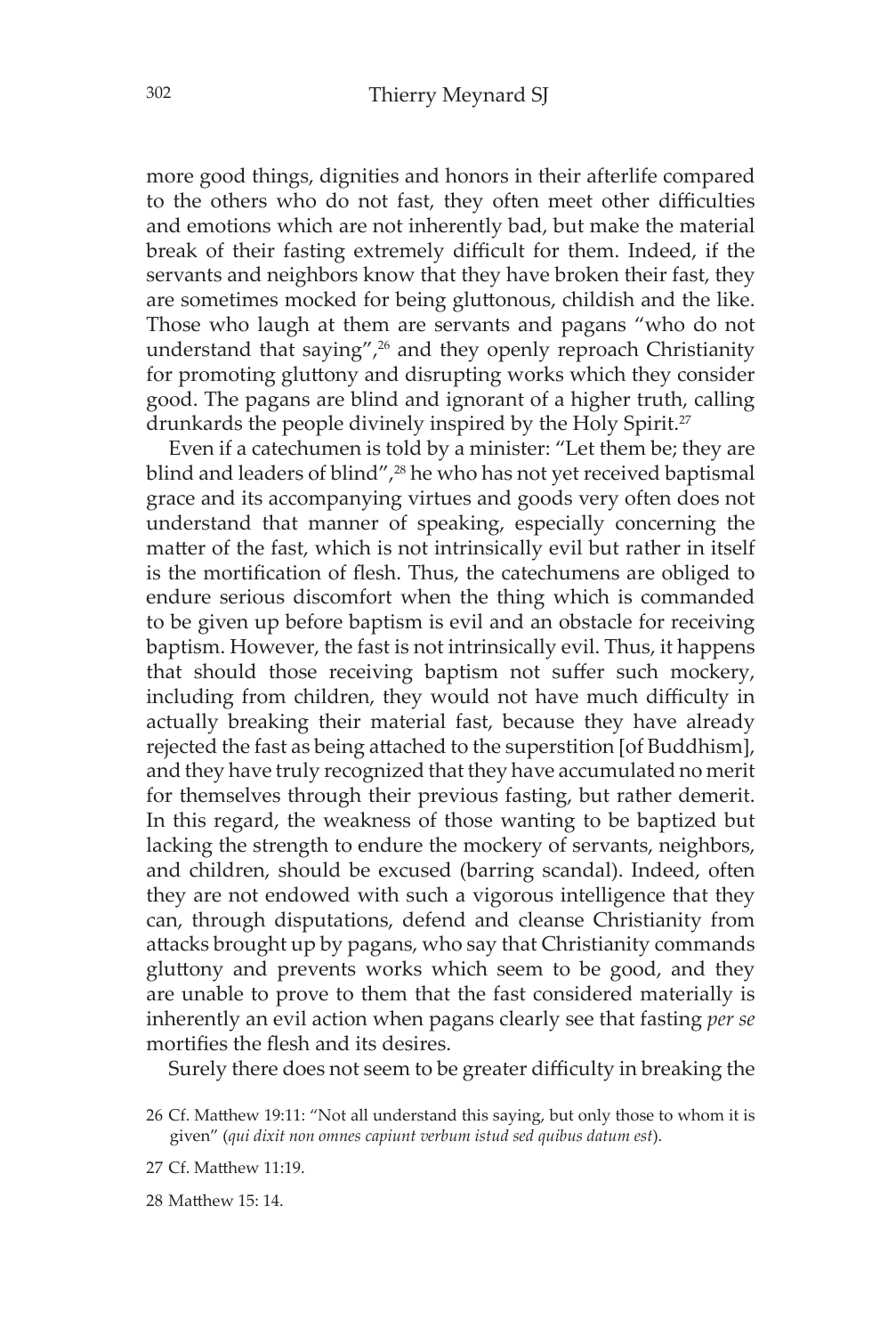fast before baptism than in treading over an ant. However, the latter is not required by the missionaries to demonstrate the intention [of the candidate] to reject the faith and precepts of the Idol Buddha. Therefore, much less they should require the breaking of the fast to which it is difficult to induce the baptismal candidate, who raises just reasons not to break the material fast. I said that he proposes just reasons, not because any minister should judge as just the reasons which we present here only for the sake of example, but a prudent minister should consider as just any reason which, on one hand, makes him morally certain that the candidate has changed his past superstitious intention, and on the other, the scandal is removed here and now, and a serious inconvenience would ensue should the candidate break his fast.

#### [II– Second difficulty: natural distaste]

Another difficulty in breaking the fast may arise. Indeed, it may happen that the faster has a natural nausea towards the things that the missionary forces him to eat before being baptized.<sup>29</sup> No one can deny that apprehension (as it is said) is an important consideration: from youth, those fasters were taught by their parents not to eat or even taste those things. They have grown up with this apprehension, and each day dread is ever more impressed in them. Similarly, some people in Europe may abhor the meat of dog, donkey, horse, humans, snakes and even fish. Though those things in themselves are edible and are even delicacies in some countries, nonetheless because from youth they were taught by their parents to abstain from those things, which they regarded as dirty and nauseating with the result that if a European is offered just a small sip of a broth with dog meat or human flesh, some would rather die than taste it, though many may sometimes eat it when forced by hunger or necessity, such that they develop a taste for it and abstain no more. Indeed, they were first made to abstain out of apprehension, but then after their strong apprehension was gradually removed, experience made it possible for them to eat.

Therefore, is not it difficult for the missionaries to compel those Chinese fasters to eat or even taste a little of those things from which they are abstaining since they have been fasting from their youth out

<sup>29</sup> See in Grelon's report the second point (*nausea*) showing the evil intention of the faster; ARSI, *Jap. Sin.* 158, f. 55; English translation: Meynard "Could Chinese Vegetarians be Baptized? The Canton Conference and Adrien Grelon SJ's Report of 1668": 94–95.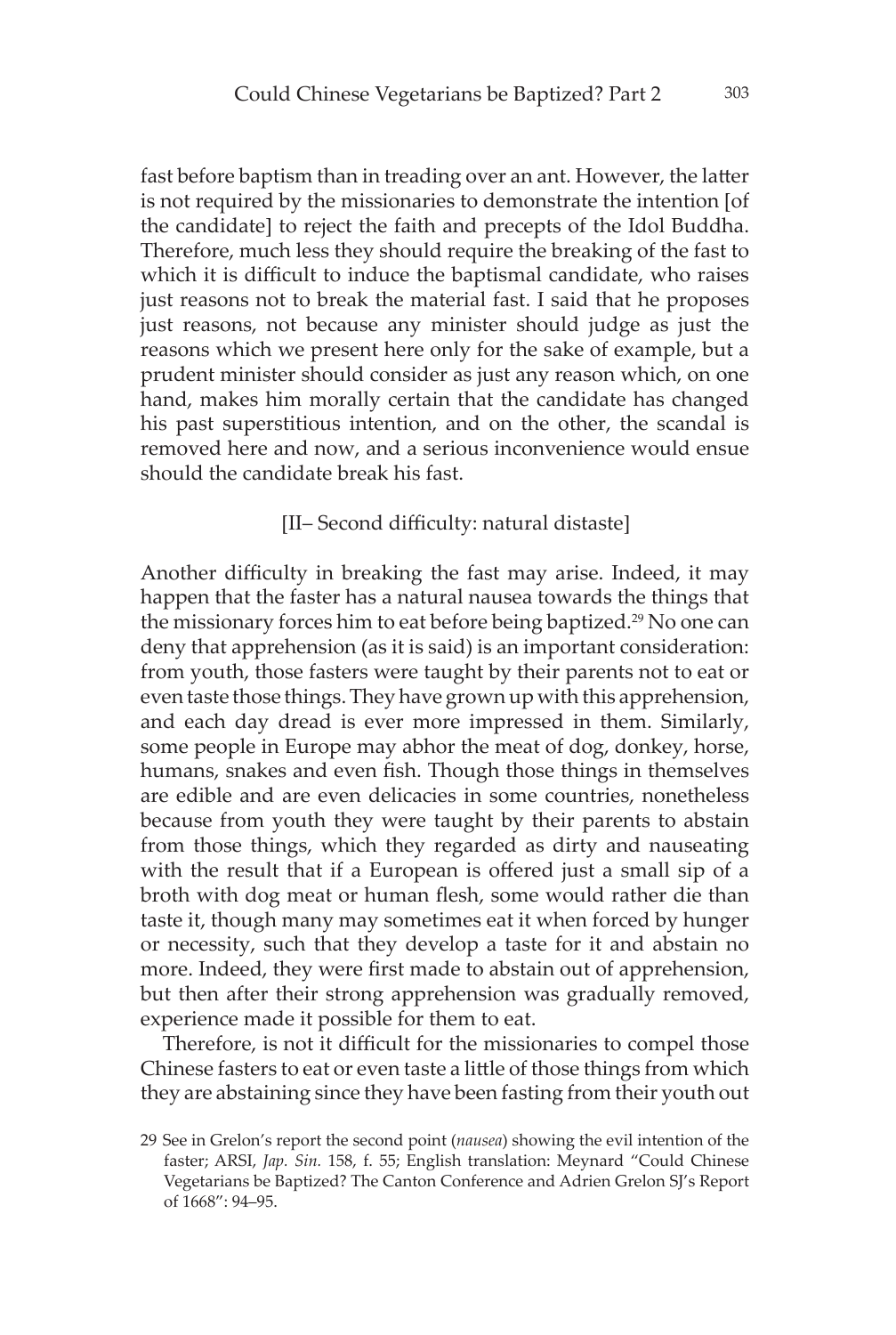of the apprehension that eating those things will provoke nausea? And why are they forced to do those very difficult things before baptism when the breaking of the fast is not at all a requirement for the baptismal candidate or the minister? Indeed, the minister can have the moral certitude that the subject is well disposed when the baptismal candidate rejects every superstition, every Idol, and every precept of the sect, when he admits that he was wrong to fast for the demon and to think that he had accumulated many merits, and when he declares in front of all the Christians, under oath if necessary, that he shall fast in the future for the love of God and in penance for his own sins.

The second part of the conclusion is easy to prove from the things said above. Indeed, how could the missionary require from the fasters the sign of breaking their fast before baptism, when this sign in particular is unnecessary and it would be very difficult for certain fasters to give such a sign, and when there is an almost numberless mass of fasters in China, who, having heard that the law of Christ requires the sign of breaking the fast before baptism, do not come to enquire about the truth of the Law and also find abhorrent that the Law requires such a sign? Who doubts that we have closed the door of salvation to countless Chinese? I say countless not because we suppose that they all have a just reason for not breaking materially their fast, but because nearly everybody, after having heard that Christianity commands the consumption of meat and garlic before baptism, do not approach [the sacrament]. But if they were to come, they could be led, gently and with little effort, by a wise and prudent minister to break the fast.30

> [Confirmations] [I– Consistency in missionary policy]

Our opinion is confirmed firstly by the fact that those who do not fast have countless other superstitious practices, or taboos of no lesser importance than fasting. However, [our] opponents do not request any particular external sign in opposition to the superstitions, that would show a true interior rejection of the superstition generally bound to superstitious practices. But following the customs of the Church itself, for the conferral of baptism they require only from the candidate a complete rejection of the demon and of all

<sup>30</sup> As a tactical concession to Grelon, Intorcetta suggests that the fasters could be eventually led after their baptism to discard their fasting.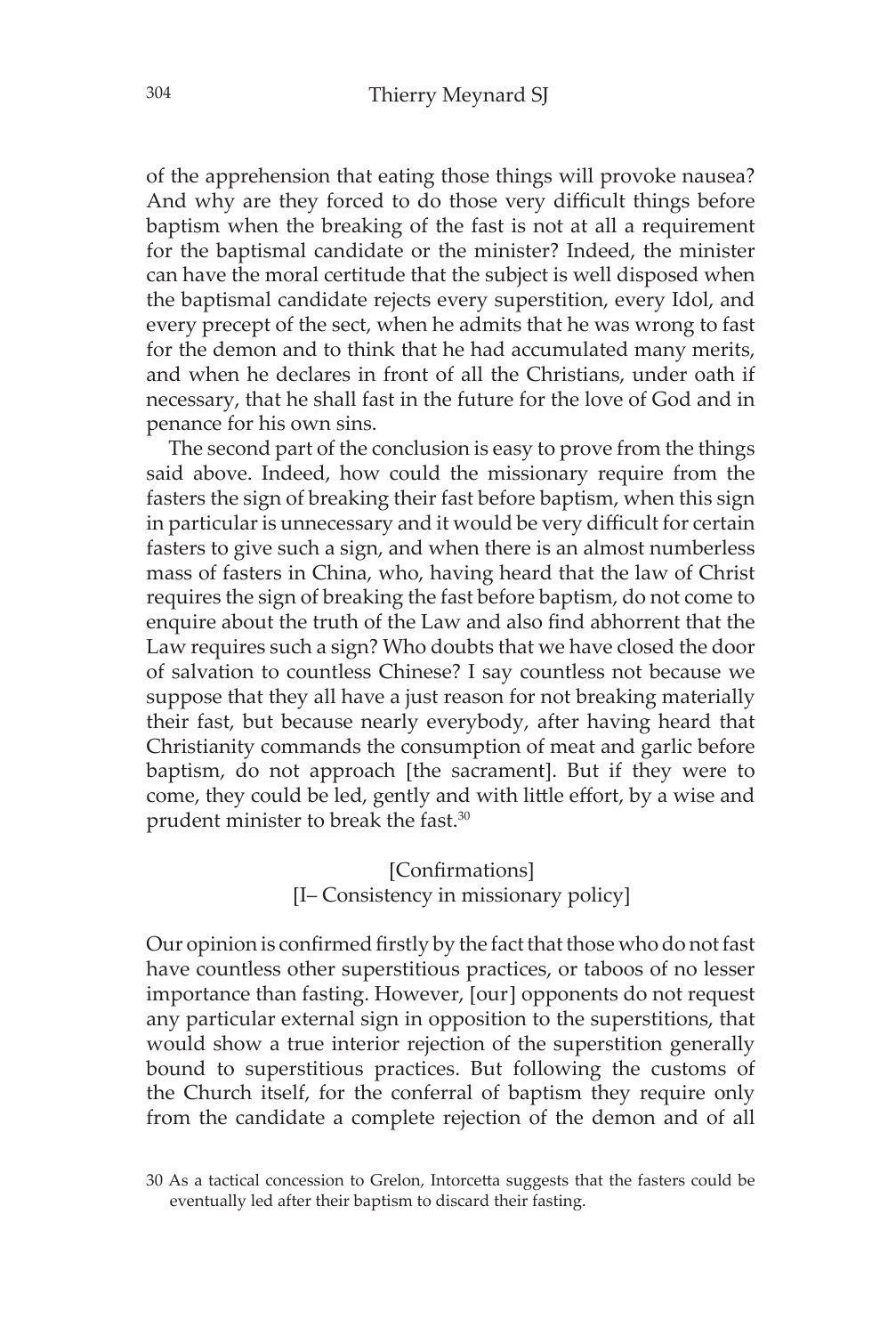his works, of the Idols and all their superstitions. Experience tells us that many people who do not fast easily relapse into their old superstitions, and even fall out from the Christian faith. Rather, they return to their vomit more easily than those fasters return to their past superstitious intention because the fasters have changed their evil and superstitious intention, and promised that they shall fast afterwards in honor and worship of true God and for the penance of their own sins. Therefore, if the missionaries do not require from the non-fasters any particular sign in opposition to their superstitions, they should not require it from the fasters.

#### [II– Success of the open policy towards the fasters]

Secondly, this is confirmed from the teaching of Saint Thomas in the *Summa Theologiae*, question 68, article 6, where it is said: "Baptismal candidates do not need to make a special confession of all their sins, but a general one suffices, since according to the ritual of the Church, they renounce Satan and all his pomps" (Layman, chapter 6, On Holy Baptism, Book 5, n.4. col. 797).<sup>31</sup> For Saint Thomas, a baptismal candidate needs only an interior confession of sins whereby he makes a general examination of his sins, feels sorrow for them and makes this confession to God. It is sufficient for it to be done through an act of inner contrition, or as Layman says: "Any sorrow of the soul for sins that has been conceived for a supernatural motive suffices."<sup>32</sup> The external and extrinsic requirement of baptism is not a special confession of sins, or of such and such a crime, and such and such a superstition, but a general confession whereby pagans acknowledge all their errors and superstitions, and reject past idolatries. Indeed, not merely is it internal in that there is an interior rejection and confession which is made to God and not known to the minister such that that he could have moral certitude of his interior rejection for the licit conferral of baptism, but also an external confession and renunciation through external signs is required. According to Saint Thomas and the practice of the Church, a general confession is sufficient, not of any

<sup>31</sup> Intorcetta does not quote directly from Aquinas but from Layman. Paul Layman, born in 1574 near Innsbruck, had studied law before entering the Jesuit order, then taught moral theology in Munich (1609–25), and died in 1635 at Constance. His main work is quoted here by Intorcetta: *Theologia moralis in quinque libros partita*, Munich: Nicolaus Henricus, 1625.

<sup>32</sup> Layman, *Theologia moralis*, Lib. V, Tract. II, cap. VI, n. 4, 310.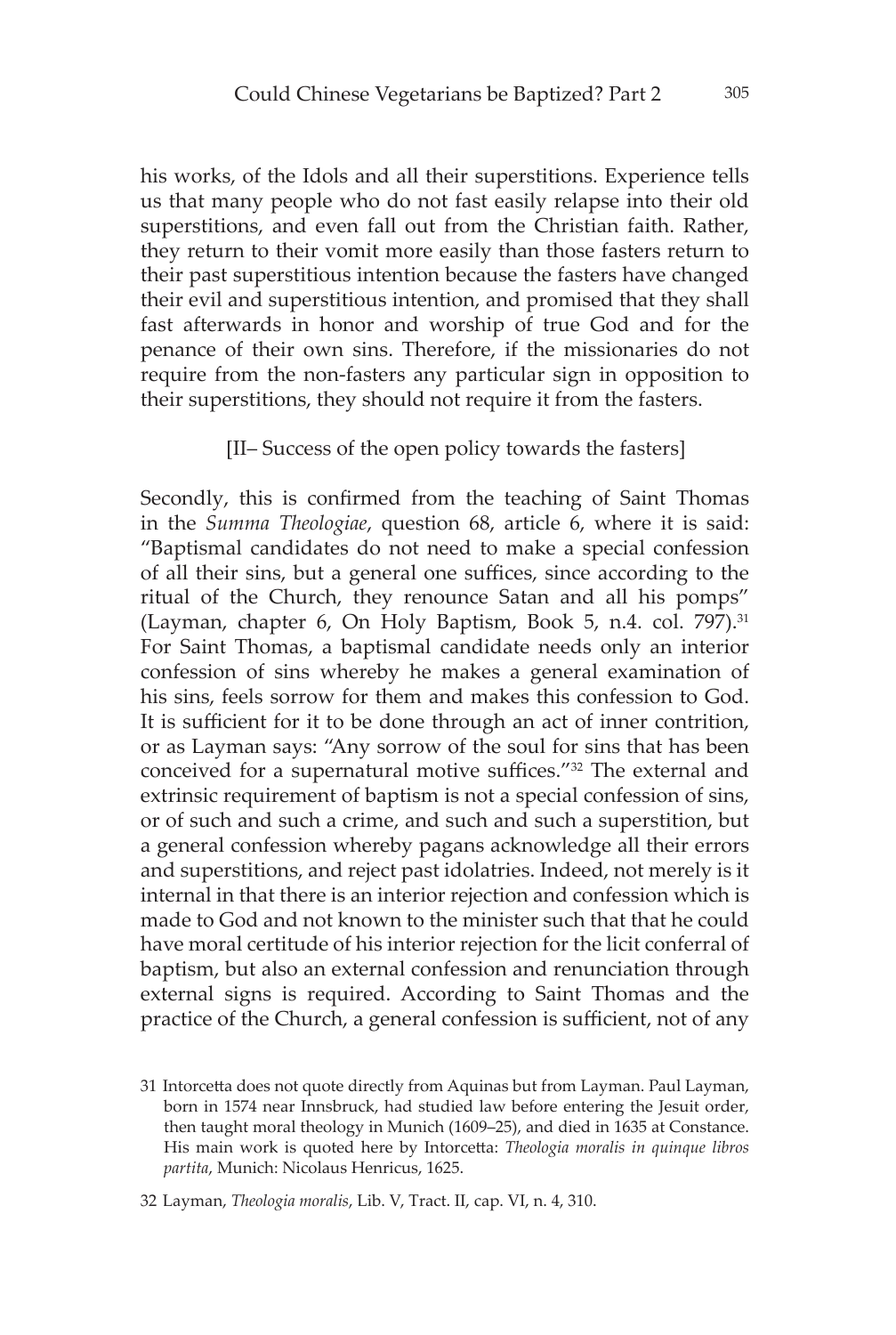specific superstitious action, but of all superstitions in general. The practice of the Church assigns to the minister questions to be asked during the rituals: "Do you renounce Satan and all his pomps?" If he should respond "I renounce," then he would be baptized.

But now some missionaries in China require a greater moral certitude for the baptism of the fasters. A general confession and rejection of the demon, Idols and all superstitions is not enough for them, but they request a special confession and refutation of the superstitious fast. And yet it is not enough for them if the fasters verbally reject the fast as superstitious, change that evil intention of the previous fast, which is in itself morally neutral, and offer a just explanation of how they would endure the greatest detriment were they to break the material fast. As I say, for them it is not enough if they publicly reject before all Christians, and even by oath if necessary, but they require an additional particular sign in opposition to the material fast, namely, to break their fast by consuming some meat or broth, so that they may be absolutely certain that the superstitious intention of the faster has been settled and changed. Because there are difficulties in obtaining this sign, as said above, either they do not come to enquire about the truth of the Law, or if they come, they find it difficult to break the material fast and are sent back home without baptism. The door of salvation is completely closed to them. I do not completely blame the minister who send them back without baptism out of the supposition that he is not morally certain that the fasters do not come under false pretenses. Indeed, much caution, vigilance and examination have to be used with such persons and we should not trust their words too easily.

This teaching is not contradicted by the other practice of the Church or decrees of the Holy Inquisition and the councils against those suspected of heresy or of Judaism. They require a public and sworn renunciation of particular crimes which is sometimes to be publicly proven through opposite acts. Indeed, this rigor is rightly and justly required in cases where there are special reasons to deny sacramental absolution to the baptized, unless they give proof [of their repentance] and fulfil conditions enjoined by canons, councils, etc. But as for these pagans who have not yet entered under the jurisdiction of the Church, it is not necessary in our case to request particular signs before baptism, nor to follow the same standards used to deny sacramental absolution to the baptized and those suspected of heresy or Judaism, since those standards do not concern [baptism,] the gate of all the sacraments or pagans.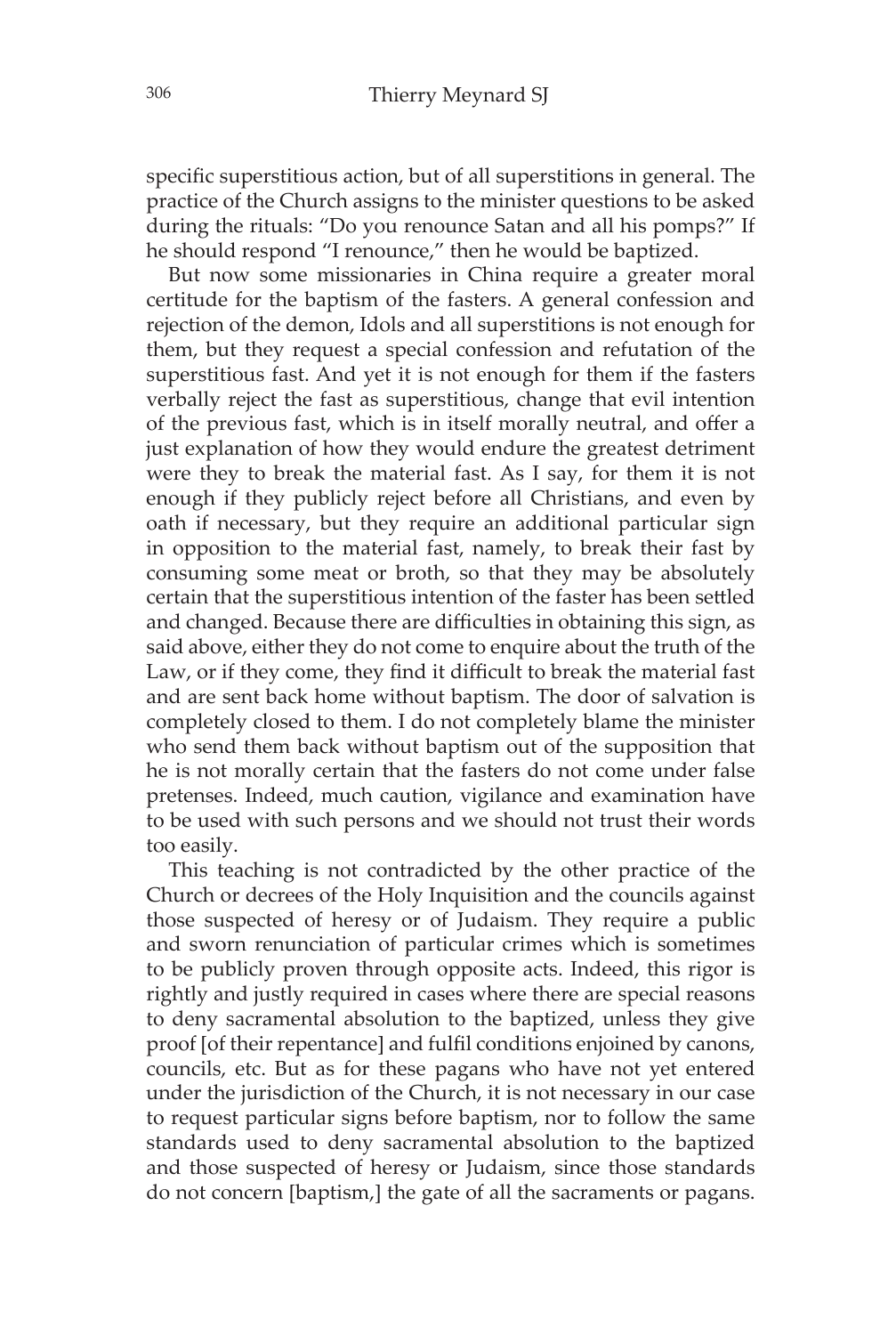In the case of pagans, the teaching of Saint Thomas and the other theologians, and the ritual of the Church stipulate that a general rejection of the demon, Idols and all superstitions is sufficient for the baptismal candidate. It should not be presumed that the conditions [for sacramental absolution] are the same as for the licit baptism of pagans.

There would be an equivalence if after baptism the pagans were to return once and again to the vomit of their former superstitions and were the fasters to verbally declare that they had not changed their superstitious and erroneous intention with which they believed they had gathered for themselves many merits through the fast done when they were still pagans, and that they persevere [in their fast] because they still believe their fasts done in honor of the demon truly bring them merits. Absolution should be denied to these people since their faith is suspect, and some specific signs in opposition [to these superstitions] and amends should be demanded to remove the scandal. Rigor should be rightly exercised towards those who have lapsed once or more and have suspect faith.

However, as for those who have not yet entered under the jurisdiction of the Church, I disagree with the assertion that they do not wholeheartedly reject their past superstition and wrong intention. Rather, I believe it is the contrary because of their words, public rejection and promise, which is sworn even under oath when necessary. Why should I use such rigor in requesting this special sign of breaking the fast? Will you perhaps tell me that none of those who broke the fast before baptism have returned to their vomit, and all those who refused to break it returned to superstition? Experience tells us that many of those who broke the fast in the end returned to their former superstition, and many did not. Among those who did not break the fast, some returned to the vomit, but many of them observed the Law and commandments of God. I have said some because the missionaries who considered that the fasters refusing to break their fast should not be baptized could not have had this experience. But both outcomes have been experienced by those missionaries who believed that when just cause has been given candidates ought to be baptized regardless of whether they had broken or not the fast before baptism, having changed their former bad intention to the intention of fasting for the love of God and in penance for their sins. Thus, they bear witness to the fact that among those who did not break the material fast but "broke" the wrong intention and changed it into a good one while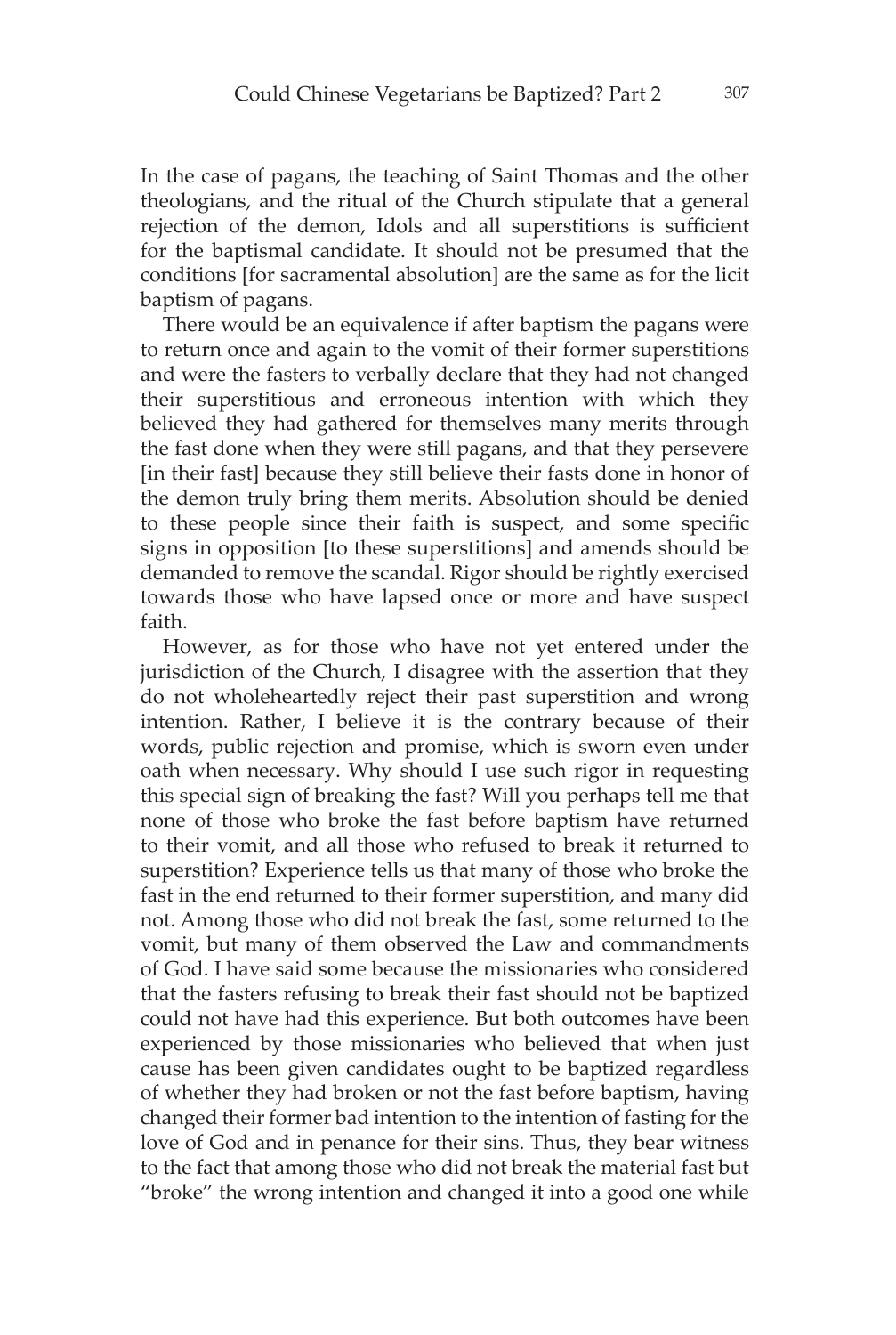maintaining their fast, some in the end returned to the vomit, as is to be expected with a corrupted human nature, but the majority kept the faith and commandments of the divine law.

[III– Answers on causes of scandal]

Our opinion is confirmed by a third point. For, if the temples of Idols where all pagan idolatries and superstitions are performed can be purified, such that the true God can be worshipped in them by the faithful, why is it that this Chinese fast cannot be so purified that, once the superstitious or idolatrous intention has been replaced with the intention of worshipping God and mortifying oneself in penance for sins, it still cannot be purified but remains idolatrous, superstitious and unpurifiable? Surely just as the Chinese have shown that the fast serves evil, can they show that the same fast can be used in service of justice? If they can, why are they obliged to break it before baptism? Even though they are breaking it in honor of God, they can intend the same honor to God when not breaking the fast, and nor can you say that God is more dishonored than worshiped and honored by this ridiculous Chinese abstinence from meat, wine, fish, egg, as well as onion and garlic, etc. As we have shown at the beginning, in the Chinese tradition, abstinence from vegetables and meat is not such [i.e. inherently idolatrous], but even parents and important personages are venerated by their own children who practise this abstinence in thanksgiving. Similarly, it would be ridiculous in Europe to abstain from drinking hot water in the summer, but among the Chinese not only is it not ridiculous, but also this abstinence is a great mortification of the appetite. As for the Chinese fast, is there anything ridiculous about it according to the customs of the country? Otherwise you would consider ridiculous the abstinence of some [Christian] saints who even abstained from all vegetables.<sup>33</sup> Indeed, the end for fasting should be regarded as a national custom when superstition and scandal, if any, are removed from the fast.

## [III–1 Avoiding scandal or error among pagans]

#### *But you may say that such abstinence in honor of God will be ridiculous if*

33 In fact, the Catholic Church has historically expressed a great reluctance towards vegetarianism. For example, the Council of Braga in 561 condemned the Priscillianists, and in the beginning of the thirteenth century the Cathars were suppressed.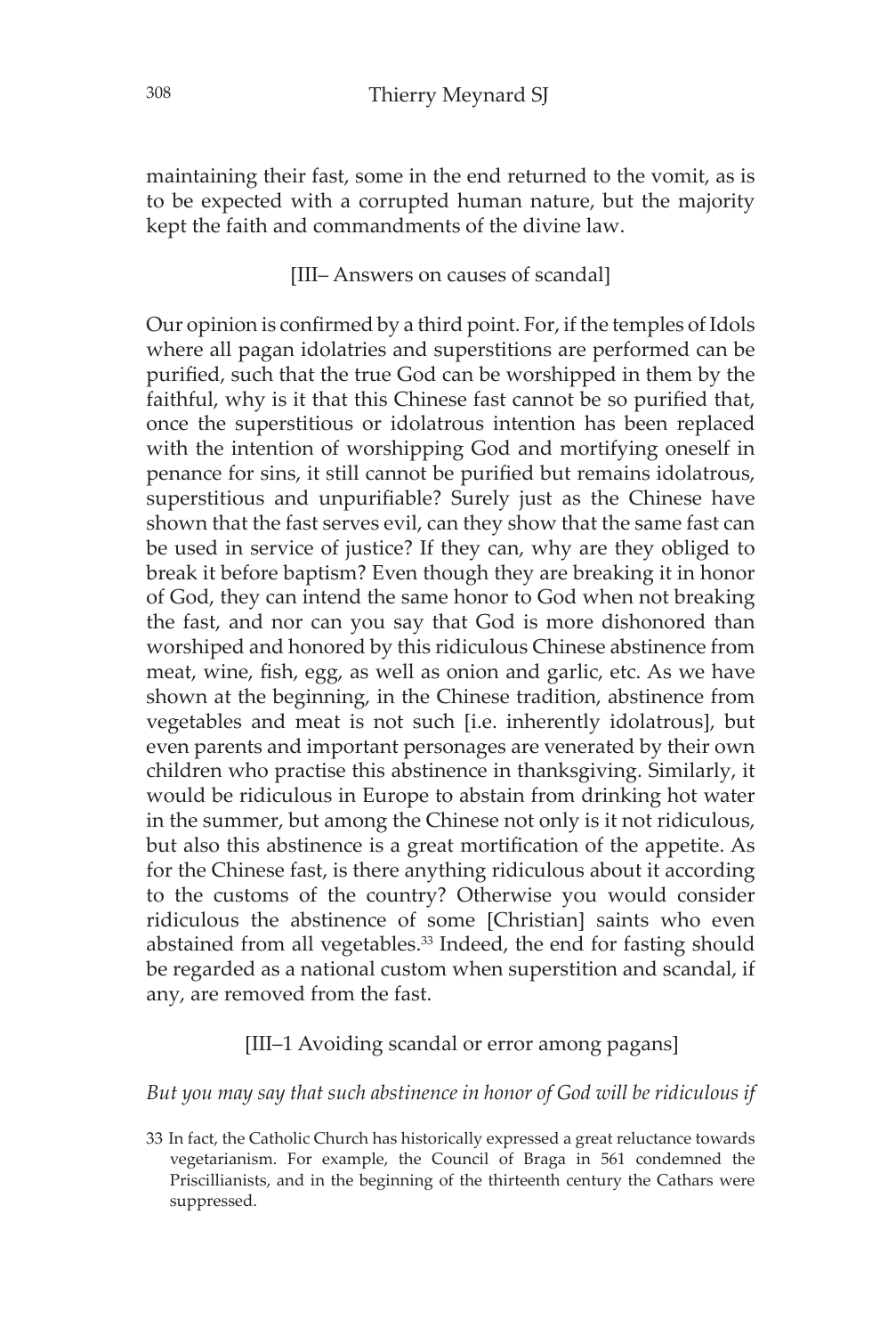#### *they abstain from what they dislike and find extremely nauseating.*

I answer that there is no lack of people who fast superstitiously without nausea, and even they cannot be said to honor God with this ridiculous abstinence. But those who have a strong nausea, they still have other means with which they can overcome themselves for the sake of God. As long as they have this strong nausea and cannot break the fast, they should not be kept away from baptism.

We cannot say that, if this were the case, pagans could retain Idols at home after having changed their intention, namely that they worship God in them, or at least keep them for decoration. There are some things which are considered in material terms and can be retained at home as before, but for another intention. However, due to their established meaning and other circumstances, if they are kept and worshipped in the same way as in their own home, in and of themselves always tend to express the customary worship which is chiefly represented by its image. Therefore, it is not permitted to retain an Idol at home in the same way as before, even for decorative purposes. I said "in the same way as before" because if we were to consider a case like in Europe where the images of Hercules, Saturn and Jupiter may be easily understood by observers as being placed for decoration and not for worship or veneration, it may happen that the Idol serves as a bench in the kitchen or elsewhere, so that no one who sees it used in such a way in such a place could think that it was placed there to be worshipped, and rather they may even judge that this is done to disgrace the Idol. Instead of the Idol, the image of Christ the Lord is placed on the altar. In that case no one would deny that the Idol may be retained at home for a similar use. As it appears from what was said above and because of its established meaning, the fast of the Chinese could be better compared to the Temple of an Idol than to the Idol itself, because the Chinese fast can be purified just like the material temple of the Idol.

You may object that the Chinese fast, by its established meaning, was born out of superstition and remains superstitious among the pagans. Yet it still cannot be assimilated to an Idol, just like the water that is blessed, or rather cursed by the Buddhist monks for sprinkling on the houses of the pagans and the sick. Although this water was born here out of superstition and remains superstitious, the water blessed by priests when they sprinkle houses and the sick is not regarded as superstitious for the Christians in China, nor even scandalous for the pagans. Notice also that the consumption of meat, garlic and onions, is not commanded by our Christ our Lord or by the Church. Nor is the Idol placed on the altar inherently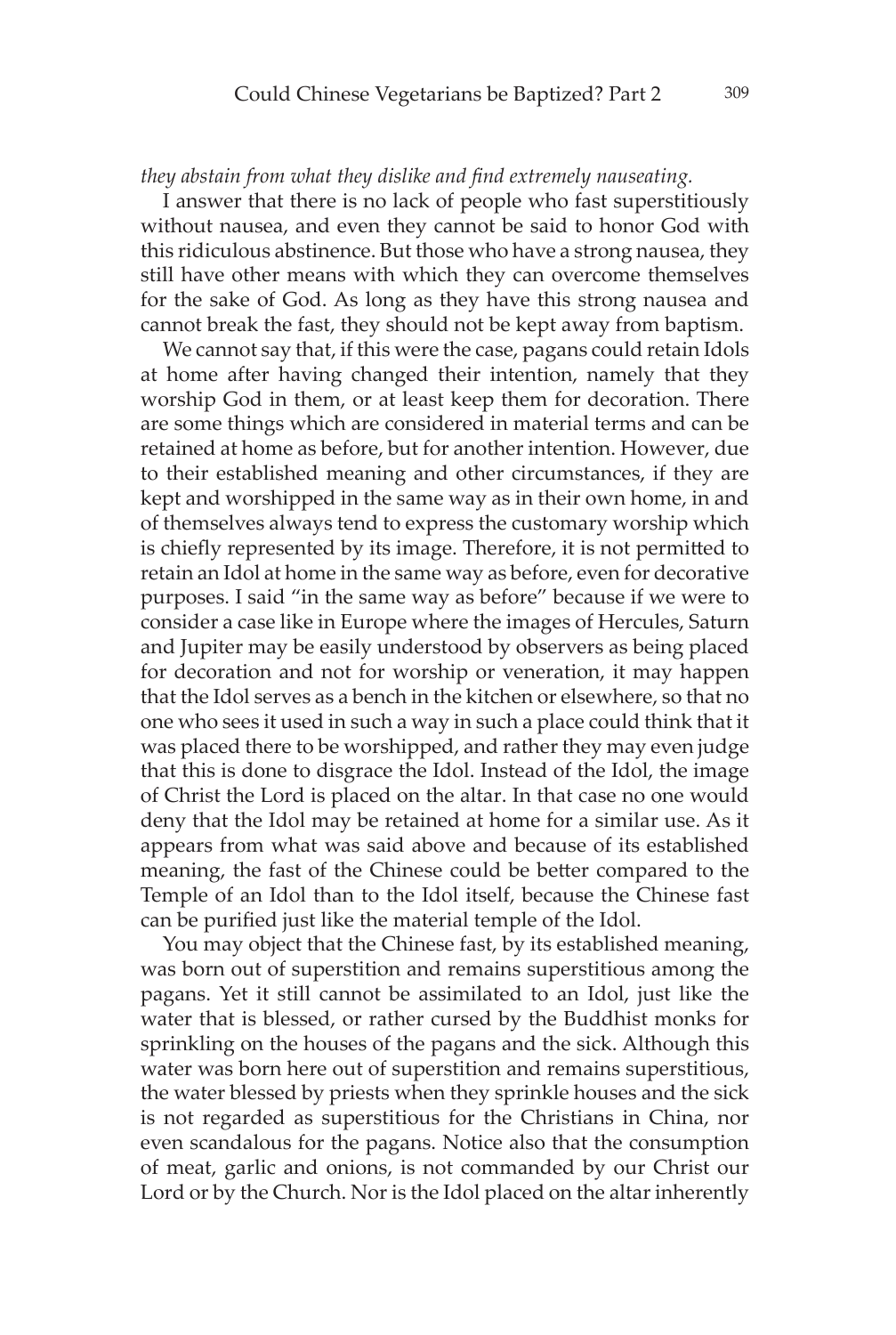representative of such an Idol being placed there for worship. What I mean by this is that the Chinese fast is indeterminate, such that it can be used for worshiping the Idol, or for children to pay respect to parents.

*You may say that the Idol cannot be retained in the house in the same way as before, even once the intention changed, because this would cause scandal and people would think that the one who was baptized still retains his old previous religion. The same reason militates against the fast because if the Idol cannot be preserved as before in the house, neither can the fast.*

I answer that no scandal would arise out of the fast were the faster to observe it for the love of God and in penance for his sins. For if it is a question of his pagan neighbors and servants fasting for superstitious reasons, they would also know and see that he adores the image of Christ at home and observes the Christian commandments. They could easily learn from the baptized man himself that he fasts to worship the image which he adores now as a Christian, just as those non-Christians fast in worship of the Idol which they adore. In sum, the pagans would form the judgment that Christianity does not forbid the material fast but only the wrong end for which pagans fast, and this judgment could become the reason that other fasters are incited to embrace Christianity instead of holding it in contempt.

Moreover, a Christian faster could hide the Christian faith so that he does not suffer the shame of mockery from the neighbors and children who are fasting. This is inferred from the teaching of the theologians and the Roman Theologians of the Society of Jesus, who were asked (their teaching is drawn from *Answers of the Superior General and of the Theologians* in the Archive of the College of Macao) whether the attendants of a prince who is prejudiced against our religion would sin against their faith if they hide for a long time the signs of our religion, since should they reveal [their faith], they would not endanger their life nor even risk losing their position, but at most land income, which they receive from the prince. The theologians answered in this way: "They need not be compelled to reveal [their Christian faith] unless they are not asked or the situation requires an external profession. Indeed, they can hide their Christian religion in order to avoid losing some benefice or favor of the Lord."<sup>34</sup>

Why, therefore, could not the Christian fasters (since there is

<sup>34</sup> Not only for the sake of Christian faith, but also in the domains of politics, Jesuits held that a certain degree of dissimulation was available to a ruler, but telling lie is always morally wrong; see Harro Höpfl, *Jesuit Political Thought*, 150–55.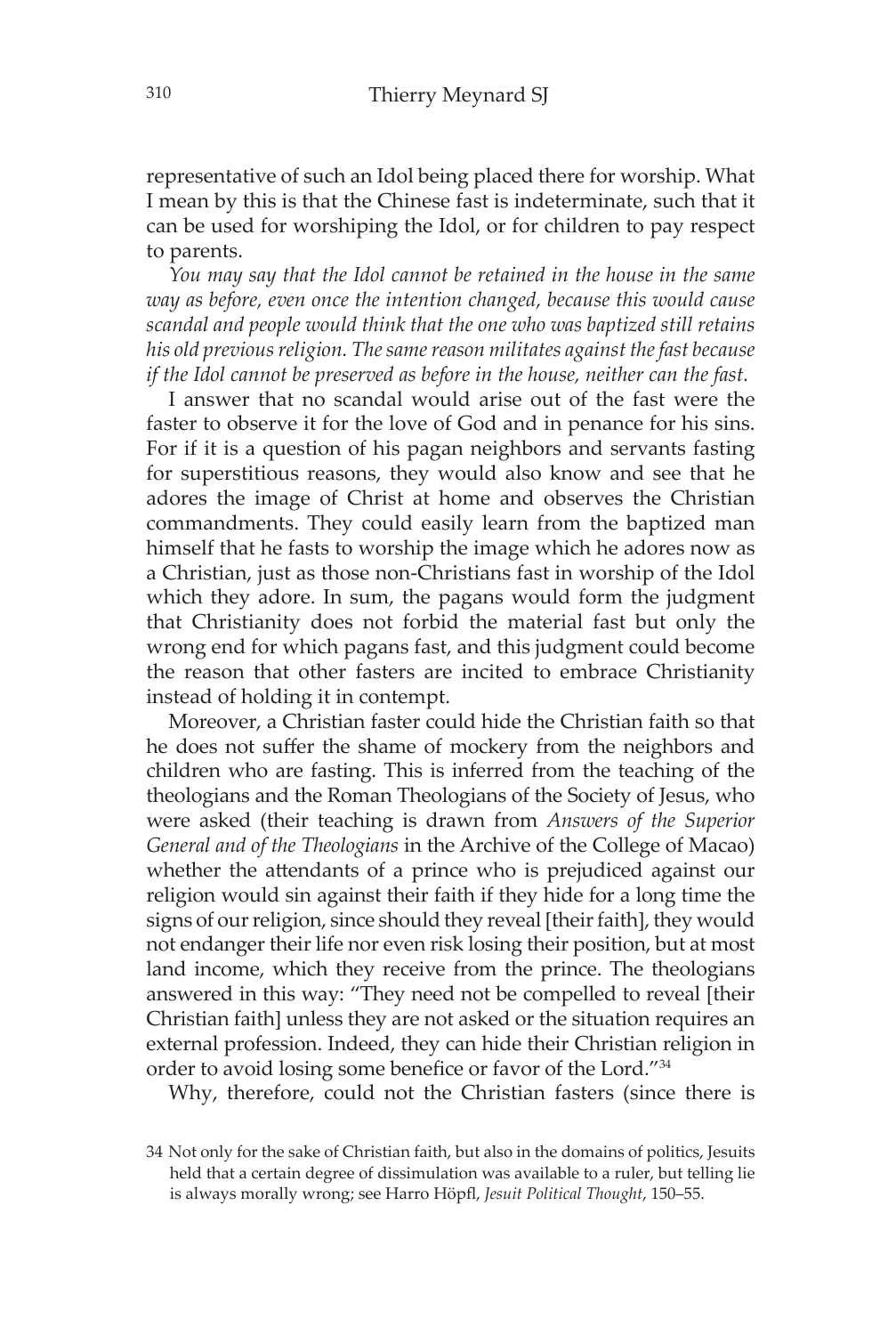nothing evil in the fast itself, but it was evil only on account of its bad end), after having changed the intention of their fast into something good, hide their Christian faith so that they do not meet continual brawls from their servants, neighbors and the mocking of children? In our case, there would be no scandal among the pagans, and if there is, a minister can teach the baptized how to remove it. But this depends on the circumstances, wisdom and teaching of the minister. Nor is there is danger that the pagans may be further entrenched in their error, because the material fast is not intrinsically bad, but in so far as it is directed toward a demon or Idol. When the pagans see that their friend or relative, who has become a Christian, has trampled upon the Idol at home, has erected an image of Christ the Lord in place of the Idol, and declares that his fasting is in [Christ's] honor, it does not seem that the pagans would be entrenched in the error [of believing he is still a Buddhist].35

#### [III–2 Avoiding scandal among the Christians]

It is proven that no scandal would ensue among the Christians. How could this give rise to scandal among them? Indeed, it arises from the fact that they see the baptized man still fasting after having received baptism, and they could think that the evil and superstitious intention of fasting remains in him. However, this cannot give rise to scandal. When the Christians have considered the just reason for not breaking the fast, and have heard the renunciations made by the faster before baptism and his public promises to fast in the future in honor of God and in penance for his sins, if then they see him persevere in his fast, there will be nothing new for them. Nor do they have any grounds to say that he fasts in honor of the Idol which he shattered and cursed, together with all his works and superstitions.

But should you suppose that the Christians do not want to believe his words and tell the minister that this man cannot be trusted, a wise minister would delay the conferral of baptism, or refuse to confer it unless the fast is broken. Precisely no scandal can arise among Christians on this account. Nor is there any equivalence between the Chinese fast and an external act of infidelity because the fast by its own nature is instituted for the mortification of the flesh and is

<sup>35</sup> Intorcetta suggests that the Christian faster may decide to remain a hidden Christian to avoid trouble, or he may assume his new Christian identity by explaining the new meaning of his fast.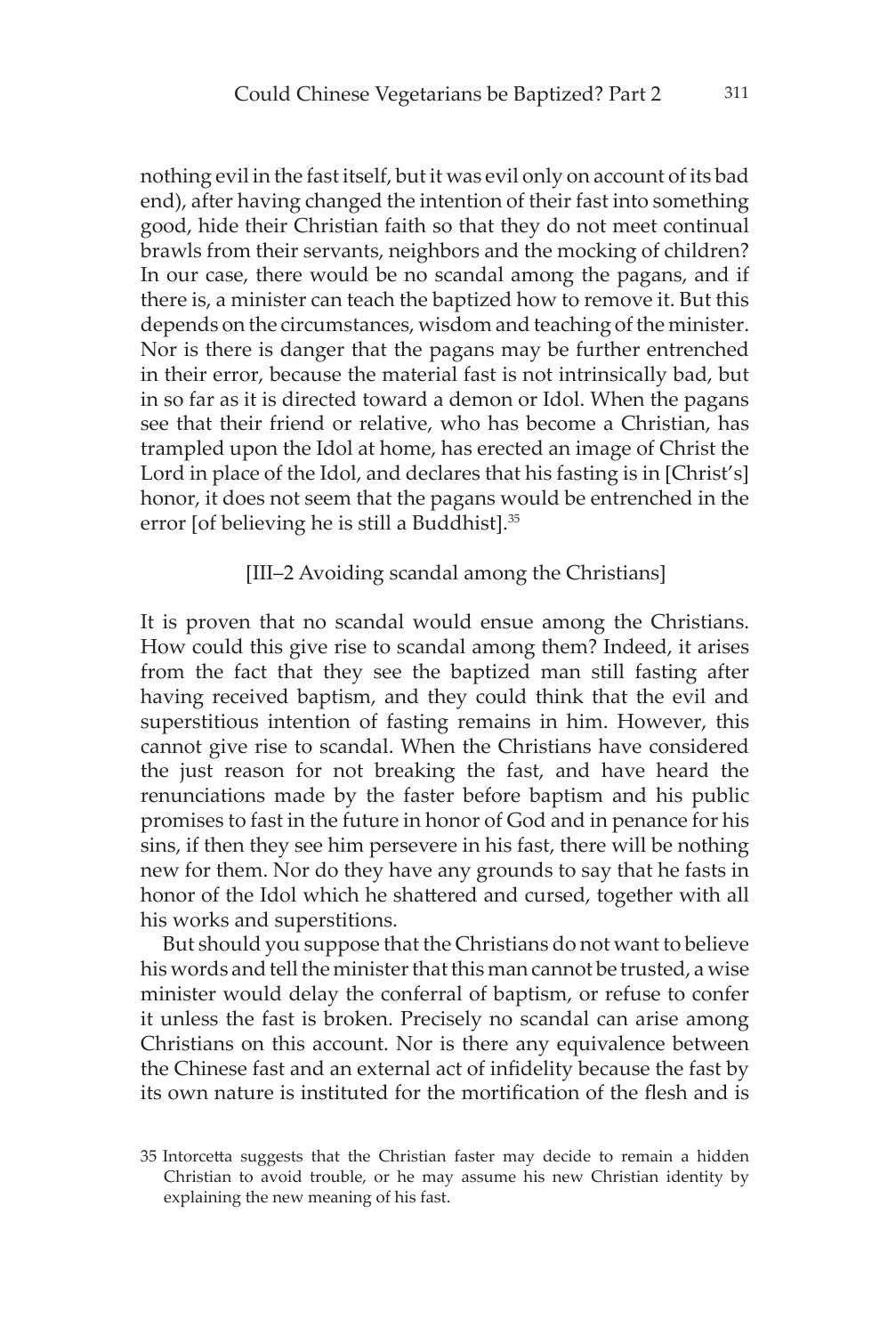not the mark of a sect or false religion as we have explained above. For example, some wrongly think that they can obtain children from an Idol by fasting a certain number of days, and children fast in gratitude for their parents. Though the fast is the same, children fasting in gratitude for their parents are not Buddhists and do not join any sect since they do not offer any worship to an Idol.

There could be another cause of scandal among Christians, that is to say, the [Chinese] have been taught by certain missionaries that the fasters cannot under any circumstance licitly receive holy baptism without breaking their fast at least once, by drinking for example a small quantity of meat broth. When they see now a faster being baptized without drinking the broth, they may be scandalized, thinking the teaching they were told by others to be wrong, or that the policy of the new missionary is sinful. I have no doubt that those missionaries acted with the best zeal and intention by spreading this teaching among the Christians. Although it would have been better for them to hide this and other teachings from the Christians, they believed they acted according to the precept and opinion which they considered probable. The Christians would not know that these difficult and serious theological questions pose an obstacle to someone who wants to be baptized, believes in God, and wants to observe His commandments, that is to say, that they open or close the gate of salvation to the many fasters in China. This [teaching] has been spread in certain Christian communities, but this is a matter of such weight which closes the way of salvation to many by impeding baptism with an obstacle that neither exists nor is ordered by Divine Law, nor approved by the custom of the Church. If any minister follows a contrary opinion promulgated by others, he ought not be so easily condemned by the supporters of a contrary opinion.

*You will say that now this doctrine has been disseminated, scandal will arise in those Christian communities.* 

I answer that the missionaries should explain the true meaning of the teaching with great discretion and caution. They may say that, ordinarily speaking, it is safer for the baptismal candidate to break his material fast by drinking the broth. In this way, the demon is deprived of every opportunity to seduce him and make him think that the vain merits which he thought having accumulated for himself through many years are real, and that he should still persevere. Or they may say that the teaching is always true in all those cases where it is impossible for a minister to be sure that the candidate has truly changed his prior wrong intention. However,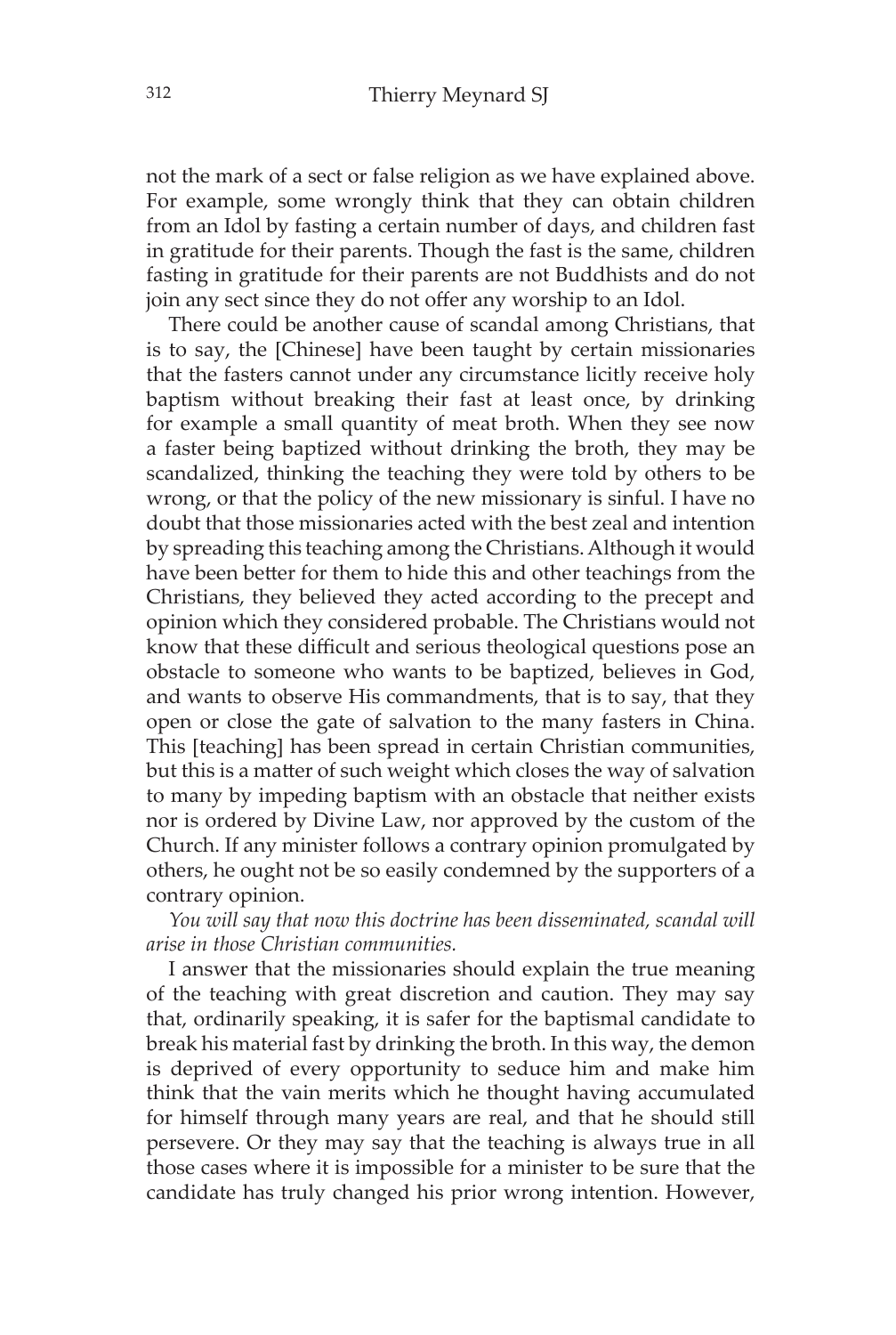this teaching does not apply when the minister ascertains by other means that the faster has already changed his previous wrong intention and converted it into a good one while providing a good reason for not breaking the material fast. Other reasons could be prudently conceived for why the Christians, seeing the truth of the matter, will not have grounds to determine whether the teaching taught by another missionary is wrong, or whether the policy of a new missionary is sinful. The Christians should be particularly taught that if they meet a faster wishing to convert to the faith, they should not immediately mention that he needs first to break his fast before approaching [the Church], because those words may prevent him from approaching the Church and a missionary, and make him and others hate the law of God. Instead, he should be brought to a missionary of prudence and learning, who shall gently lead him either to break his superstitious fast, or to ascertain at an opportune time his original intention and whether it is moral for him to continue [fasting] or not, and to open to him another way so that he may join the flock of the Church.

#### [III–3 Policy of ancient missionaries]

# *You may refer to the policy practised by the ancient Fathers of this mission of forcing the fasters to break their fast before baptism, and those Fathers did not lack theological training or knowledge of China.*<sup>36</sup>

I answer that generally speaking we have decided the same, and we are of the same mind as the first Fathers of this mission. In extraordinary circumstances, even after a just reason for not breaking the material fast is given, the Chinese faster may need to be deprived of baptism, as if the fast were intrinsically evil, even after the intention of the faster has changed and were of the [same] type as external idolatry, which is not permitted even with a change of intention. As for this question, the first Fathers of this mission did not reach a conclusion on whether the Chinese fast itself was intrinsically bad and idolatrous, such that it would be illicit in all cases. And yet, this meeting of the priests decided the contrary, because it was determined that the Chinese fasters should not be admitted to baptism, unless in some extraordinary cases when the change of the wrong intention into a good one is proven with another

<sup>36</sup> ARSI, *Jap. Sin.* 158, ff. 51v–52v; English translation: Meynard "Could Chinese Vegetarians be Baptized? The Canton Conference and Adrien Grelon SJ's Report of 1668", 85–87.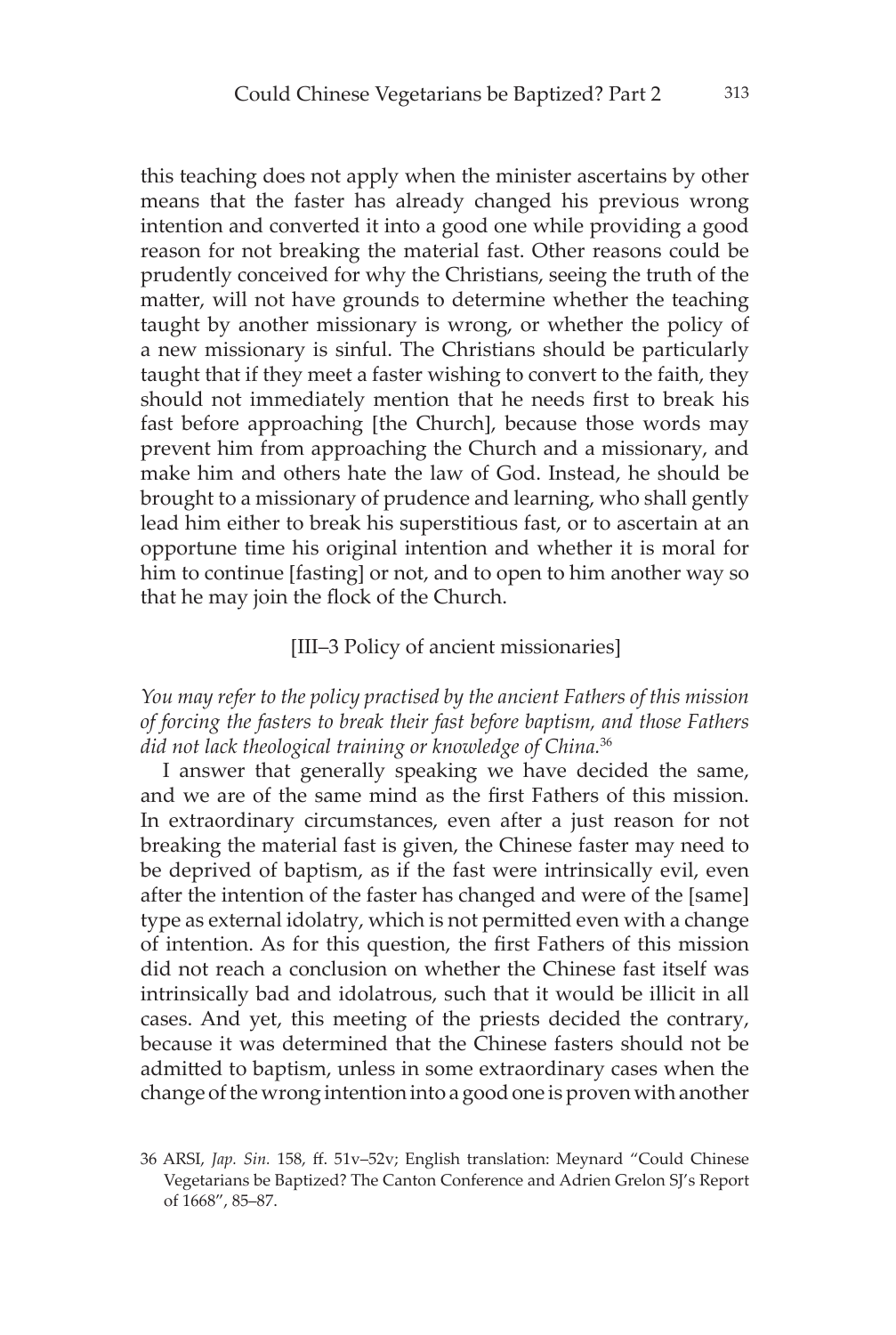means.37 In consequence, it was determined that the fast is neither intrinsically bad nor the sign of a religion due to its established meaning, but that it is idolatrous and superstitious because it is made in honor of an Idol or for some superstitious end. If someone wants now to say that the Chinese fast is an evil practice, even after having eliminated its bad intention, such that it would never be licit to baptize a faster who has not first broken his fast, this would go against the common opinion of the Fathers, some of whom are very learned and long established in the mission. None of them would say that the first Fathers of the mission had regarded the Chinese fast as an evil practice, leaving aside the evil intention and end for which the Chinese fast. For this reason alone, there is one [Father] arguing this position against the opinion of the twenty-two Fathers in the meeting. His teaching should not be accepted because it wants to prove so much that it proves nothing and it contradicts what was already decided after much discussion.<sup>38</sup>

# [IV– Contradiction of allowing them to fast after having broken once the fast]

Fourth, our stance is confirmed by the practice of the missionaries who adopt in China a stance contrary [to ours]. So that they may have the moral certainty which ecclesiastical custom requires, when a Chinese faster has difficulties in breaking his fast, they are satisfied if he tastes in secret at least a bit of meat or drinks a sip of broth. Once this is done, if he still wishes to continue his fast for the love of God and in penance for his sins, and in order to seek the conversion of the whole family, he is allowed to continue fasting as before. (It was publicly said in this way at the meeting of the Fathers, and we do not know whether the adversaries have changed their opinion). This being said, I infer the following: those who follow our stance and do not press a faster to break his material fast before baptism, but only teach and press him to change the superstitious and evil intention into a holy and meritorious one while providing a just reason, do very well. Indeed, they have their moral certitude, and one even stronger than the one requested by the Church for the licit conferral of the sacrament of baptism to pagans who want to

- 37 This refers to the text of article 6 of the conference.
- 38 Intorcetta indicates that Grelon stood alone against all the others, but mentions also in this document adversaries with the plural, suggesting that Grelon was later supported by others.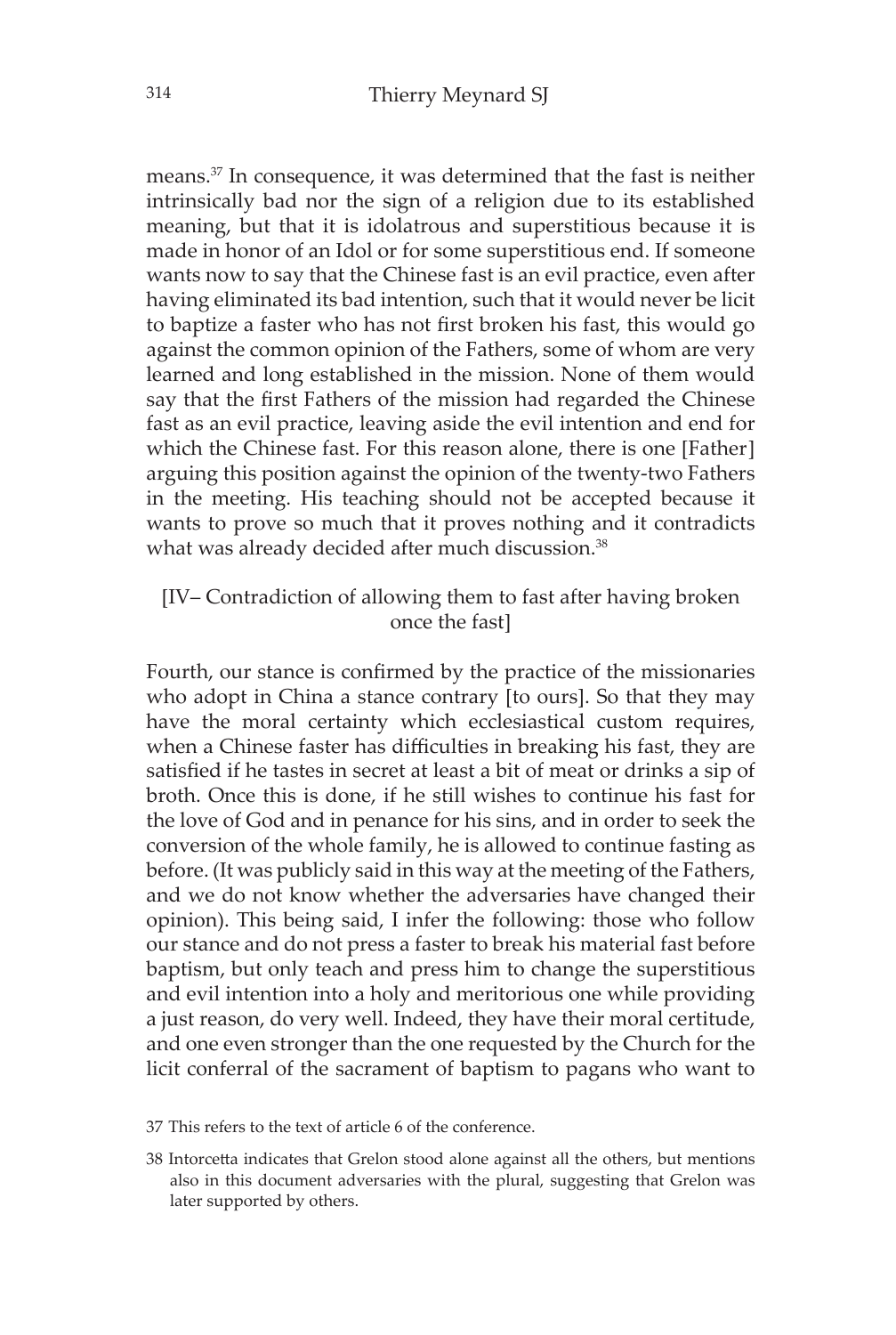embrace faith, believe in all the necessary mysteries of faith, reject Idols and all superstitions, and promise to keep the commandments of the Law.

Therefore, if they act as said, the Chinese fasters should be admitted to baptism even though they do not break materially their fast. The adversaries cannot say that the Chinese fast is of such nature and has such circumstances here in China that when even considered materially it is always the sign of a false religion or superstitious sect (as mentioned above), even to the point that the fast is equivalent to an Idol which cannot be kept at home or worshiped as before even after having changed one's intention to worshipping God through the material element of the Idol or even for decoration; therefore, the material fast must absolutely be broken. In fact, the position of the adversaries contradicts their own practice in this way: for an idolater cannot keep an Idol at home, even though, before baptism, he could trample on the Idol in secret or in the presence of some Christians, to prove that in the future he shall no longer use it to worship the demon but God. Thus, it is not enough for a faster to break secretly his fast, even in front of some Christians to prove that in the future he shall no longer use his fast to worship the demon but God.39

But the practice of the adversaries does not allow it in dealing with an Idol. However, in the case of the fast, they allow [the fasters] to continue their fast at home after secretly breaking their fast, since the evil intention is changed into a good one. Therefore, one can see from the practice of the adversaries that the Chinese fast is not of such a nature, nor are its circumstances such that it would be utterly impossible to purify it from any kind of superstition or scandal. If it can be purified from any kind of superstition and scandal, why are the fasters who have a just reason and meet hardship in breaking their material fast not admitted to baptism? Why is the door of salvation absolutely closed to them, while the missionaries could easily help them?

The adversaries do not consider the fact that the entire superstition of the fast consists in breaking the fast. Once this has been done, even if the faster continues fasting, all the superstition is removed.<sup>40</sup> Even if they were to imagine in vain a way to salvage their practice, they would not be able to overcome scandals. Similarly, you may

<sup>39</sup> According to Grelon's report, the fasters have to break their fast publicly, by eating a piece of meat, in front of the Christian community.

<sup>40</sup> This refers to the belief that all the merits would disappear at once.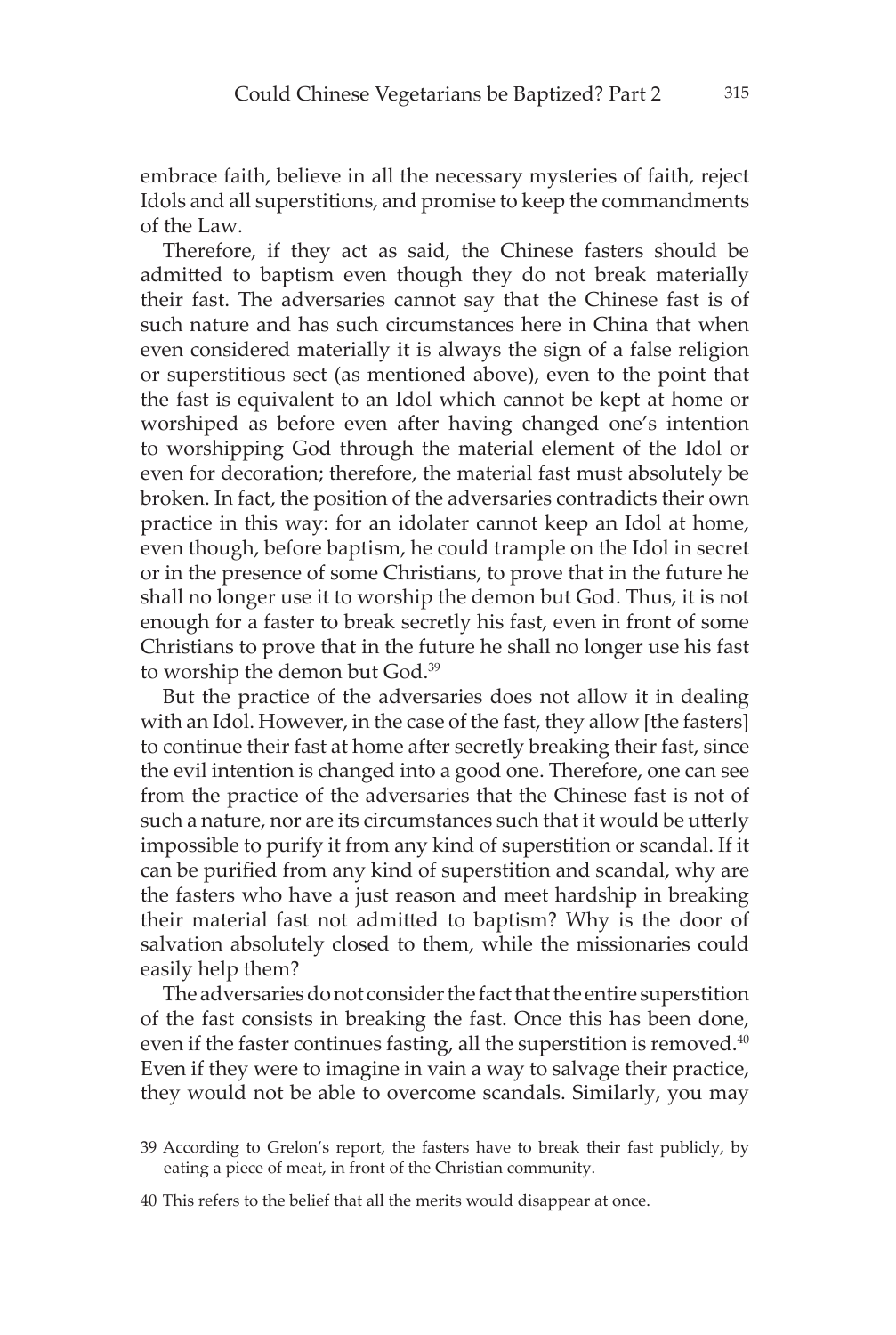imagine a demon's pact with an idolater, but if he tramples on the Idol, the demon shall not help him, and if he tramples in secret, the pact of the demon to help him is also dissolved. However, everybody will still consider him as an idolater if he continues to keep at home an Idol and worship it. Thus, although someone secretly breaks the superstitious fast, despite having granted for argument's sake that the entire superstition consists in breaking the fast, if the faster continues fasting as before, every [Christian] shall consider him as superstitious.

Notice also that this is false, for, as I mentioned above, many Chinese people fast with exactly the same fast as everybody else. However, some fast three times a month, others ten. Some fast for only three years, others for ten. Some never fast, others for their whole life. If the superstition of the Chinese fast were to constitute a demonic pact in which the fast is of such nature that, once broken, any kind of superstition is removed, Chinese fasts would certainly include this life-long pact and superstition, but would exclude other fasters who eat meat and fish except on three or ten days a month, etc. The adversaries do not concede this point, since those fasts, done for a wrong end, are evil and superstitious.<sup>41</sup>

Moreover, lifetime fasters are often deceived by friends into eating one of the things from which they are abstaining, and then if they find out, they hardly care, and persevere in the same fast. In cases of serious illness, if doctors urge them to eat something that they usually abstain from in order to recover their health, they probably do not refuse, though they may experience a great difficulty. But for the sake of health and because in such a situation they are not mocked by children and neighbors, they eat it as a medicine, and once they have recovered health, their fasts are observed harmoniously by the entire family.

Therefore, this is an indication that the superstition is not so connected to the fast, that any kind of superstition is removed upon breaking the fast, but the whole superstition lies in the evil intention for which the fast is undertaken. Custom has established that the nature of the Chinese fast does not admit any small amount of a material element [meat]. While the Church fast allows [us to consume] a small quantity of matter [i.e. food] without breaking the fast, even the smallest amount of the things from which they

<sup>41</sup> If the whole superstition lays in the fear of losing merits by breaking the fast, as Grelon suggests, then discontinuous fasts cannot be considered as superstitious, and this is obviously a wrong conclusion according to Intorcetta.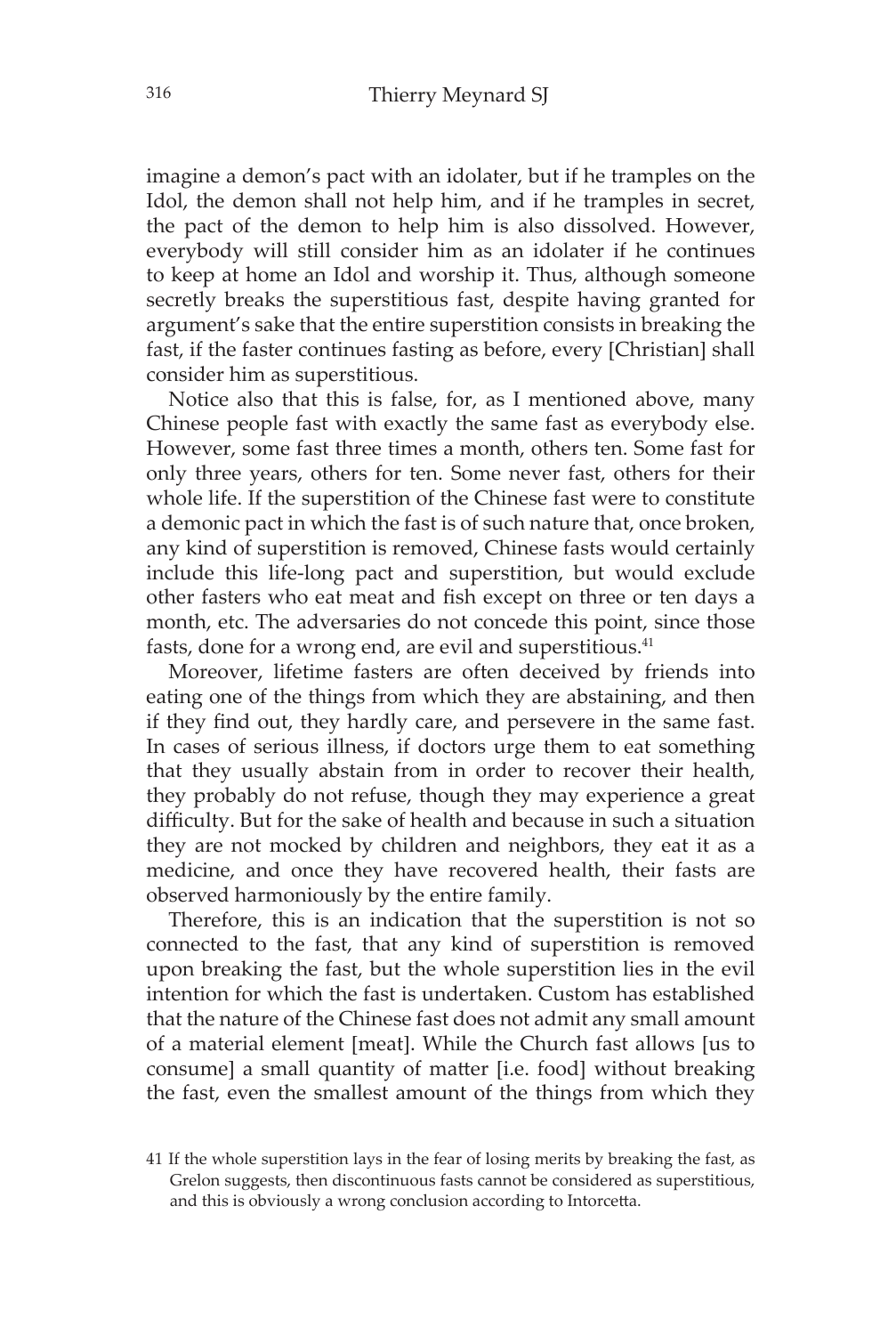abstain, if tasted, breaks the Chinese fast. Hence there is such great difficulty among Chinese fasters in tasting even a little bit of broth with meat, or the smallest morsel of meat or egg. The fast is equally broken regardless of how much or how little food is offered for eating, because both those who fast for life and those who fast for a given time do not admit any small quantity of [prohibited] matter during their fasts.

*You may say that the fasters think that, if they break their fast, regardless of whether it is undertaken for a certain period of time or for their whole life, those merits earned before which they believe real are completely lost as if they had never existed. This is the specific reason why in the Chinese fast the faster is forced to break the fast before baptism and is not baptized if he refuses.*

I answer first that this case shows only the error of the faster, and not that the Chinese fast is especially bound with error. Indeed, children, adolescent boys and girls, who have no idea of merit when they fast with the same fast to express gratitude to their mother, have great difficulty in breaking their fast even though they are not affected by any such error. Likewise, others who fast to obtain children from the Idols are not tied up by such error. Therefore, this error about losing merits is not so specifically connected to the observance of the Chinese fast that it is inseparable from it. Thus, the error can be removed from the mind of some fasters through the teaching of a missionary, just like how many other and more serious errors are removed, such as the error of believing that an Idol is God, or that mankind can be saved without the faith in Christ. Once all the errors have been removed, pagans can be baptized following the universal renunciation of the demon and all superstitions, prescribed by the custom of the Church.

I answer next that if there were people who would eat meat, fish, garlic or onions, and eggs and would drink wine in honor and worship of the Idol, and would think that they are expressing their gratitude to the demon by such eating and above all accumulating many merits for themselves, what do you think the Apostle Saint Paul himself would have done if he wanted to convert those men? Would he have forbidden them from eating those things, or would he have rather removed their error and led them to thank God whenever they eat every day since He created those things to feed people, so that they could serve God in their every endeavor, and in the end be saved? Indeed, both fasting from and consumption [of these foods] can be found in China. If the intentions for which they are doing it are erroneous, the error should be removed and the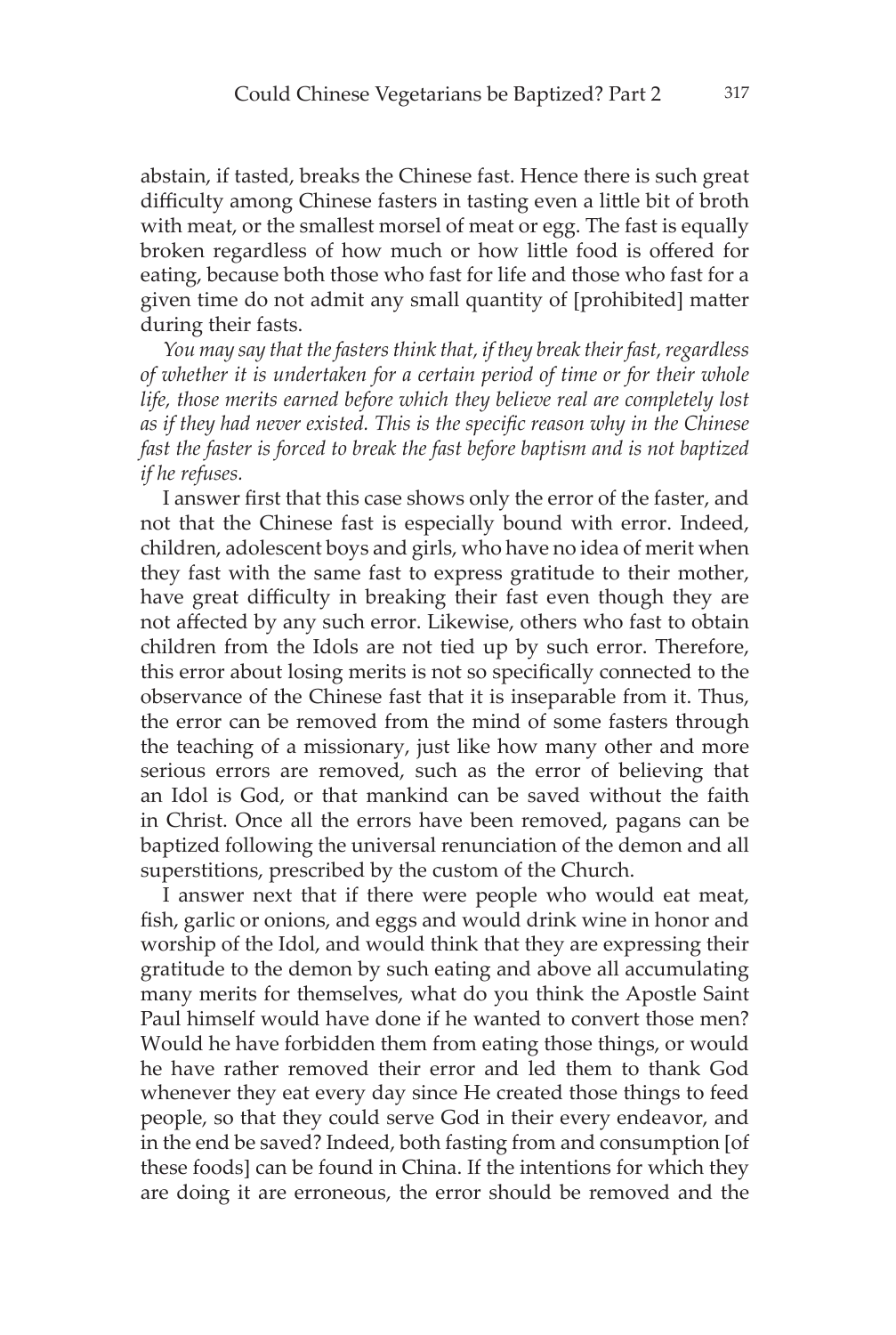fasting should not be forbidden as if the fasting or the consumption of food is intrinsically evil, unless there is another obstacle, either because of scandal, or some other circumstance.

[V– Analogy with the worship to spirits protectors of the city]

Our opinion is confirmed by a fifth point. The Chinese fast is not like those cults in adoration of those spirits that the Chinese consider Protectors of the Cities or that daily genuflection made by a Christian servant while his pagan master kneels before the Idols. But both that adoration and this genuflection in front of an Idol can still be purified of formal idolatry, and after being purified, can be licitly practised by Christians. Therefore, it is even more the case that the Chinese fast can be purified from superstition and error, after being purified, the Chinese faster can continue to practise it licitly.

As for the spirits which the Chinese call Protectors of the Cities, Francesco Bardi, Giuseppe Agostini, and other theologians from the College of Palermo, made the following answer to Francesco Brancati: "Knowledge was earlier given to the nations that God had assigned to each city or kingdom one holy guardian angel as its protector, and that when the Christians reverence and venerate the tutelary spirit of the city, they intend to adore its holy guardian angel; under this condition and declaration, Christians can participate in those processions and venerate the image, venerating through it the guardian angel" (excerpted from the original letter dated 17 May 1642).<sup>42</sup>

As regards the kneeling of a Christian servant when his pagan master kneels in front of the Idols, there is a decision of the Roman theologians who by order of the Superior General Claudio Acquaviva responded to a question proposed by the Fathers in Japan on whether it is licit for a Christian servant to kneel before an Idol assuming that to remain upright would be extremely rude when the pagan master is himself kneeling and orders the kneeling

<sup>42</sup> Like Intorcetta, Francesco Brancati (1607–71) was from Sicily and entered China in 1636, more than twenty years before Intorcetta. Before 1642, Brancati sent a letter to his former teachers of moral theology at the Jesuit College of Palermo, Francesco Bardi (1583–1661) and Giuseppe Agostini (1573–1643), and he asked them for clarification on the case of Chinese Christians participating to rituals towards the Spirits protecting the city, chenghuang 城隍. Brancati most probably kept the letter of Bardi and Agostini with him in Canton and he showed it to Intorcetta.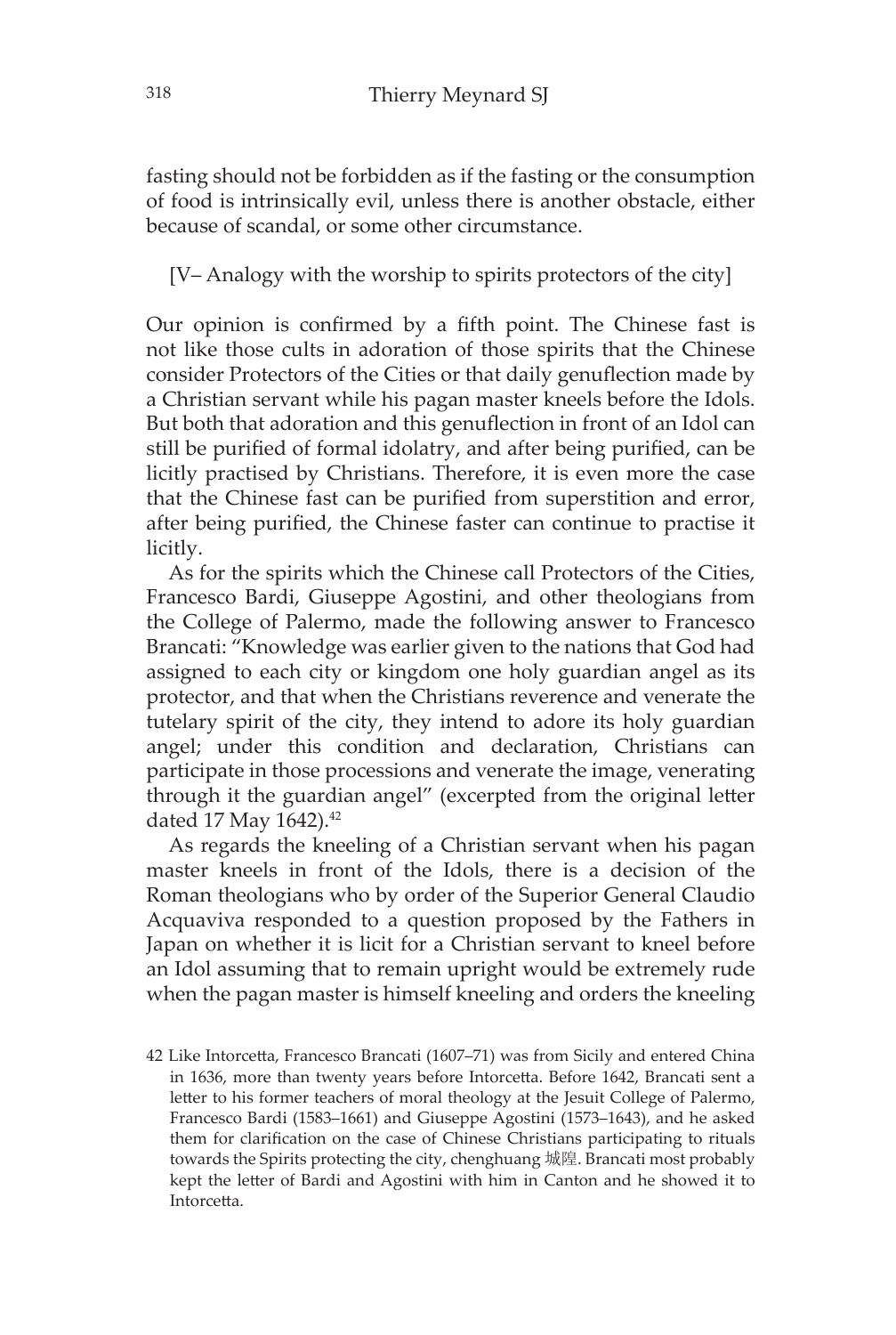not out of contempt for our faith but as a service. They answered: a servant can kneel, offering the worship to his Master alone, whether or not others are personally present.<sup>43</sup>

I submit my opinion to wiser judgment.

<sup>43</sup> This refers to the question of Valignano, transmitted by Acquaviva to Vásquez, and his answer, approved by Roman theologians in 1595. See above notes n. 3–4– 5. For Vásquez, the kneeling of a Christian servant is licit if he cannot easily avoid it, and if the others present all know that he is a Christian, so that his kneeling should not be construed as a recognition of another god.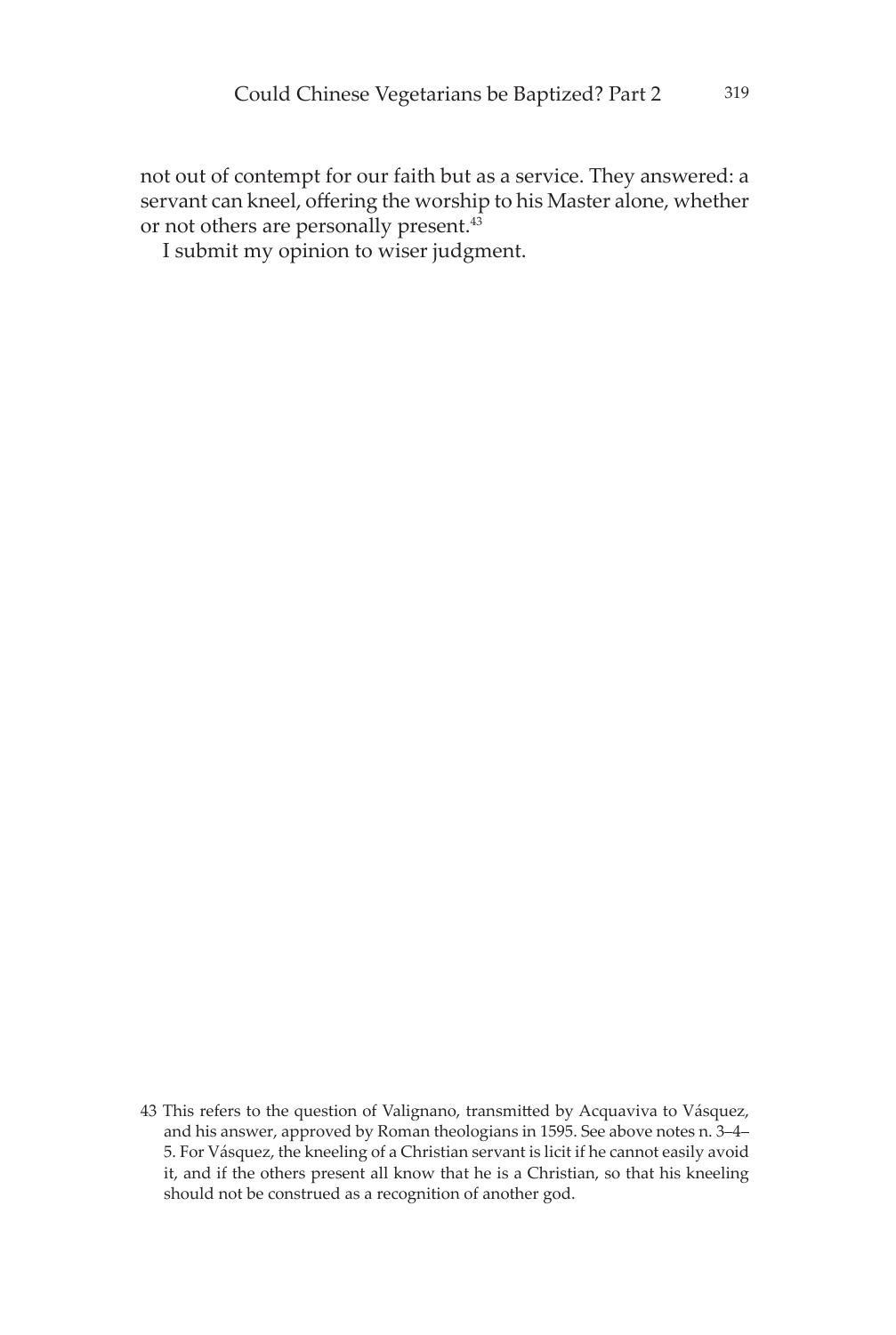#### **Summary**

We have presented in an earlier issue of this journal (*AHSI* LXXXVII/173 (2018-I), pp. 75–145) a study and translation  $-$  with transcription of the original Latin text  $-$  of the report written by the French Jesuit Adrien Grelon in Canton in 1668, presenting his argument against admitting to baptism those people who practised vegetarianism, known as fasters. Around the same time, the Italian Jesuit Prospero Intorcetta wrote a report refuting Grelon's position, arguing that those people could be admitted to baptism without renouncing their practice, and he even suggested that fasting could be Christianized and integrated within the life of the Christian community. Intorcetta's ideas show his openness in accommodating people coming from Buddhism and popular religions into the Christian faith; it represents an important but neglected aspect of the encounter between China and Christianity.

#### **Résumé**

Nous avons présenté dans ce journal notre étude et traduction de rapport d'Adrien Grelon, écrit à Canton en 1668, présentant son argumentation contre l'admission au baptême de personnes pratiquant le végétarianisme, ou les jeûneurs comme elles sont appelées. Au même moment, le jésuite italien Prospero Intorcetta écrivait un rapport réfutant les arguments de Grelon et démontrant que ces personnes pouvaient être admis au baptême sans renoncer leur pratique, et il suggérait même que leur pratique pouvait être christianisée et intégrée dans la vie de la communauté chrétienne. Les idées d'Intorcetta révèlent son ouverture et accueil envers les personnes venant du Bouddhisme et des religions populaires, et cela représente une dimension importante de la rencontre entre la Chine et le christianisme qui a été négligée.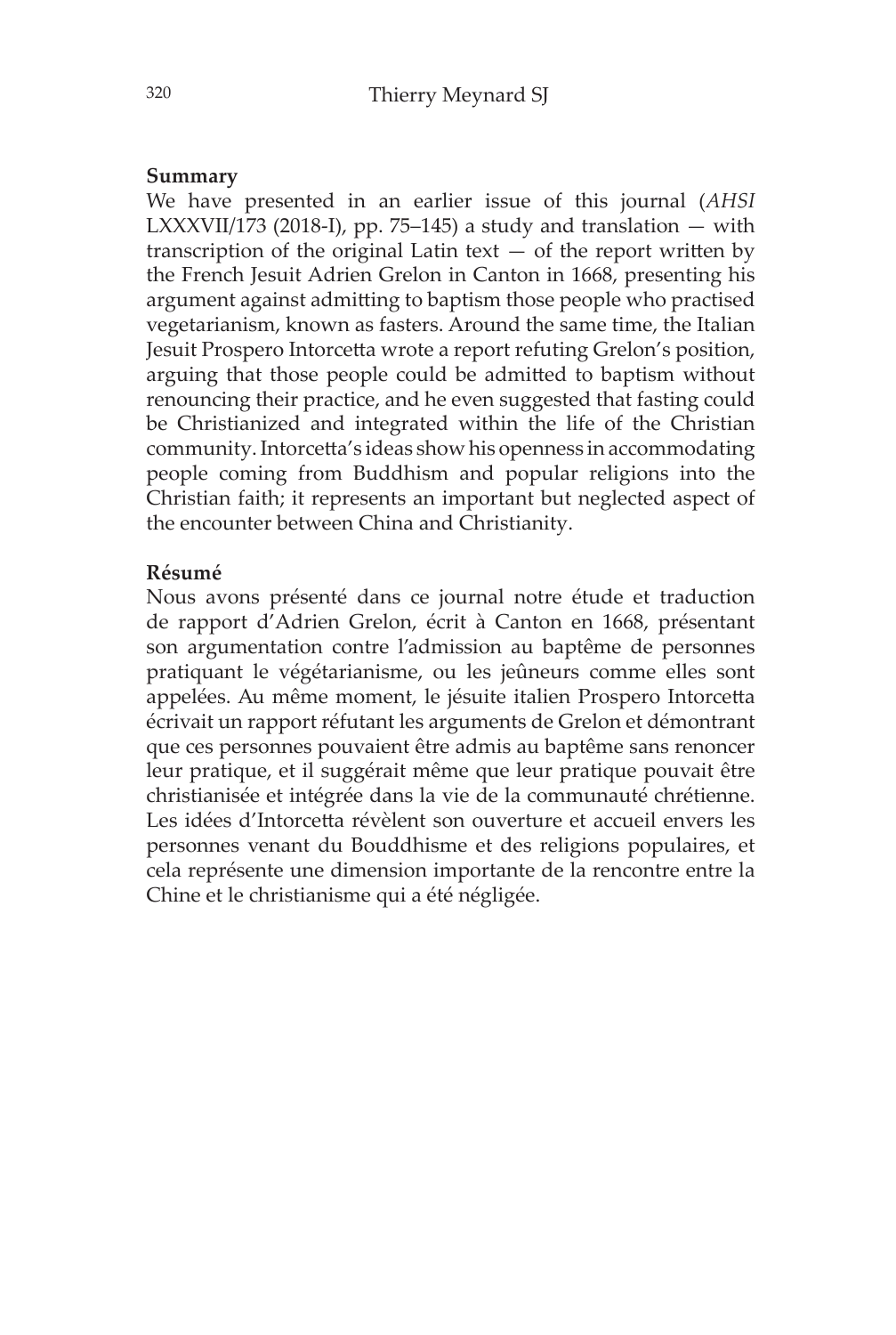# **A note about the Latin text**

The transcription of this text contains only necessary minor adjustments to assist the comprehensibility of its contents: 1) Abbreviations have been silently expanded. 2) Punctuation has been made uniform, and capital letters are used according to modern style. Accents have been removed. 3) The letter "j" has been substituted by the letter "i" throughout: before and in between vowels, and at the beginning and end of words, while for verbs with the letters "io", the "ii" form has been retained. 4) Graphic variations have been eliminated, favouring the most frequentlyused version or, as applicable, the most correct. 5) The letters "u" and "v" have been differentiated, while the use of the letters "h", "y", and double letters have not been adapted. The numbering system is shown in square brackets. Additions made to the original text are shown by means of parentheses  $\left\langle \langle \rangle \right\rangle$ ; the cross symbol,  $\left( \dagger \right)$ is used for illegible words. Errors are marked by [sic].

# **ARSI Jap.Sin. 150, "Ritus Sinici, Liturgica 1622-1708"; ff. 71-77 P. Prospero Intorcetta SJ.** *1a via cum nota authent.* **P. Luis da Gama, 10 dec. 1688**

#### [70r] Prima via

**Quaeritur an ieiunantes in Sinis ante quam baptizentur semper et ex natura sua cogi debeant a missionariis ad frangendum suum ieiunium, et quamvis detestentur in genere Idola et omnia superstitiosa, et etiam ieiunia praeterita superstitiose facta, et expresse ac solide promittant se in posterum ob Dei amorem et cultum et in paenitentiam suorum peccatorum ieiunaturos; si tamen iustam dent causam non frangendi ieiunium, an a missionariis non violato ieiunio baptizandi sint.**

In hac quaestione mentis nostrae non est contra ea quae Religiossimus Patrum coetus nuper in hac materia statuit disserere, sed hanc instituimus quaestionem indagandae dumtaxat veritatis gratia; praesertim in re tanti ponderis, ut est vel infinitis fere Sinarum populis, qui ieiunantes vocantur, ianuam salutis aperire si iusta causa oblata contenti simus protestationibus illis in titulo expressis, et eos baptizemus; vel claudere, nolentibus frangere ieiunium ob sua motiva non mala, sed vel ob naturalem nauseam,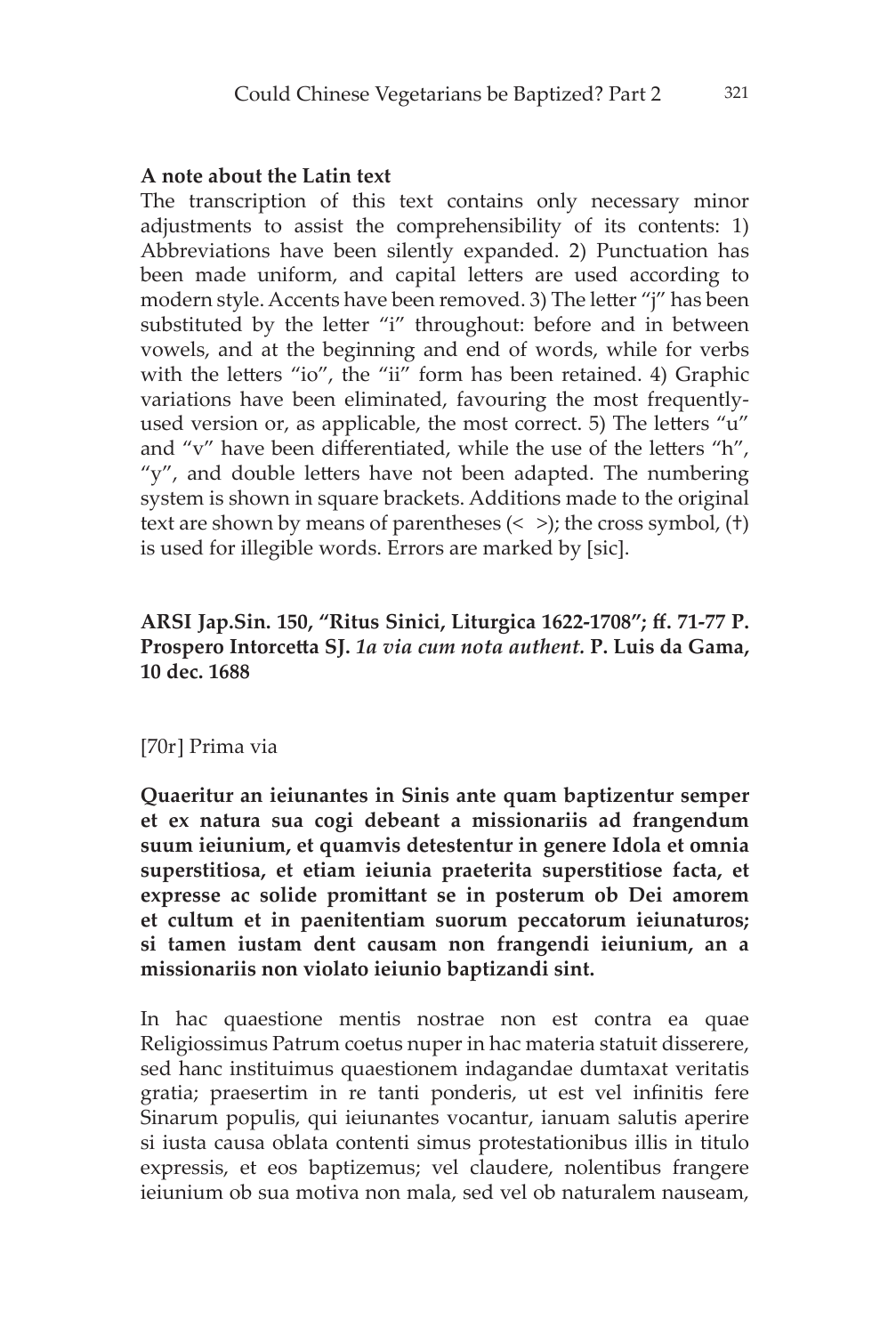vel ob respectum aliquem honoris ne irridiantur [sic] a domesticis, et similia; quamvis non ita fortia motiva, ut omnino reddant ieiunantem physice aut moraliter impotentem ad fra<n>gendum ieiunium; nam si daretur casus ut ieiunans physice vel moraliter impotens esset ad comedendum carnes, iusculum, pisces, allia, cepasve vinum et caetera, nulli dubium est quin sufficeret tantum illa protestatio supradicta, et absque eo quod frangeret ieiunium baptizandus esset; ad impossibile enim nemo tenetur.

Ut detur igitur quaestioni locus, videndum est, an fractio ieiunii in ieiunantibus Sinensibus, seu an fractio talis ieiunii sit ex natura sua conditio omnino requisita ex parte subiecti recipientis baptismum, ita ut si non praecedat, minister licite non possit talem ieiunantem baptizare. Quia ex regula illa Theologica, quoties ministro constat moraliter volentem baptizari esse indispositum, non potest minister licite illum baptizare; sicuti e contra quoties ministro moraliter constet volentem baptizari esse dispositum, non potest licite minister negare baptismum et occludere illi ianuam salutis, quam tam liberaliter Christus Dominus aperuit omnibus omnino hominibus.

Separemus ergo certa ab incertis; certum est primo ieiunium seu abstinentiam a carnibus, ovis, vino, piscibus, sagimine, cepis etc., sicuti et comestio carnis, piscis, ovorum, sagiminis, ceparum vinique potus, materialiter se habere in ordine ad superstitiones Sinicae gentilitatis, et sunt res ex natura sua hic etiam in Sinis separabiles a formali superstitione. Uti et in Europa separabile est ieiunium et abstinentia carnium etc. a cultu divino et, a motivo paenitentiae peccatorum etc., potest enim in Europa quis ieiunare bis in sabbato ob hypocrysim [sic], et abstinere ab his omnibus per totam vitam potest eremita ob occultam superbiam, et ut laudetur ab hominibus, et per errorem putare, se, ob talia ieiunia multis meritis adauctum. An enim in Europa si confiteatur eremita, et revera eum paeniteat huius superbiae, et doceatur se ob talem peccatum superbiae suis illis ieiuniis ante actis non solum nil meriti acquisivisse, sed potius promeritum esse aeternas Inferni poenas; an inquam a confessario ante absolutionem cogeretur frangere ieiunium, ut certo isto signo cognoscere posset, revera eremitam cognoscere errorem, et poenitere?

[71v] Certum item est, hoc ieiunium in Sinis, non esse signum ita determinatum et annexum superstitioni aut alicui sectae vel Religioni, ut reputetur exterior cultus et professio adorationis alicuius Idoli vel ipsius sectae, ut sunt vg. adolere incensum et genuflectere ante Idolum. Nam hi actus, in quibus consistit actus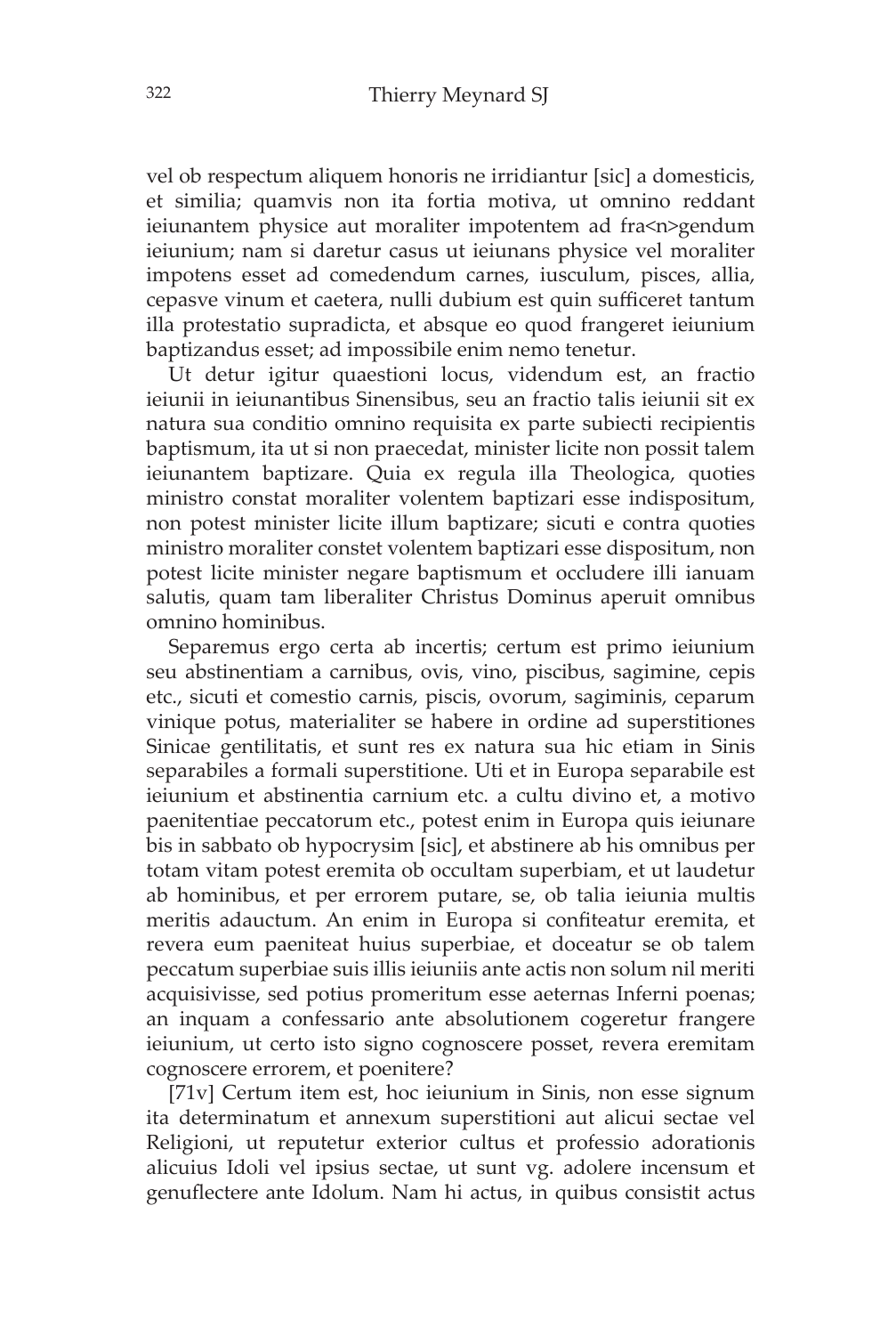ipse adorandi non licent (ut respondit Gab. Vasq. interrogatus de casu, an licet servo Christiano simul cum domino infideli genuflectere ante Idolum: pr<a>estando cultum non Idolo, sed Domino: quin de genuflexione limitat dicens; intelligo, actum exteriorem genuflexionis, non licere tunc cum videretur astantibus actus adorationis. Compluti 4 Aprilis 1595. Quamvis deinde Romani Theologi statuerint genuflexionem famuli licere**,** (ut infra patebit) quia nec exterior Idololatria licet.

Nec in Sinis hoc ieiunium est signum alicuius determinatae sectae, ut forte est unum ex signis Mahometanae sectae abstinere a carne porcina et vino (quin non memini Theologos Europ<a>eos baptizantes ibi Turcas, et Mauros obligare hos ante susceptionem baptismi ad esum carnis porcinae, et haustum vini, sed illis Theologis sufficere, ut detestentur hi sectam omnem Mahometanam cum actibus suis). Nam hoc ieiunium in Sinis est ex usu Regni tale, ut qui ieiunant abstineant a carne, vino, pisce, sagimine, alliis cepisque, uti ieiunium Ecclesiae consistit in unica comestione cum abstinentia carnium; unde Sinenses rident Europ<a>eos ieiunantes, cum et vinum bibant, et pisces, ova, cepasque comedant.

Et sicuti ex Europ<a>eis sunt qui per totam vitam ieiunant; qui per aliquot annos; qui ter in hebdomada; qui tantum die sabbati in honorem Sanctissimae Virginis; alii die veneris in memoriam passionis Domini; alii per aliquot dies ob aliquod beneficium acceptum, vel ad impetrandum aliquid a Deo. Ita et in Sinis ob varios fines suos superstitiosos eodem prorsus ieiunio universali, et quod est ex consuetudine regni, varie ac diversimode ieiunant; sunt enim qui ieiunant ieiunio quod vocant *quōn-īn-chaī* 觀音齋, qui quolibet anno per tres menses ieiunant 2ª luna, 6ª luna, et 9ª luna in honorem Idoli vocati *Quōn-īn* 觀音 (quam Virginem putant), ut ista adiuvet illos in suis necessitatibus.

Sunt qui ieiunant ieiunio vocato *chùn-tî-chaī* 準提齋, qui quolibet mense per decem dies ieiunant eodem ieiunio ac primi scilicet pa die lunae, 8a , 14, 15, 18, 23, 24, 28, 29, 30 in honorem huius alterius mulieris, et Idoli Foe matris, ut haec adiuvet illos in suis necessitatibus. Sunt qui ieiunant ieiunio vocato *sān-quōn-chaī* 三 官齋, qui quolibet anno item per tres menses integros ieiunant videlicet pa luna*,* 7ª et 10ª luna; sunt qui ieiunant ieiunio vocato *yênvâm-chaī* 閻王齋, qui item in honorem huius Idoli ieiunant per tres menses integros quolibet anno; scilicet pa luna, 5<sup>ª</sup> et 9<sup>ª</sup> luna. Sunt qui ieiunant ieiuno vocato *hiáochaī* 孝齋, post mortem parentum ieiunant multi per 49 dies, ut libe<re>ntur cadavera parentum a putredine et esu vermium, alio nomine vocant *cen-tu-chaī* 淨土齋.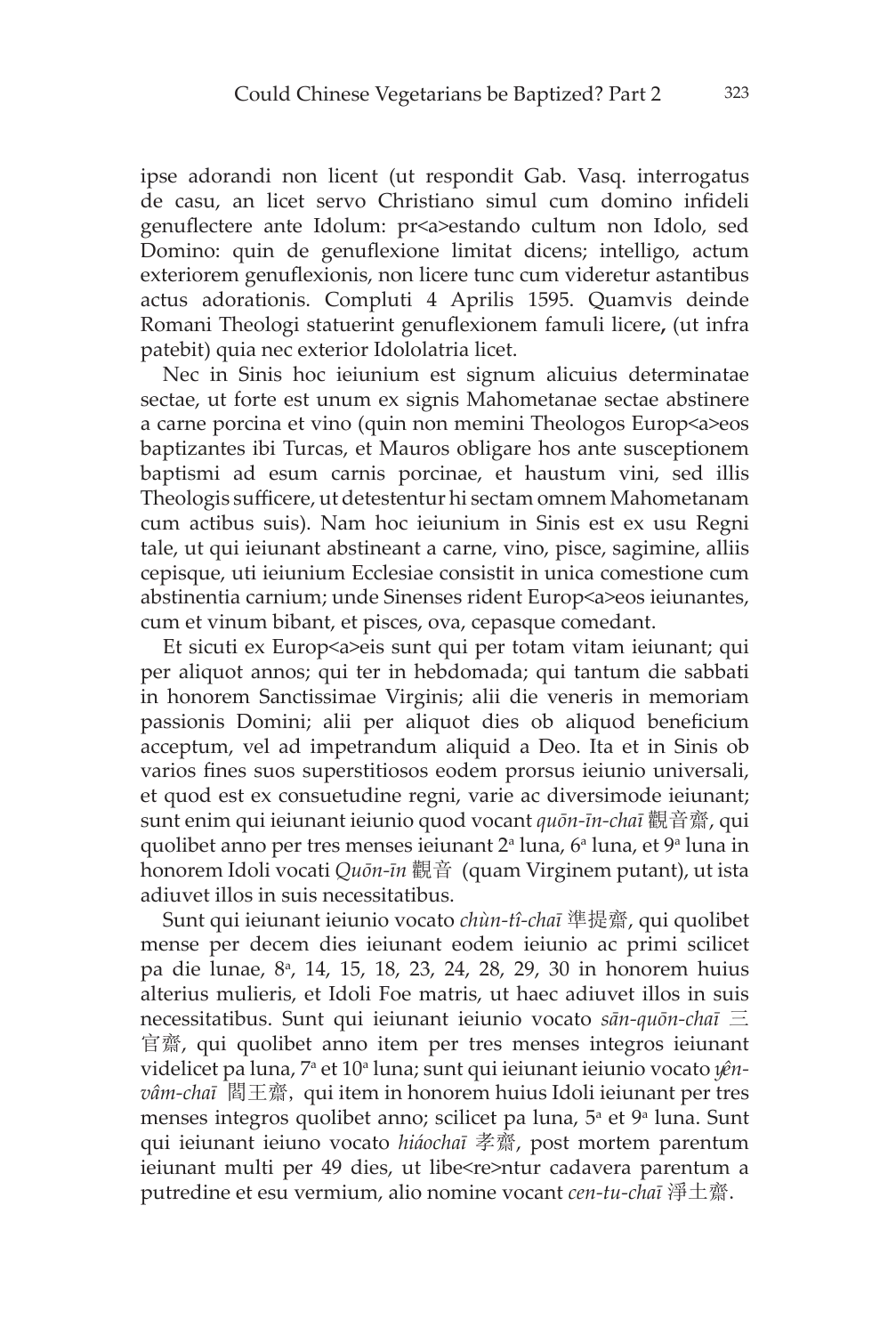Sunt qui ieiunant ieiunio vocato *paó-mù-chaī* 報母齋, qui ob beneficium gestationis uteri, et sanguinis seu lactis a matre accepti, et ob labores quos mater passa fuit in alendo infantem et puerulum in memoriam grati animi et obedientiae. *Hien-hiaó-sīn-chaī* 顯孝 心齋 ieiunant adolescentes, et adolescentules (sed non omnes omnino) per decem annos communiter, alii per tres integros annos. Sunt qui ieiunant ieiunio vocato *xě-yûen-chaī* 十緣齋, qui ob finem transmigrationis futurae, ut accidat illis felix transmigratio quolibet mense ieiunant per decem integros dies, incipientes ieiunium a prima die lunae usque ad decimam. Sunt qui ieiunant ieiunio vocato *xînchaī* 神齋, quo ieiunio ieiunant multi litteratorum, mandarinorum, et similes, hi ne totaliter abstineant ab his rebus, quolibet die ieiunant per medium diem, scilicet mane abstinent a carne, vino, piscibus, cepis , etc. sed vespere haec omnia comedunt. Sunt qui ieiunant ieiunio vocato *châm-chaī* 長齋. Hi semper ieiunant per totam vitam, et eodem prorsus ieiunio supra explicato; haec sunt ex principalioribus ieiunia Sinensia; multa alia ob brevitatem relinquo; unde colligi potest, quod fere maior pars Sinensium hoc ieiunio laborat, et liberum est cui libet Sinensi, se arctari tali ieiunio, vel illo non arctari.

Sunt talia [72r] ieiunia, et abstinentiae a certis quibusdam cibis, vel a carne, et vino dumtaxat, ut prisci Sinae, et ipse Confucius olim abstinebat, vel ab aliis pluribus aut paucioribus cibis ad arbitrium cuius libet; nos autem hic quae in communi usu nunc sunt ex principalioribus post invectam sectam Foe supra dicta ieiunia enumeravimus.

Si igitur in Europa ieiunium unicae comestionis cum abstinentia carnium non est tale signum Religionis Christianae, ut semper sit actus exterior et cultus Religionis Christianae; nam multi ex haereticis sectis ieiunant eodem ieiunio; sane non video quare in Sinis debeat esse signum tale, et cultus exterior alicuius sectae, ita ut estimetur ex illis actibus externis Idololatricis, ut ante baptismum omnino sit necessarium, ut baptismum suscepturi dent oppositum signum, vg. comestionis carnis, aut cepae, ad hoc ut licite possit baptizari. Hinc colligi potest non obstringi ieiunantes aliquo iure iurando ante Idolum elicito ad ieiunium suum (nisi forte in aliqua urbe sint aliqui ex secta aliqua perturbantium Regnum qui id faciant, de quibus non ago) sed comiter ieiunant ieiuniis supra allatis, et ob fines iam dictos. Qui fines omnes videntur esse superstitiosi; excepto ieiunio filiorum familias, qui tribus annis, aut pluribus abstinent ab illis cibis in grati animi memoriam, et ob labores, quos tulit mater tempore quo ipsos aluit infantes. Colligi item potest non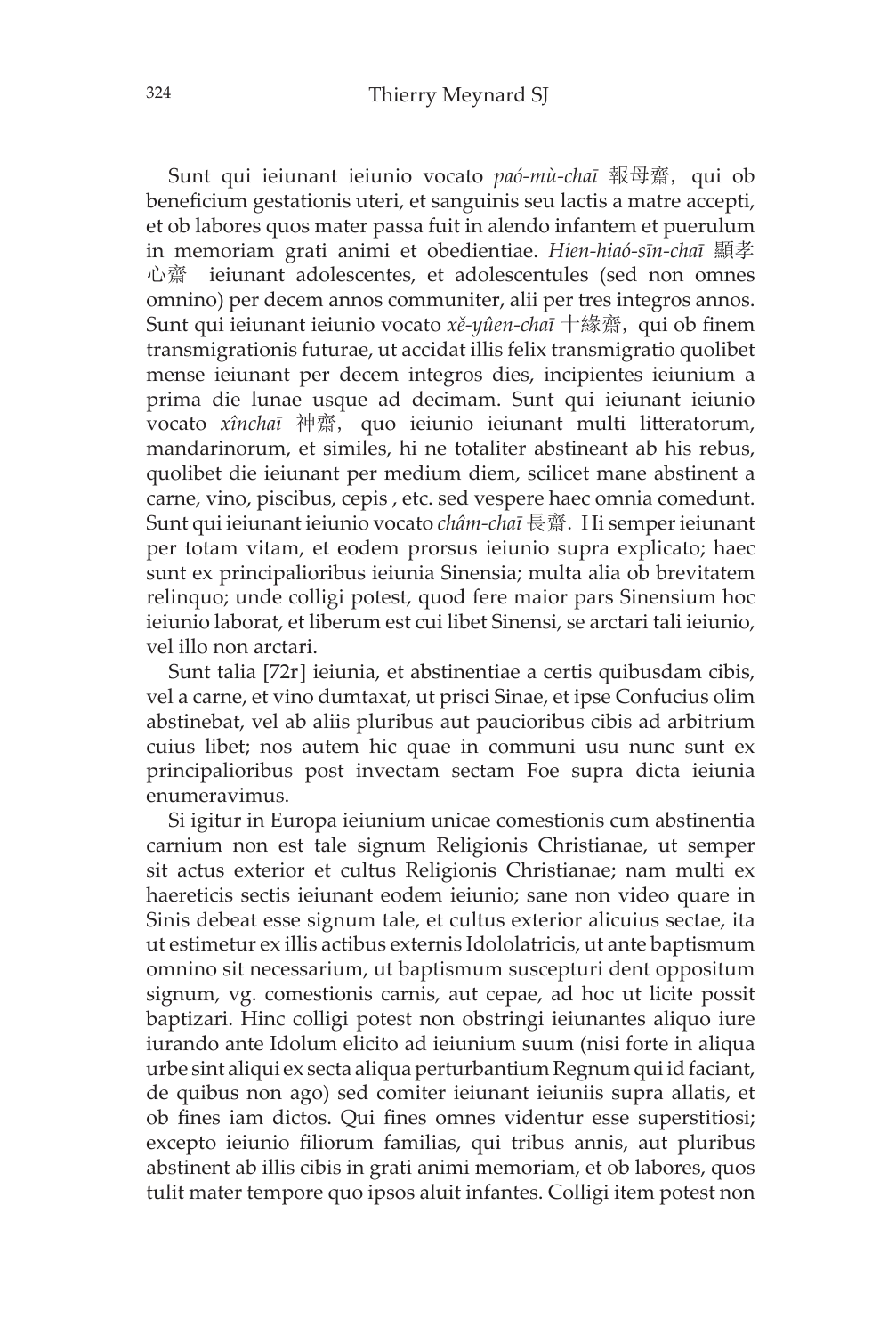esse signum sectae hic ieiunium in Sinis; nam quicunque ex populo, et ex magistratu, ex senibus, vel pueris ad arbitrium suum, si instet necessitas instituit ieiunium hoc vel ad tempus, et in gratiarum actionem, et ad petendum beneficium aliquod a suis Idolis, vel ob beneficium acceptum a parentibus etc. vel ad vitam, ob hos, vel alios fines.

His ita explicatis videtur dicendum ex natura rei (non ago in circumstantiis scandali etc.) non esse in Sinis a missionariis requirendum signum hoc particulare, ut scilicet frangant ieiunium comedendo aliquid, vel multum, vel parum, ex illis rebus a quibus antea abstinuerunt ad tempus, vel ad vitam, ad hoc ut sint dispositi ieiunantes hi ad recipiendum baptismum: fundamentum huius Conclusionis est: quia missionarii determinarent signum aliquod requisitum ad susceptionem baptismi ex parte suscipientis, et ministrantis, quod nullo modo est necessarium ex una parte, et ex alia parte in Sinis clauderet viam aeternae salutationis infinitae fere multitudini gentilium; qui vel audito nomine, quod Lex sancta Christi requirat omnino fractionem ieiunii ad hoc ut quis illam valeat amplecti, non solum non accedant ad interrogandum de veritate Legis sed maxime illam abhorreant (quamvis temere) sed interim non accedunt ad explorandam a prudenti ministro veritatem. Ergo etc.

Prima pars Conclusionis probatur: illa sunt necess<ari>a ex parte suscipientis et absolute volentis baptizari quae non sunt obex ad licitam susceptionem baptismi, ut esset voluntas peccaminosa et annexa in casu nostro ad aliquod superstitiosum; sed haec voluntas in casu nostro non est talis, quin est detestativa in genere omnium superstitionum, et etiam ipsius ante acti ieiunii ut annexi superstitionibus per errorem, quin et in casu nostro per promissionem etiam iuramento firmatam (quod iuramentum non videtur necessarium) et publicam ante omnes Christianos ieiunans declarat se in posterum non ieiunaturum sine ullo superstitioso, sed ieiunaturum ob amorem Dei, et in paenitentiam suorum peccatorum explicat item causas ob quas non valeat ieiunium illud materiale violare, ergo ex parte suscipientis non datur obex ad licite suscipiendum baptismum.

Neque ex parte ministri necessaria est ista fractio ieiunii in suscipiente. Nam quoties minister est moraliter certus quod in suscipiente non datur obex non potest licite negare baptismum disposito et petenti illud: sed sufficiens est ad moralem certitudinem ministri illa publica protestatio iam dicta (non damno tamen ministrum illum qui ob suas rationes valde probabiles vel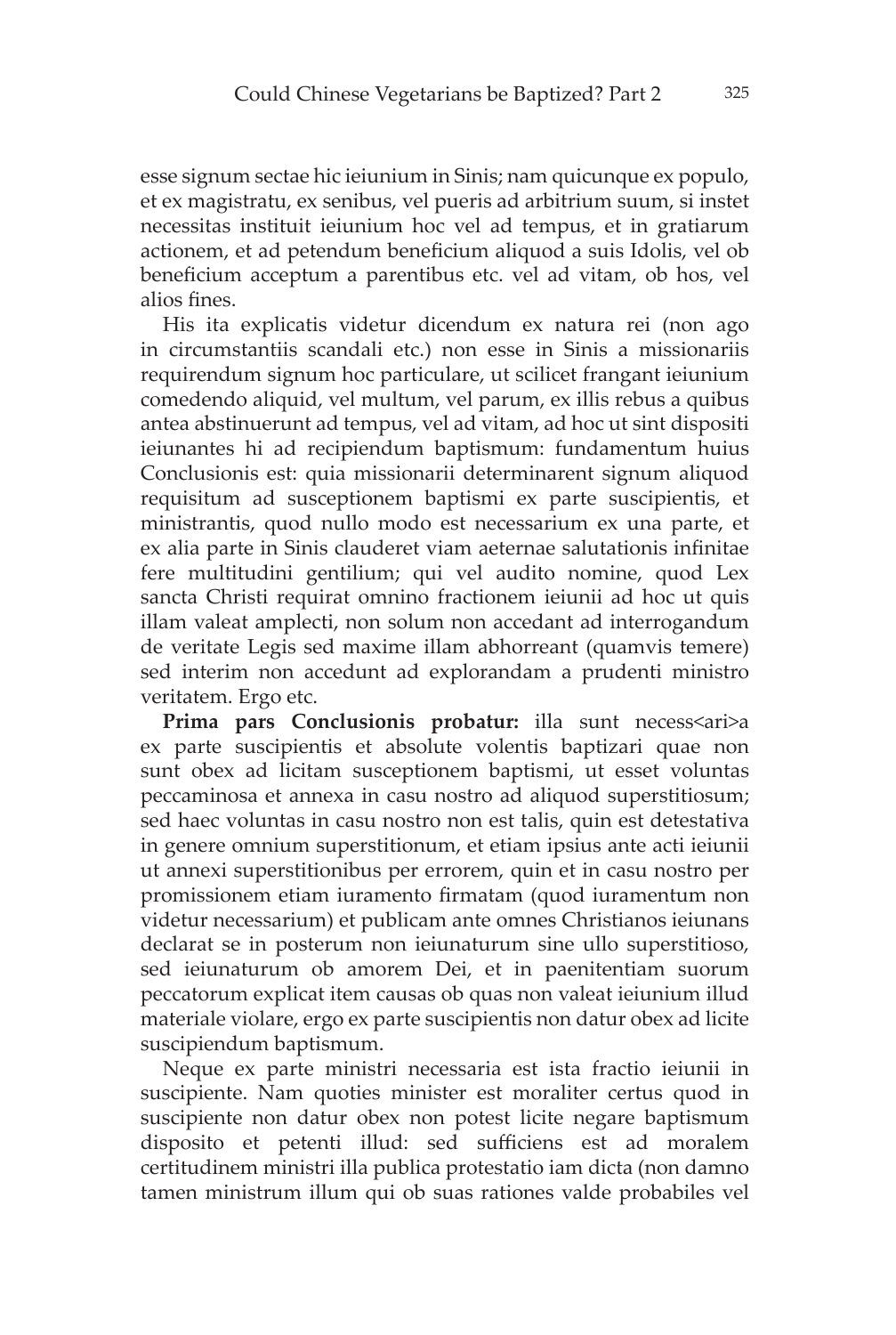circumstantias alias putet, candidatum ieiunantem ficte accedere, nec fide dignum esse, et deneget baptismum; quia illum iudicat indispositum atque adeo minister non est moraliter certus de mutata intentione: loquor igitur ex natura rei in se, praescindendo a scandalo, vel alia simili circumstantia).

Nam si in Turca volente recipere *baptismum*, si protestetur omnem sectam, et actus superstitiosos sectae, et volente servare mandata Legis hoc sufficit ad moralem certitudinem Theologorum Europ<a>eorum (qui non requirunt illam maximam et omnimodam certitudinem moralem; ita ut velint ut Turca omnia et singula praecepta Mahometanicae sectae per singula signa extrinseca praeceptis illis opposita, declaret adhoc ut licite baptizetur Turca, sed contenti sunt illa publica detestatione totius sectae et actuum superstitiosorum illius) quare Theologi Sinensis requirant particularia signa extrinseca detestationis interioris alicuius [72v] particularis praecepti superstitiosi quae sint opposita ipsi precepto; et quare cum ex quinque praeceptis sectae Idoli Foe Unum sit non occidere viventia *uû xă sēm* 無殺牲 antequam baptizentur, qui hanc sequuntur sectam, a missionariis non requiritur hoc signum occidendi gallinam, aut saltem formicam unam, ut moraliter reddatur certus missionarius, quod suscepturus baptismum ex corde detestetur superstitiosum hoc praeceptum Idoli, et sectae ipsius Foe; cum sit adeo facilis pede premere unam formicam ante baptismum! Contentus itaque est missionarius detestatione illa universali ipsius sectae, et cuiuscumque rei superstitiosae, et hac morali certitudine praevia iudicium fert quod baptizandus sit dispositus, et parum curans si deinde occidat vel non occidat formicas, confert illi baptismum; et in nostro casu omnino requirit fractionem ieiunii, saltem per haustum unius coclearii iusculi ad hoc, ut ferat iudicium, quod baptizandus ex corde detestetur superstitiosa illa quae inveniuntur in aliquibus ieiunantibus; non ne facilius est pede premere formicam unam, quam deglutire coclear iusculi? Est ne quid specialius et quid superstitiosius in ieiunio, quam sit in praecepto non mactandi viventia? Anne hic ista superstitiosa voluntas separabilis est ab opere, et signo externo; et ibi inseparabilis est superstitiosa ieiunio?

Accedit quod non tam facile est quibusdam ieiunantibus in Sinis frangere actu ieiunium; nam quamvis detestentur priorem errorem, quo putabant se illo ieiunio multiplicasse iam multa merita, et deinde assequuturos optimam transmigrationem, et multa bona in alia vita ac dignitates et honores plurimos, prae caeteris qui non ieiunant; tamen alias saepe habent difficultates et motiva quae non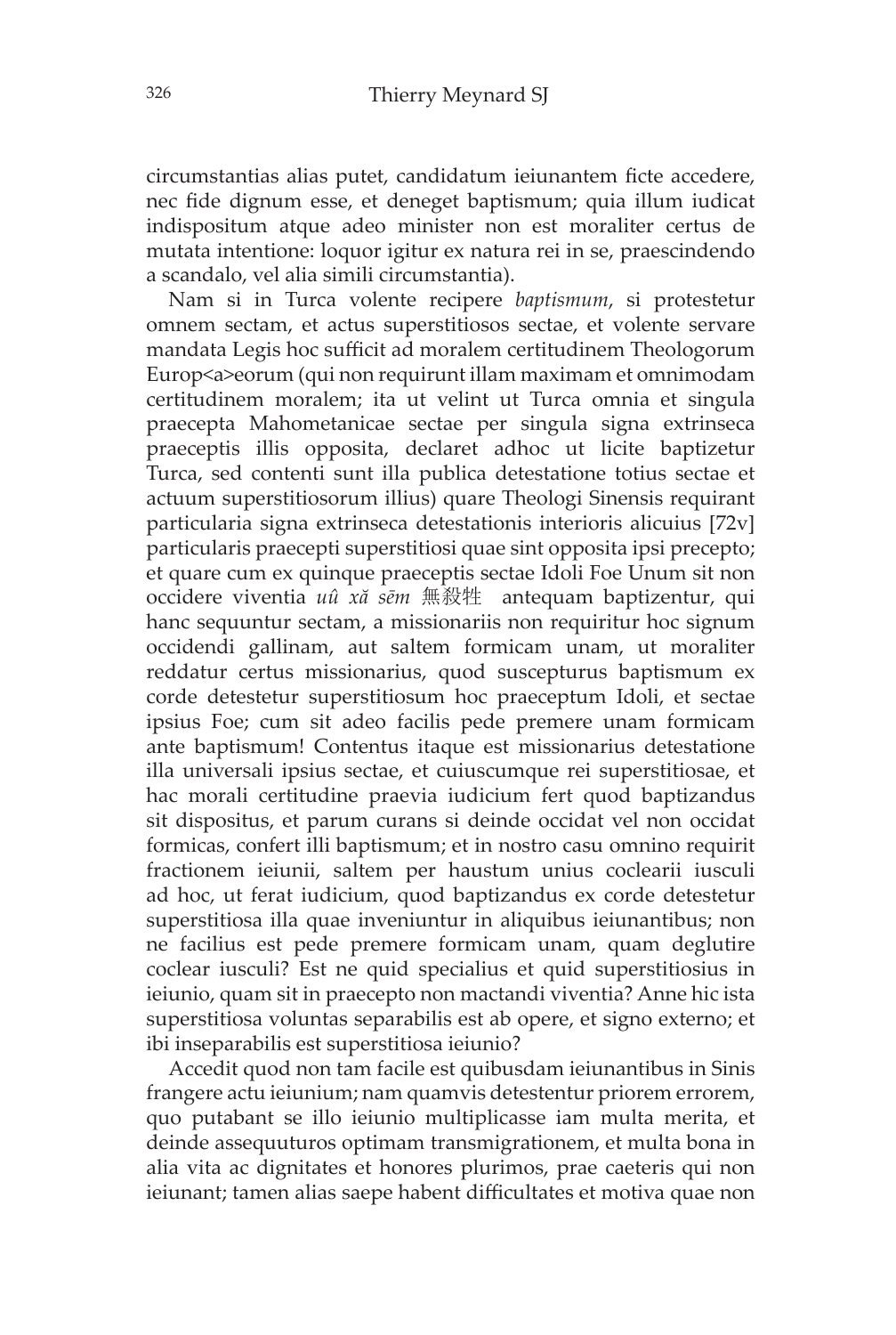sunt ex se mala et unde difficillimum illis reddatur talis fractio materialis sui ieiunii: nam aliquando isti, si sciatur a domesticis et vicinis quod fregerint ieiunium, irridentur tanquam gulosi, et se pueriliter gerentes et similia; et cum qui illos irrident sint domestici, et gentiles, qui non capiunt verbum istud, in faciem exprobrant quod Lex divina (quamvis caeci gentiles, et altioris veritatis ignari, potatoris [sic] vini vocent, quos Sp<irit>us Sanctus sanctitate donavit) iubeat gulositatem et abrumpat opera, quae videntur ipsis bona.

Et quamvis minister dicat cathecumeno [sic]: Sine illos, caeci sunt, et duces caecorum, tamen qui non dum gratiam baptismalem recepit, et virtutes illas ac bona quae gratiam comitantur, saepe saepius non capit verbum istud, praecipue in materia hac ieiunii, quae ex sua natura non est intrinsece mala, quin ex se est mortificatio carnis; et cathecumini [sic!] tunc obligationem habent ad patiendum gravia incommoda, quando res quae relinquenda praecipitur ante baptismum, est mala, et obex ad receptionem baptismi at ieiunium ex natura sua non est intrinsece malum. Hinc est quod recipientes baptismum ne tales irrisiones, etiam puerorum patiantur, non parum difficultatis habeant ad actu frangendum suum ieiunium materiale, quod ut annexum superstitioni iam detestati sunt, et revera cognoscunt per illa praeterita ieiunia nullum meritum cumulasse sibi, sed potius demeritum. Ex hoc capite igitur infirmitas istorum volentium se baptizare, et non valentium sufferre irrisiones domesticorum, vicinorum et puerorum excusanda esset (nisi scandalum obstet) nam saepe non sunt tam vivacis ingenii ut per disputationes possint defendere et purgare Sanctam Legem ab iniuriis quas inferunt illi gentiles dicentes, eam iubere gulositatem, et impedire opera, quae videntur bona; nec probare illis possunt, ieiunium materialiter sumptum, esse ex se opus malum, cum clare videant gentiles, ieiunium esse ex se mortificationem carnis et appetituum illius.

Nonne hic apparet maior difficultas in fractione ieiunii ante baptismum, quam sit pede calcare formicam? Et tamen hoc 2um non exigitur a missionariis ut signum voluntatis detestantis fidem et praecepta Idoli Foe. Ergo multo minus debent exigere illud fractionis ieiunii, ad quod difficulter inducitur baptizandus, et iustas causas proponit ne materiale ieiunium frangat. Dixi iustas causas proponit, non quia quilibet minister debeat iudicare iustas causas aliquas quas hic ex. gr. tantum innuimus; sed iusta causa censetur illa quaecunque sit ob quam prudens minister ex una parte redditur moraliter certus quod mutaverit candidatus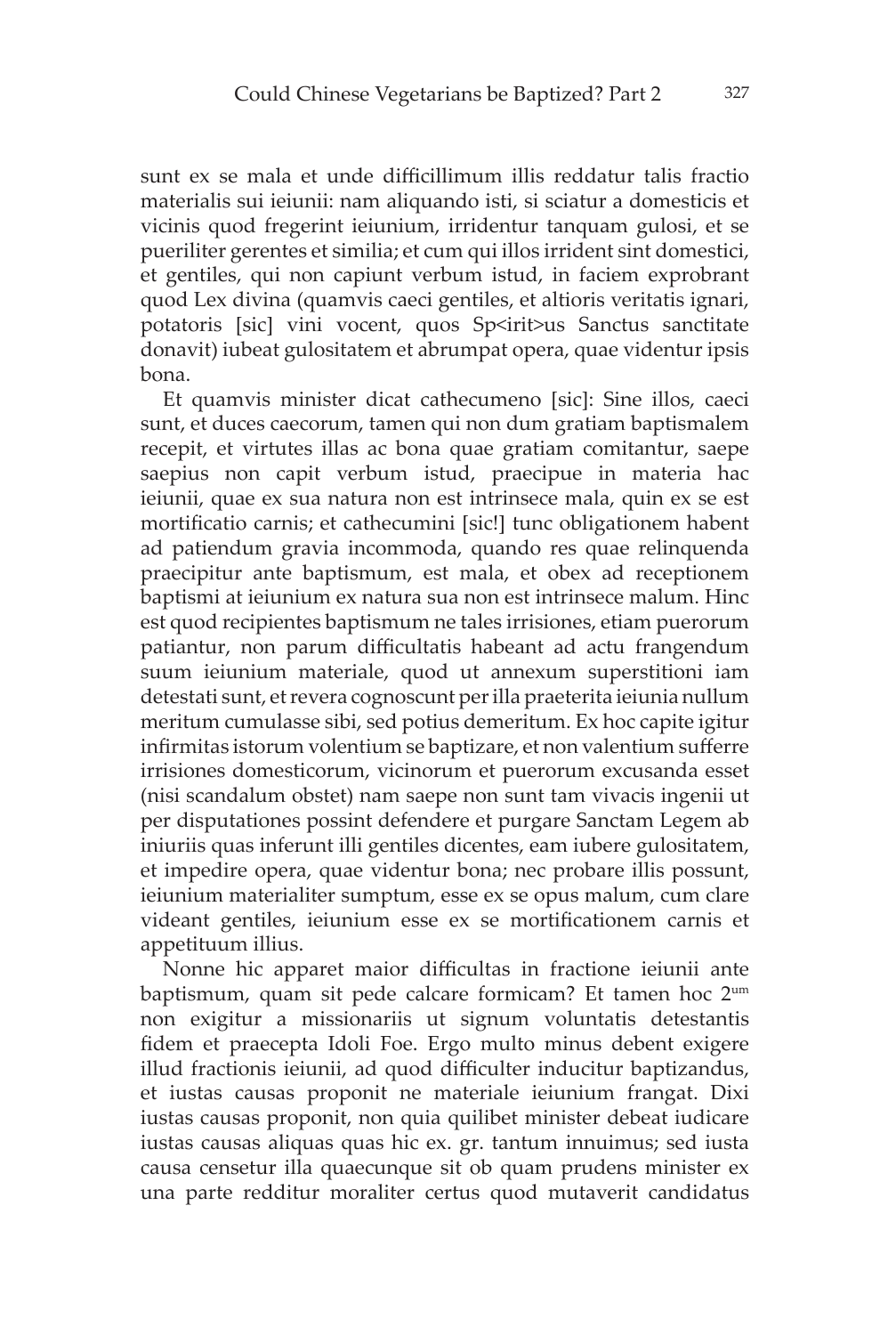superstitiosam illam priorem intentionem, ex alia parte hic et nunc tollitur scandalum, et grave incommodum sequeretur candidato ex fractione illa ieiunii materialis.

 Accedit aliud caput difficultatis in fractione ieiunium; nempe posset quandoque evenire ex nausea quadam [73r] naturali rerum illarum ad quae commedenda cogeretur ieiunans a missionario ante baptismi susceptionem. Nam nemo negare potest, quod apprehensio (ut dicitur) faciat casum: isti ieiunantes saltem qui a teneris unguiculis docentur a parentibus non esse illas res, non modo comedendas, sed nec gustandas; et cum hac apprehensione crescunt, et in illis in dies magis ac magis imprimitur horror: sicuti unde nam oritur in Europ<a>eis abhorrere carnem canis, asini, equi, hominis, viperarum etiam aquatilium et similium; cum sint res ex se comestibiles et in aliquibus Regnis cum gustu comedantur; non nisi quia a teneris annis docti fuerunt a parentibus ab illis se abstinere, tanquam a rebus vel immundis vel nauseam causantibus, et ita, ut si proponatur gustandum Europ<a>eo vel tantillum iusculum carnis caninae vel humanae, sint qui potius mortem patiantur quam gustent; quamvis sint etiam multi, qui fame aut necessitate compellente aliquando ita comedant, ut deinde gustum in comedendo perpiciant [sic], et non abstineant amplius. Prius enim apprehensio facerat abstinere, ablata deinde tali vehementi apprehensione paulatim, experientia facit ut comedant.

Sinae igitur a teneris annis ieiunantes, et apprehendentes comestionem illarum rerum esse nauseabundam; nonne difficulter inducuntur ad comedendum, vel tantillum quid gustandum illarum rerum a quibus abstinuerunt si obligentur a missionariis ante baptismum? Et quare ad difficillima ista agenda cogantur ante bapt**is**mum cum talis fractio ieiunii non sit dispositio omnino requisita ex parte suscipientis; et ex parte ministrantis non requiratur absolute; nam minister potest habere certitudinem moralem, quod sit dispositum subiectum; cum baptizandus detestetur omne superstitiosum, omne Idolum, omne praeceptum sectae et cognoscat se erravisse ieiunando ob daemonem, et putando se merita multa cumulasse, et promittendo, vel si necesse foret, iurando se in posterum ieiunaturum ob amorem Dei, et in paenitentiam suorum peccatorum, et hoc ipsum ante omnes Christianos profiteatur.

**2a pars Conclusionis** ex supradictis facile probatur. Nam missionarius qui requirit ante baptismum ieiunantis signum fractionis ieiunii, cum tale signum, in particulari non sit necessarium et supposita difficultas non parva in quibusdam ieiunantibus ad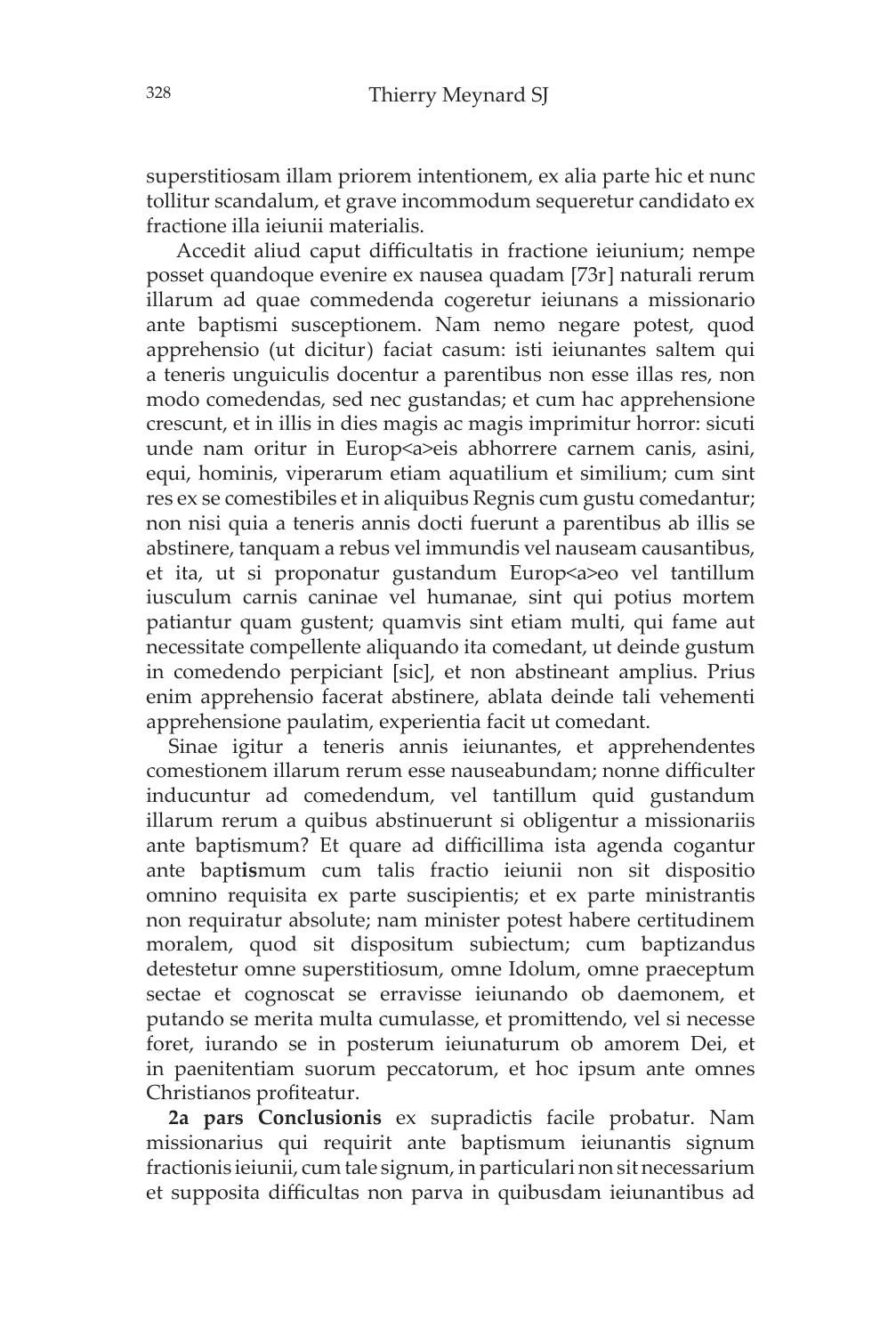dandum tale signum, et cum sit infinita fere multitudo istorum ieiunantium in Sinis, qui vel audito nomine quod Lex Christi requirat ante baptismum tale signum fractionis ieiunii, non solum non accedant ad interrogandum de veritate Legis, sed e contrario abhorrent Legem illam, quae talia signa requirit. Quis dubitet, claudi ianuam salutis infinitis populis in Sinis? Infinitis inquam, non quia supponamus omnes habere causam iustam non fra<n>gendi suum ieiunium materiale, sed quia fere omnes audito nomine quod Lex Christi iubeat comedere carnes, aut allia ante baptismum, non accedunt, quod si accederent facili negotio a Docto, et prudenti ministro inducentur suaviter ad fractionem talis ieiunii.

**Confirmatur 1<sup>o</sup> nostra sententia.** Non ieiunantes infinitas alias habent superstitiosas operationes, vel abstinentias ab operationibus; nec minoris ponderis quam habeant ieiunantes; et tamen adversarii non requirunt signum aliquod particulare extrinsecum oppositum superstitionibus et indicans veram detestationem interiorem illius superstitionis quae operibus superstitiosis communiter annexa est; sed a baptizando detestationem illam universalem daemonis, et omnium operum eius, Idolorum, et omnium superstitionum eorum exquirunt ex usu ipsius Ecclesiae, et conferunt baptismum his; cum tamen experientia notum sit, multos ex his non ieiunantibus facili negotio ad suas antiquas superstitiones redire, et vel ab ipsa Christiana fide deicere; quin facilius isti ad vomitum revertentur; quam ieiuniantes illi quia mutarunt voluntatem illam malam et superstitiosam, et promiserunt se ieiunaturos posthac in honorem veri Dei quem colunt, et paenitentiam suorum peccatorum, ad priorem voluntatem superstitiosam revertantur. Ergo si missionarii a non ieiunantibus non exquirunt ante baptismum signa particularia exteriora opposita superstitionibus suis; neque a ieiunantibus debent exquirere.

**Confirmatur** 2<sup>°</sup> ex doctrina divi Thomae q. 68 art. 6 ubi ait: "In baptizandis non requiritur specialis confessio peccatorum, sed sufficit generalis; cum secundum ritum Ecclesiae [73v] abrenuntiant Sathanae et omnibus pompis eius etc" (Apud Layman cap. 6 De Sacr. Bapt. Liber 5, n. 4, col. 797). Requiritur tamen per Divum Thomam in baptizando interior illa peccatorum confessio, qua homo sua peccata in genere recogitans de illis doleat, et haec confessio fit Deo, et sufficit ut fiat per actum attritionis interioris, seu, ut Layman ait: "Sufficit qualiscunque dolor animi de peccatis ex supernaturali motivo conceptus." Quod autem requiritur in baptizando exterius et extrinsecum, non est specialis confessio peccatorum, seu talis, aut talis criminis, talis ac talis superstitionis,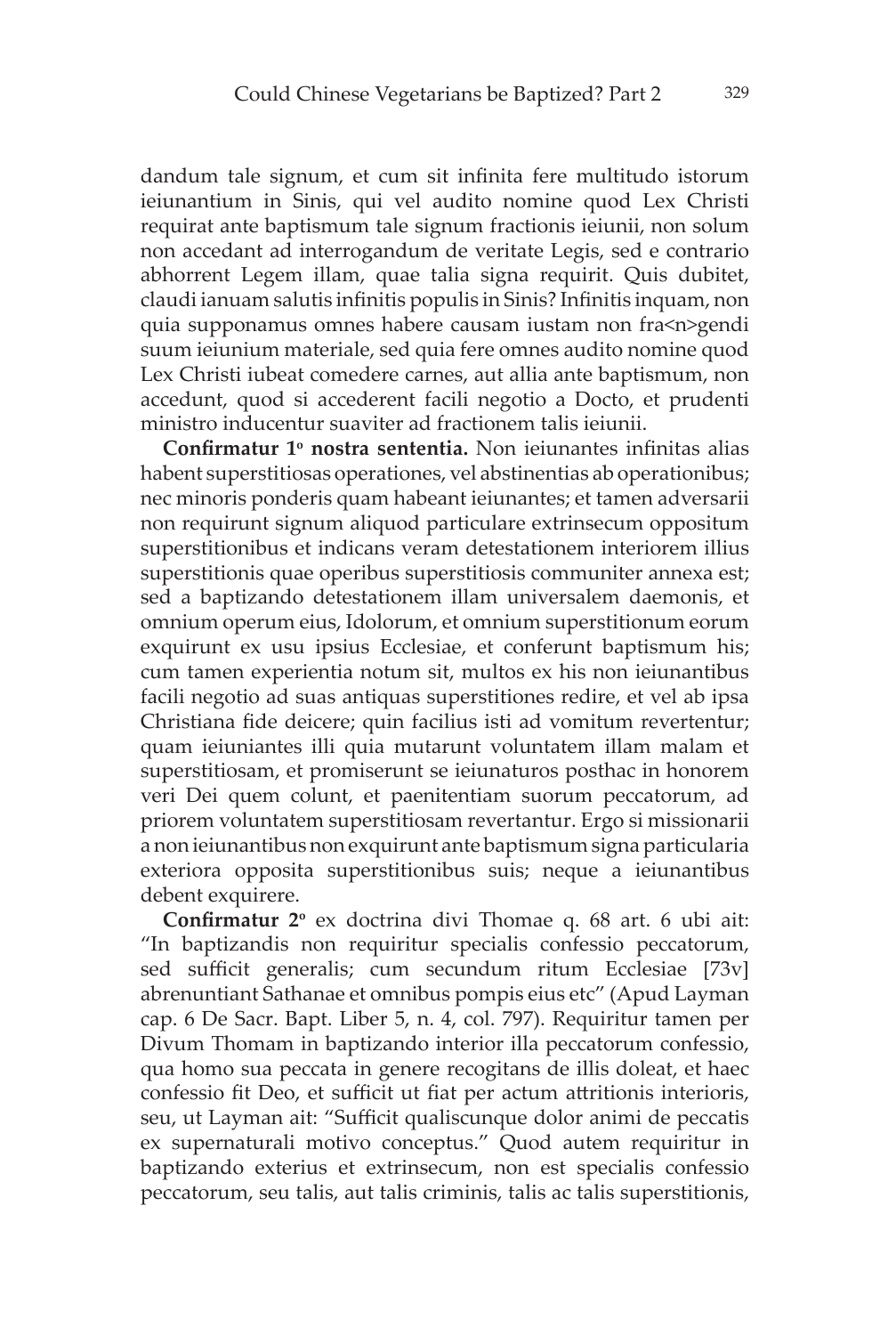sed sufficit generalis confessio, qua Infideles cognoscunt errores suos omnes et superstitiones, ac Idololatrias ante actas illas detestetur; non quidem dumtaxat interius, quia sic esset interior detestatio et confessio quae fit Deo, et non potest innotescere ministro ad hoc, ut hic habeat suam certitudinem moralem interioris detestationis, et licite conferat sacramentum, sed etiam requiritur haec confessio, et detestatio exterior seu per signa exteriora; et haec ex D<ivo>Thoma, et ex usu Ecclesiae sufficit si sit generalis, non autem huius vel alterius superstitiosi operis, sed omnium superstitionum in genere, hinc usus ex praxis Ecclesiae assignant ministro in ritualibus verba illa interrogantia: "Abrenuntias Satanae et omnibus pompis eius?" Si respondeat: "Abrenuntio," baptizetur.

Nunc vero missionarii aliqui in Sinis maiorem certitudinem moralem requirunt, in ieiunantibus baptizandis: non illis sufficit generalis confessio et detestatio daemonis, Idolorum et omnium superstitionum, sed adhuc requirunt specialem confessionem et detestationem ieiunii superstitiosi, et adhuc hoc illis non sufficit, si per verba detestentur ieiunium ut superstitiosum; et mutent intentionem illam malam ieiunii praeteriti, quod est res ex se indifferens, et proponentes causam iustam propter quam maximum incommodum subirent si frangeret ieiunium illud materiale, non inquam, illis sufficit si detestentur per verba, et publica, et ante omnes Christianos, et etiam si necesse esset per iuramentum, sed in super requirunt signum aliud particulare oppositum ipsi ieiunio materiali, nempe, ut per comestionem carnis, aut iusculi, frangatur ieiunium, ut sint omnino certi quod prior superstitiosa ieiunantis intentio sit iam pacta et mutata, et cum ad obtinendum hoc signum, tot ut supra diximus, interveniant difficultates, ieiunantes omnes, aut non accedunt ad interrogandum de veritate Legis, aut si accedant, et difficultatem habeant in fra<n>gendo ieiunium materiale sine baptismo domum remittuntur. Et omnino illis clauditur ianua salutis. Cum toto tamen hoc non damno ministrum qui sine baptismo eos remitteret, ex suppositione quod non sit moraliter certus, quod tales ieiunantes non ficte accedant, cum eiusmodi enim hominibus multa cautela, vigilantia, et examen adhibenda sunt, nec tam facili negotio eorum verbis debemus fidem praestare.

Nec huic doctrinae obstat alia praxis Ecclesiae vel Sacrae Inquisitionis, aut Conciliorum aliqua decreta contra suspectos haeresis, vel Iudaismi, quod de aliquibus criminibus particularibus, particularem exquirant detestationem, et publicam, et iuratam, et quandoque per actus oppositos publice declaratam etc. Nam rigor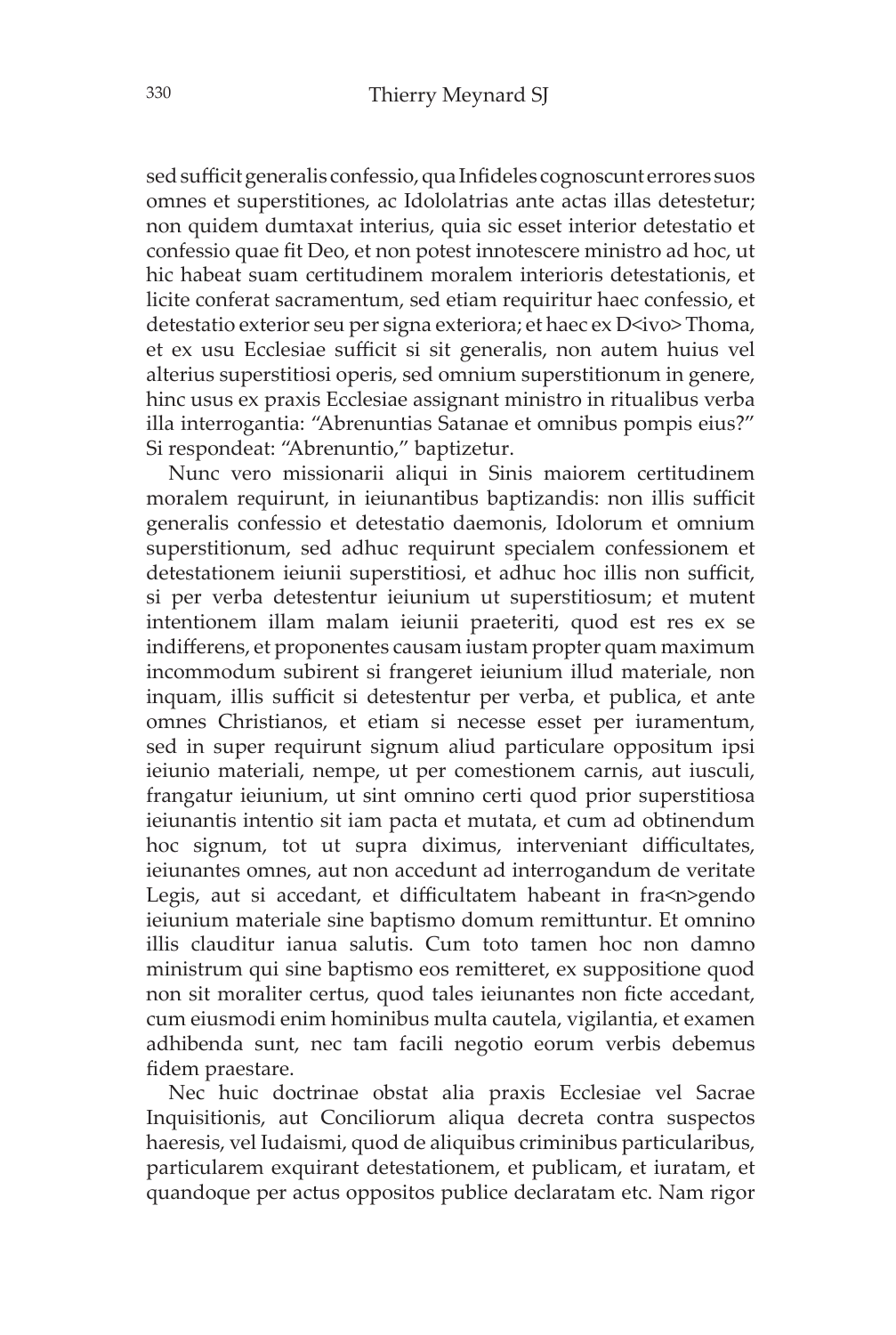ille iuste ac sancte exigitur ibi cum baptizatis et sunt speciales rationes ad negandam absolutionem sacramentalem his, nisi specialiter dent illa signa, et satisfactiones iniunctas per canones concilia etc. At vero cum gentilibus his, qui nondum ingressi sunt sub potestatem Ecclesiae, antequam baptizentur requirere ista signa particularia et non necessaria in caso nostro ac dirigi illis paritatibus ubi agitur de absolutione sacramentali neganda baptizatis, et suspectis de haeresi aut Iudaismo, non autem agitur de ianua omnium sacramentorum, et de Infidelibus, in quibus iuxta Doctrinam Sancti Thomae et Theologorum, et iuxta ritum Ecclesiae sufficit detestatio generalis daemonis, Idolorum et omnium superstitionum ex parte subiecti recipientis baptismum, ad hoc ut minister possit licite Infideles baptizare, non videtur sumenda paritas.

Curreret tamen suo modo paritas, si postquam Infideles susceperunt baptismum, ad huc semel et iterum reverterentur ad vomitum, et ad antiquas suas superstitiones; et ieiunantes verbis suis declararent aliquando vere non mutasse voluntatem illam superstitiosam, aut erroneam, qua vg. credebant se multa merita sibi coacervasse ieiuniis illis factis tempore infidelitatis, et adhuc credere, quod illa facta in honorem [74r] daemonis vere fuerint merita, et adhuc perseverare, his enim utpote suspectis de fide, neganda esset absolutio, et signa particularia opposita, et satisfactiones tollentes scandala exigendae essent ac iuste et sancte rigor aliquis exercendus cum illis, sunt enim lapsi, vel relapsi, et suspecti in materia fidei.

At vero cum iis, qui nondum ingressi sunt sub potestatem Ecclesiae, nec mihi constat non detestari ex animo omnem praeteritam superstitionem, et voluntatem malam, quin et verbis, et detestatione publica et promissione, et vel ipso iuramento si necesse foret, contrarium mihi constat; quare utar rigore illo exigendi signum hoc speciale fractionis ieiunii? An forte dicas, qui fregerunt ieiunium ante bapti**s**mum, nulli ad vomitum reversi sunt; et qui noluerunt frangere omnes reversi sunt ad vomitum? Experientia docet, multos ex iis qui fregerunt reversos deinde ad suam pristinam superstitionem, et multos non; et ex iis qui non fregerunt aliquos reversos ad vomitum; multos vero servasse Dei Legem et mandata. Dixi aliquos nam hanc experientiam non potuerunt habere missionarii illi, qui putarunt non baptizandos eos, qui nollent frangere ieiunium; illi vero qui putarunt data iusta causa baptizandos esse sive ante baptismum frangerent, sive non frangerent, sed mutarent intentionem illam malam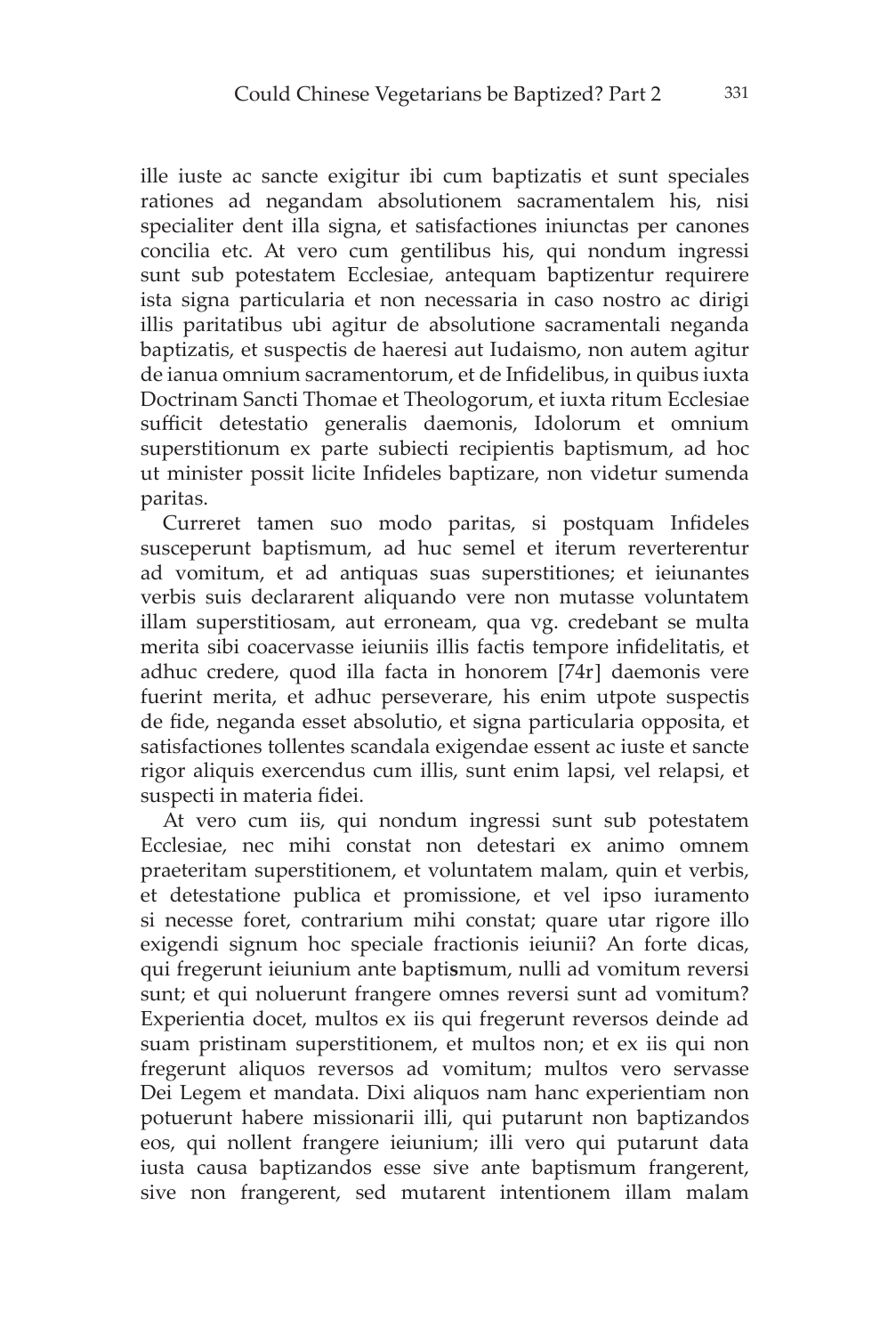priorem, intentionem ieiunandi ob amorem Dei, et in paenitentiam peccatorum, utramque experientiam habent; atque adeo hi testantur, ex iis qui non fregerunt ieiunium illud materiale, sed fregerunt voluntatem malam, et mutarunt in bonam perserverante ieiunio, aliquos, ut moris est naturae hominum corruptae, ad vomitum deinde reversos esse, et maiorem partem servasse fidem ac divinae Legis mandata.

**Confirmatur 3<sup>o</sup>** nostra haec sententia. Nam si ipsa templa Idolorum ubi fiunt omnes Idololatriae, et superstitiones gentilic $\leq$ i>ae valent purificari, ita, ut in illis deinde verum numen a fidelibus adorari queat: quare ieiunium hoc Sinensium non valeat ita purificari, ut ablato motivo superstitioso, vel Idolatrico, et accedente motivo colendi Deum, se seque mortificandi in paenitentia peccatorum, adhuc non possit purificari sed remaneat hoc Sinensium ieiunium Idolatricum et superstitiosum, ac inpurificabile? Nonne Sinenses isti sicuti exhibuerunt ieiunium servire iniquitati? Possunt et idem ieiunium exhibere ad serviendum iustitiae? Si possunt, quare obligentur ante bapti**s**mum ad illud **f**ra<n>gendum? Esto frangant in honorem Dei, possunt tamen non frangendo eumdem honorem Dei intendere neque dicas, hac Sinensium ridicula abstinentia a carne, vino, piscibus, ovis, in super alliis caepis etc. potius dehonorari Deum quam coli et honorari; tum quia ut supra in principio ostendimus, abstinentia ab his etiam oleribus, et carnibus, tamen ex more Sinensium non est talis; sed vel ipsi parentes, etiam magnates, a filiis suis coluntur, per talem abstinentiam, factam a filiis in grati animi memoriam: et sicuti ridiculum esset Europ<a>eo tempore aestivo aquae calidae potu abstinere, apud Sinas tamen non solum non esset ridiculum, sed non parva mortificatio gulae talis abstinentia. Ita et in casu ieiunii Sinensis: ex more Regni igitur ieiunium hoc non esset quid ridiculum? Aliter diceres ridiculam abstinentiam aliquorum sanctorum ab omnibus etiam oleribus. Finis igitur in ieiunio considerandus mos Regni, cum ieiunio illo tollitur omnis superstitio, et si quod est scandalum.

At enim ideo ridicula (inquies) erit huiusmodi abstinentia in honorem Dei, si ab eo quod horrent, et cuius insigni tenentur nausea, abstineant.

**R<esponde>o**, etiam non deesse qui citra nauseam superstitiose ieiunarint, et saltem hi dici non poterunt honorare Deum ridicula abstinentia; qui autem vehementi nausea tenentur, his alia in quibus se vincant Dei causa utique non deerunt, dummodo et quod ii qui vehementi nausea tenentur, nec valeant materiale ieiunium frangere, non amoveantur a baptismo.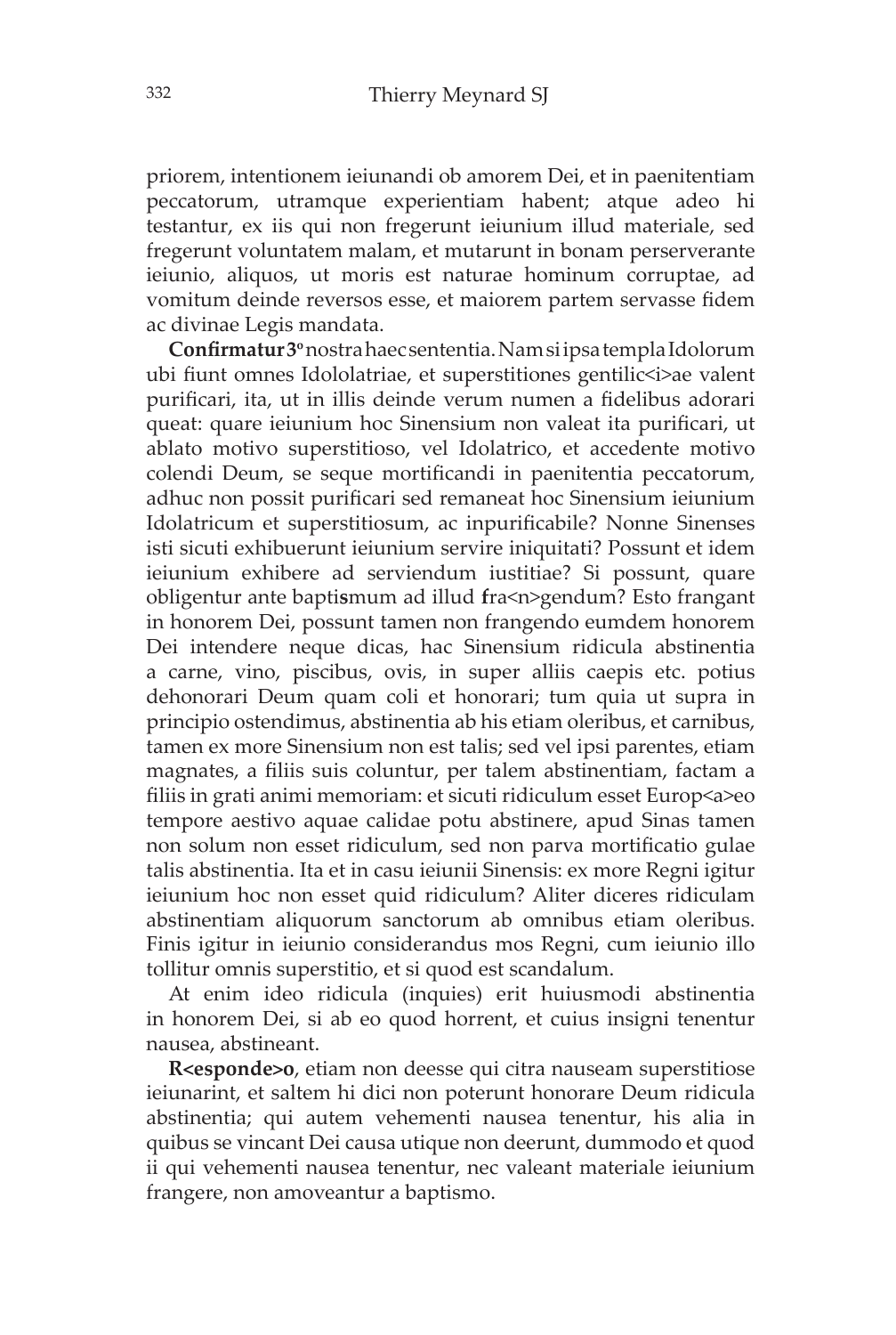Nec valet hic dicere, si ita esset, possent et gentiles retinere domi suae etiam ipsa Idola mutata intentione, scilicet vel in illis colendi Deum, vel saltem ornatus causa. Nam sunt aliquae res, quae quamvis materialiter se habeant, et possint ob aliud motivum, domi sicuti antea retineri; tamen [74v] quia ex institutione sua et ex aliis circumsta<n>tiis si eodem modo ac priva domi retineantur et colantur, ex se tamen semper sunt aptae indicare cultum qui adhiberi solet illi, quem per se primo repr<a>esentat imago illa, ideo non licet Idolum retinere domi eodem modo ac antea etiam ornatus causa. Dixi: eodem modo ac antea; nam si daretur casus (uti in Europa imago Herculis, Saturni, Iovis etc., posita in loco, ubi adornatum, et non ad cultum ac reverentiam posita sit reputetur facile a conspicientibus). Si datur inquam casus quod Idolum illud posset inservire vg. pro scamno in culina, aut alibi, ubi nemo ex iis qui illud vident in tali loco, et ad talem usum inservire, possint iudicare, quod sit ibi positum ad hoc ut colatur, quin potius ferunt iudicium, quod ad dedecus Idoli fit; et loco Idoli in ara, ubi fuerat Idolum ponatur imago Christi Domini, in tali casu nemo negaret, Idolum posse domi retineri ad talem, vel similem usum. At ieiunium Sinensium, ut patet ex iis quae supra diximus et de eius institutione, potius templo Idoli possit comparari, quam ipsi Idolo, et uti templum materiale Idoli purificabile est, ita et ieiunium Sinense.

Et quamvis contenderes ieiunium Sinense ex sua institutione fuisse ortum a superstitione et adhuc esse superstitiosum in gentilibus, adhuc non posset cum Idolo comparari, sicuti et aqua benedicta, seu potius maledicta a Bonziis, qui illa aspergunt domos gentilium et infirmos, quamvis orta sit ex superstitione hic, et adhuc superstitiosa sit; non ideo Christianis aqua benedicta a sacerdotibus cum aspergunt domos et infirmos erit in Sinis superstitiosa, aut saltem scandalosa gentilibus. Adde quod non a Christo Domino vel ab Ecclesia praecipitur commestio carnis, aut alliorum et caeparum, etc. Nec est sicuti figura illa Idoli posita in altari ex se repraesentiva talis Idoli positi in illo loco ad hoc ut veneretur: ieiunium enim Sinicum est indifferens ad hoc ut illo colatur Idolum vel colantur a filiis, parentes, etc.

*Dices Idolum non posse eodem modo ac antea domi retineri, mutata intentione, quia scandalum causaret, et putarent homines, baptizatum adhuc persistere in sua antiqua Religione. Sed eadem ratio militat de ieiunio quo si Idolum non potest domi conservari ut antea, nec ipsum ieiunium potest.*

**R<esponde>o** nullum esse scandalum quod sequeretur ex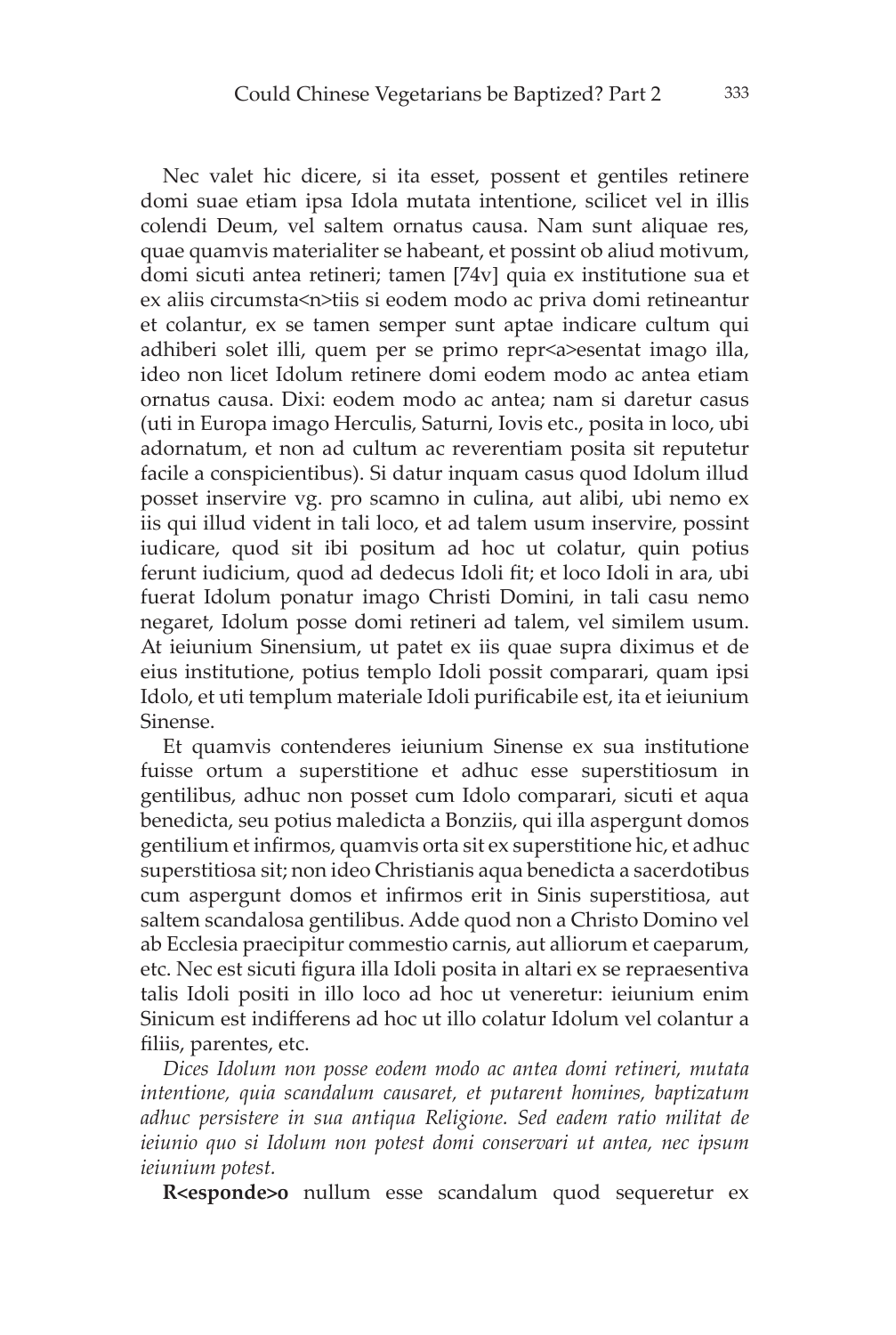ieiunio si a baptizato servaretur ob motivum amoris Dei et paenitentiae suorum peccatorum; nam si agatur de gentilibus vicinis et domesticis suis ieiunantibus superstitiose, hi simul etiam scirent et viderent illum adorare domi Christi imaginem, ac servare Legis praecepta, et facile etiam ab ipso baptizato possent scire, eum ieiunare in cultum illius imaginis quam nunc factus Christianus adorat, uti et illi non Christiani ieiunant in cultum Idoli quod adorant: ad summum igitur gentiles formarent iudicium quod Lex Christi non prohibet ieiunium illud materiale, sed tantum motivum malum, ob quod gentiles ieiunant; atque adeo hoc iudicium posset esse causa, ut alii ieiunantes animarentur potius ad sanctam Legem amplectendam, quam ad odio habendam.

Accedit quod posset Christianus ieiunans (ne dedecus irrisionum patiatur a vicinis et pueris ieiunantibus) Christianam fidem dissimulare; iuxta doctrinam Theologorum, et colligitur ex responsis datis a Theologis Romanis Soc. Iesu (Doctrina decerpta ex Archivio Collegii Macaensis ex Libro Responsorum Praepositi Generalis et Theologorum), qui interrogati: An famuli alicuius Principis male affecti erga nostram Religionem, contra fidei confessionem peccant, longo tempore signa nostrae Religionis occultantes, cum alioqui si sese manifestent non subituri sint vitae periculum, nec fortasse amissionis officii; sed ad summum amissionis redditum terrae, quos a Principe accipiunt. Responderunt in hunc modum: "Non se prodere cogendi sunt, si nec interrogentur, nec externae professionis faciendae occasio urgeat; possunt enim, ne beneficium aliquod vel favorem Domini amittant, Christianam Religionem dissimulare."

Quare igitur non poterunt isti ieiunantes Christiani suo ieiunio (quod non est ex se malum, sed erat malum ratione motivi mali) mutato motivo in bonum, dissimulare Christianam fidem, ne in continuas rixas domesticorum, et vicinorum, atque in irrisiones puerorum incidant? Scandalum igitur ex parte [75r] gentilium nullum esse videtur in nostro casu, et si foret, a ministro docendus esset qui baptizatur, quomodo scandalum tollendum. Sed hoc dependet a circumstantiis, et a prudentia, ac doctrina ministri; nec est periculum ut in suo errore gentiles magis obfirmentur; quia ieiunium illud materiale cum non sit malum intrinsece, sed in quantum dirigitur ad daemonem vel Idolum, cum gentiles videant domi ab amico vel parente iam Christiano conculcatum Idolum, et erectam loco Idoli imaginem Christi Domini, in cuius honorem protestatus est se ieiunare, non apparet quare obfirmentur gentiles in errore.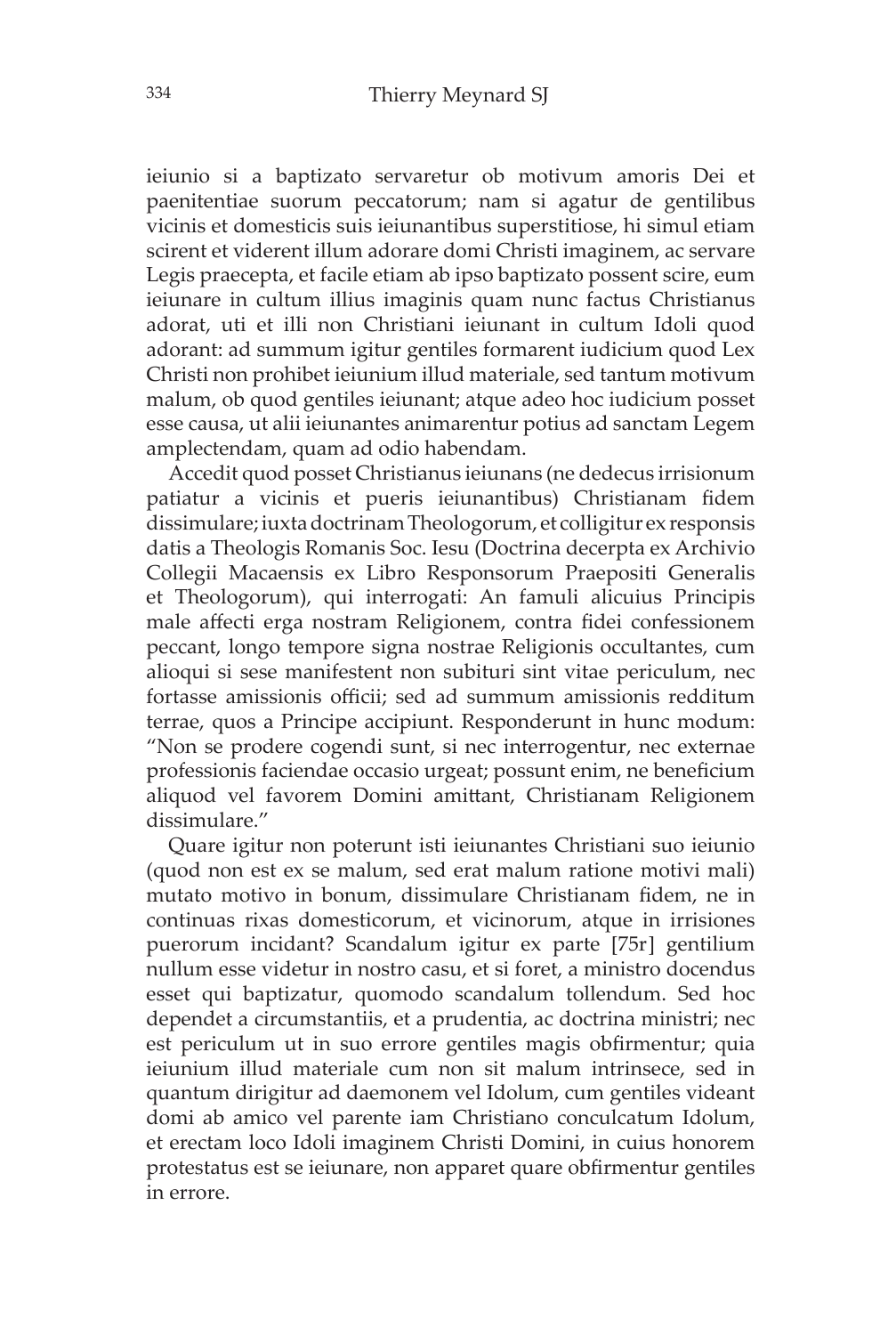Quod autem nullum sequatur scandalum ex parte Christianorum probatur, nam ex quo tandem capite oriretur scandalum istud in Christianis? Vel enim oritur, ex eo quia vident hunc hominem baptizatum ieiunare adhuc post baptismum receptum, et possent putare adhuc manere in illo motivum malum ieiunandi superstitiose; et hoc scandalum ex hoc capite oriri non potest; quia Christiani visa iam causa iusta non fra<n>gendi ieiunium et auditis detestationibus factis a ieiunante ante baptismum, et promissionibus publicis, quod in posterum sit ieiunaturus in Dei honorem et in paenitentiam suorum peccatorum; si deinde videant illum adhuc perseverare in ieiunio, nihil illis novum; nec ullum fundamentum habent dicendi ex hoc capite quod illi [sic] ieiunet in honorem Idoli, quod etiam fregit, et detestatus est, cum omnibus operibus et superstitionibus suis.

At si supponas quod Christiani nolint credere verbis illius, et ministro innuant, hominem illum non esse fide dignum prudens minister aut differet baptismum, ei conferre, aut nullo modo conferet, nisi violet ieiunium. Ergo praecise ex hoc capite nullum scandalum oriri potest in Christianis. Neque enim in ieiunio Sinico paritas ulla est cum actu infidelitatis etiam extrinseco; ieiunium enim ex natura sua est ad mortificationem carnis institutum per se et primario, et non est signum sectae aut falsae Religionis ut supra diximus; nam qui filios vg. putant falso posse impetrare ab Idolo aliquo, aliquando ieiunant per aliquot dies; et filii familias ieiunant in grati animi memoriam erga parentes, eodem prorsus ieiunio, et tamen hi non sunt sectarii; non enim per hoc ieiunium ingrediuntur in sectam aliquam, neque filii familias cultum ullum Idolo deferunt.

Aliud posset esse caput, ex quo oriretur hoc scandalum in Christianis; videlicet, ex eo quia docti a missionariis quibusdam, hos ieiunantes non posse licite et in nullo casu recipere sanctum baptismum, nisi frangant ieiunium, saltem semel, et per haustum vg. parvae quantitatis iusculi carnis; atque adeo cum nunc videant hunc baptizari, et non accipere haustum iusculi, maxime scandalizantur, putantes vel doctrinam acceptam ab aliis esse falsam, vel praxim huius novi missionarii esse in tali casu peccaminosam. Non dubito quod optimo zelo ac fine fecerint, si qui missionarium [sic] disseminaverint hanc doctrinam inter Christianos, cum melius potuerint hanc suam particularem doctrinam Christianis celare, et alias, agere iuxta dictamen, et opinionem quam probabilem existimabant, absque eo quod Christiani scirent has opiniones Theologicas, et difficiles, ac in materia tam gravi, ut est, ponere, vel non ponere obicem volenti se baptizare, et credenti in Deum,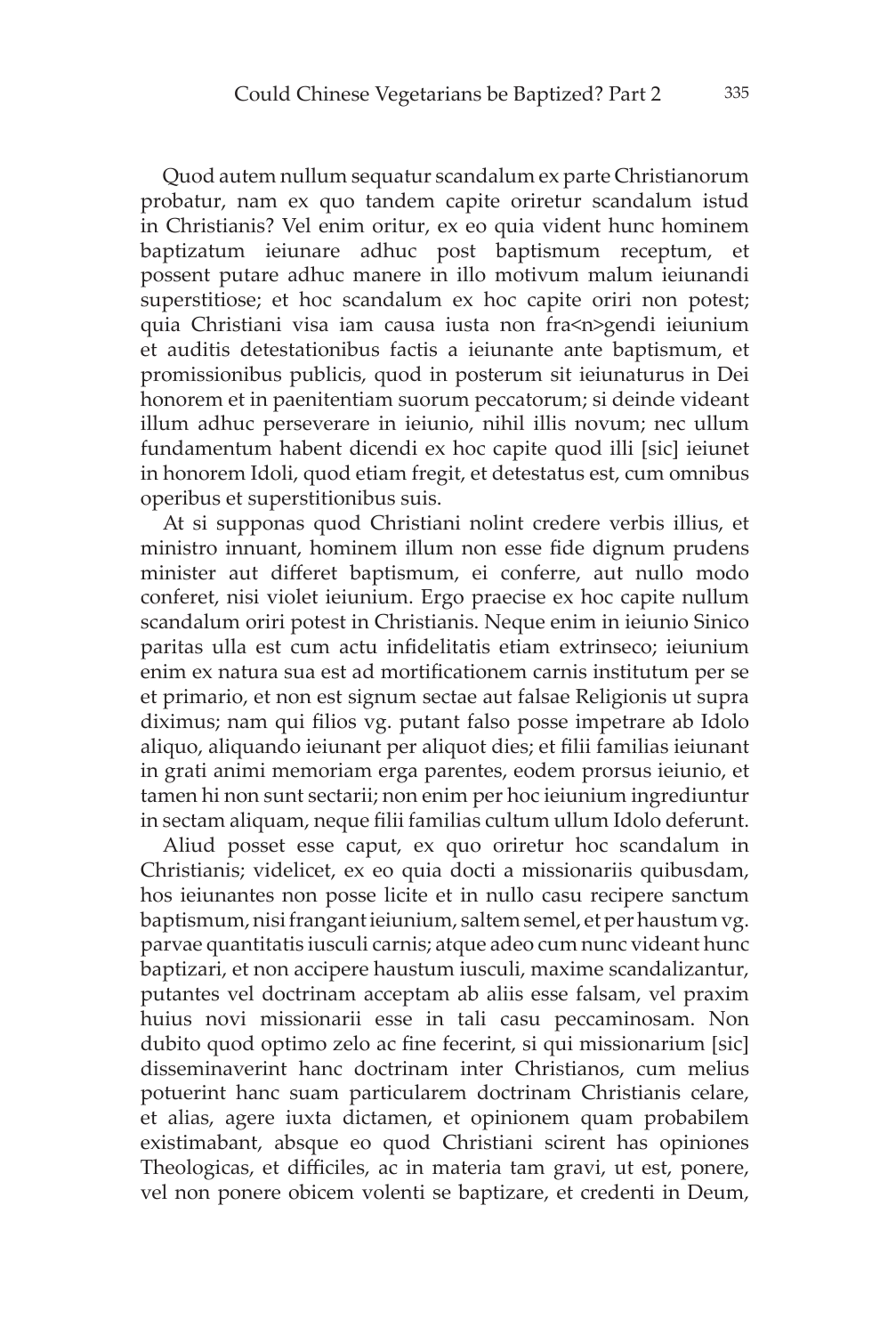et volenti servare Dei mandata; et aperire faciliter, vel non aperire ianuam salutis tot populis ieiunantibus in Sinis. Attamen esto sit disseminata in aliquibus Christianitatibus; cum in materia tanti ponderis, ubi clauditur multis via salutis ponendo obicem volenti se baptizare, qui nec obex est, nec a divina Lege iubetur, nec, ex usu Ecclesiae signatur; si aliquis minister contrariam opinionem hanc ab aliquibus promulgatam sequatur, non ideo tam facile damnandus esset a contrariae opinionis fautoribus.

*Dices hac disseminata iam doctrina, oritur scandalum in quibusdam Christianitatibus.*

**R<esponde>o**: Explicetur a missionariis verus sensus illius doctrinae, et quidem cum magna prudentia et cautela; vel dicendo quod ordinarie loquendo securius est recipienti baptismum violare etiam ieiunium illud suum materiale, per haustum vg. iusculi; ut sic tollatur daemoni omnis ansa tentandi deinde illum, ac incitandi ad dubitationem aliquam, [75v] an merita illa vana, quae ieiunio tot annorum putabat sibi cumulasse, sint vera merita, et adhuc perseverent. Vel dicendo: quod doctrina illa vera semper sit in iis omnibus casibus, quando ministro non aliunde possit constare, quod iste baptizandus revera mutet prius motivum malum; non autem doctrina illa vim habeat quando ministro aliunde constat iam mutasse motivum malum, et in bonum convertisse, accedente causa iusta non frangendi ieiunium materiale, et aliae plures rationes prudenter excogitari possent quibus Christiani rei veritatem percipientes non habeant amplius fundamentum iudicandi, vel doctrinam ab alio missionario acceptam esse falsam; vel praxim huius novi missionarii esse peccaminosam. Et praecipue docendi sunt Christiani, ut si incidant in ieiunantem volentem se ad fidem convertere, non statim illi dicant, debere prius violare suum ieiunium, ac deinde accedere, ne istis suis verbis impediant accessum ad Ecclesiam, et ad missionarium, et efficiant ut ille, et alii odium concipiant contra Dei Legem, sed ducat illum ad Patrem missionarium, cuius prudentiae et doctrinae erit illum suaviter vel inducere ad violandum suum illud superstitiosum ieiunium; vel probare ad tempus circa voluntatem illam pristinam, an moraliter perseveret nec ne, et aperire illi aliquam viam ad hoc ut possit aggregari Ecclesiae ovili.

*Dices usus hic cogendi ieiunantes ad frangendum suum ieiunium ante baptismum fuit Patrum antiquorum istius missionis, et primorum, qui nec doctrinis Theologicis, nec experientia rerum Sinicarum caruere.*

**R<esponde>o** et nos etiam ordinarie loquendo statuimus idem, et sumus in eadem sententia in qua fuere primi nostri huius missionis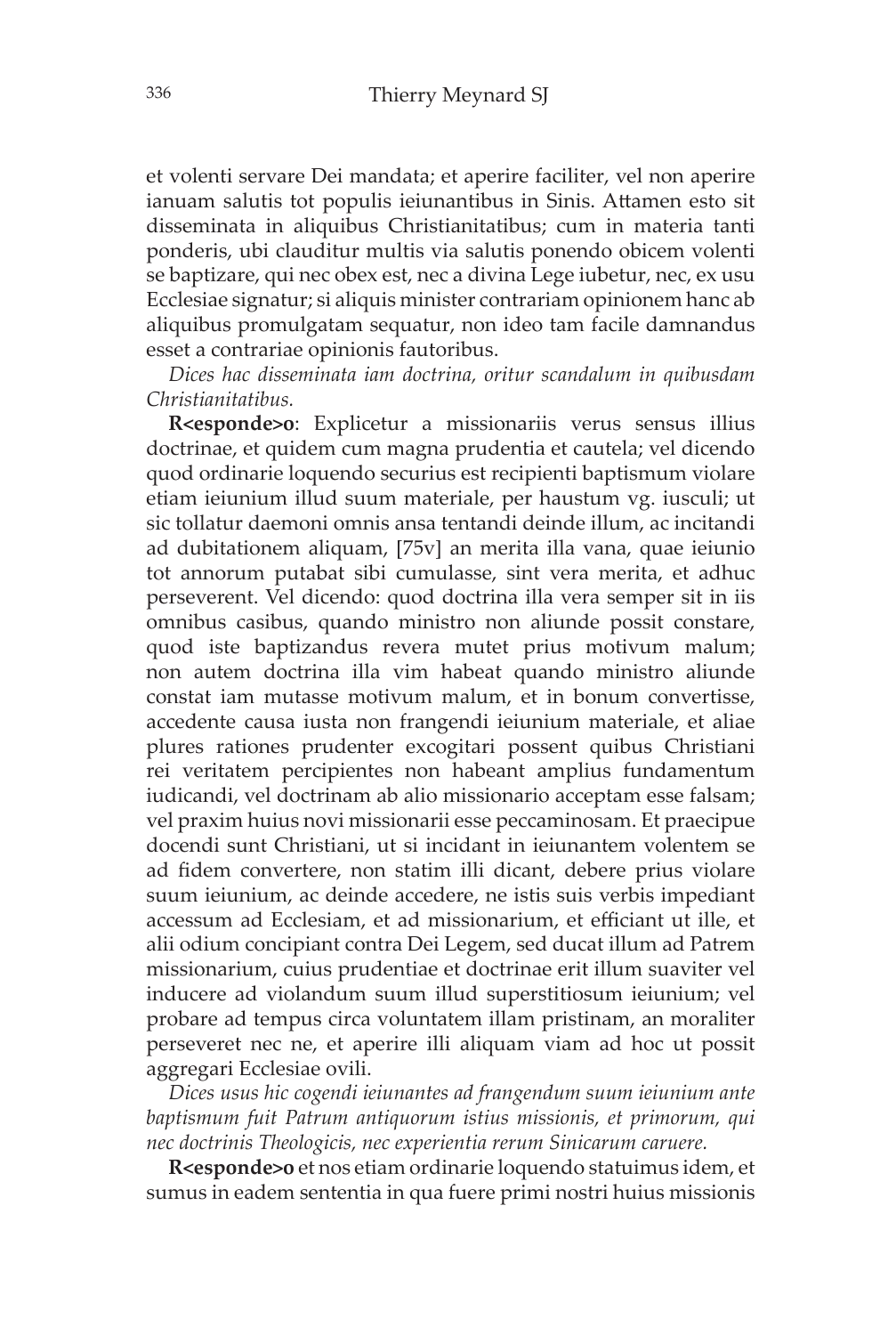Patres. Quod autem in aliquo casu extraordinario data iusta causa non frangendi ieiunium materiale, sit tamen a baptismo privandus ieiunans Sinicus, tanquam ieiunium hoc esset quid intrinsece malum etiam mutata intentione ieiunantis, et eius speciei esset, ac sunt Idololatria extrinseca quae non licet etiam mutata intentione. Circa hanc quaestionem, non constat Patres primos huius missionis statuisse, ieiunium Sinicum esse ex natura sua intrinsece malum et idololatricum, ita ut in nullo casu sit licitum. Quin potius coetus Patrum hic contrarium determinavit; nam statuit non debere admitti ieiunantes Sinicos ad baptismum, nisi in aliquo casu extraordinario, quando aliunde constaret de intentione ieiunantis mala, iam mutata in bonam; unde statuit consequenter ieiunium Sinicum non esse intrinsece malum aut ex sua institutione signum alicuius Religionis falsae; sed ideo esse idololatricum aut superstitiosum, quia fieret in honorem Idoli, aut ob finem superstitiosum. Si quis igitur nunc dicit: ieiunium Sinicum praecisa mala intentione esse opus malum, atque adeo in nullo casu posse licite baptismum conferri ieiunanti non fracto prius ieiunio, contra communem Patrum sententiam diceret; inter quos Patres, et sunt docti et antiqui in missione; ex illis nemo dixerit primos Patres huius missionis existimasse ieiunium Sinicum esse opus malum praescindendo etiam a mala intentione et fine ob quem Sinae ieiunant. Et vel ob hanc unicam rationem quod asserens hanc propositionem sit unicus contra sententiam 22 Patrum huius coetus, valde redditur tota eius doctrina suspecta quod nihil probet, quia nimium probat, et contra id quod post tot tantasque disputationes statutum tandem fuit.

**Confirmatur 4<sup>o</sup> nostra sententia** ex ipsa praxi eorum missionariorum qui contrariam sententiam in Sinis sequantur. Hi enim, ut supra illam, quam usus Ecclesiae requirit, certitudinem moralem habeant, si Sinicus ieiunans difficiliter inducatur ad violandum ieiunium, contenti sunt ut secreto saltem parum carnis gustet, aut hauriat parum iusculi, et hoc iam peracto, si iubeat ieiunanti prosequi suum ieiunium ob amorem Dei, et in paenitentiam suorum peccatorum, et ad impetrandam a Deo conversionem totius familiae, prosequi, ut antea ieiunium permittunt. (Sic in publico Patrum coetu dictum fuit: "Nescimus an deinde Adversarii mutaverint sententiam"). Hoc posito: sic infero: ergo qui nostram sententiam sequuntur, et non cogunt ieiunantem [76r] ad violandum ieiunium suum materiale ante baptismum, sed tantum docent, ac cogunt, ut mutet motivum superstitiosum et malum, in motivum sanctum, et meritorium accedente iusta causa optime faciunt: nam hi suam habent moralem certitudinem, et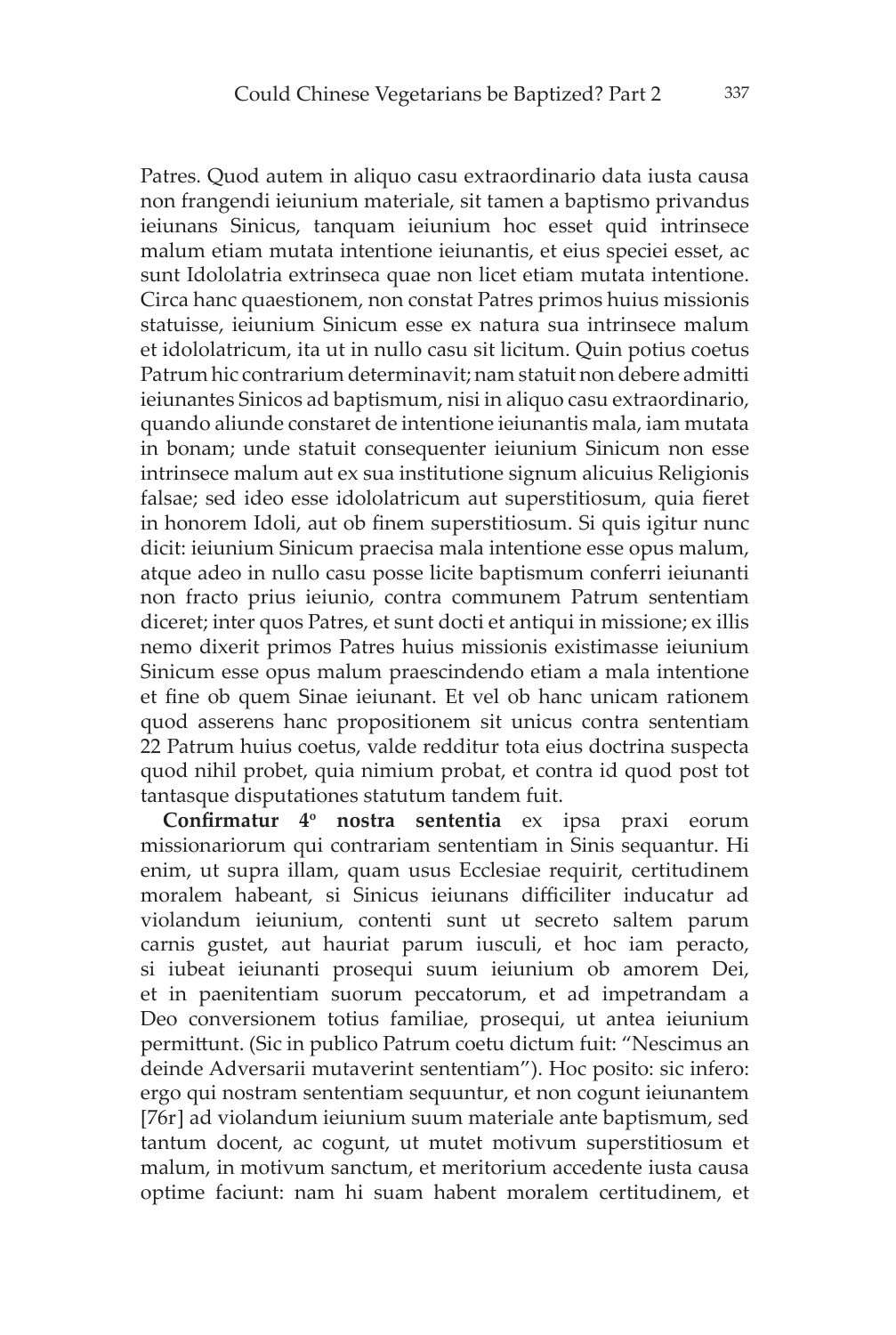illam, aut forte maiorem, quae ex usu Ecclesiae requiritur ad hoc ut licite conferatur baptismi sacramentum Infidelibus volentibus se ad fidem convertere, et credentibus omnia fidei mysteria necessaria, ac detestantibus Idola, et superstitiosa omnia, et promittentibus quod servaturi sint Legis mandata.

Ergo Sinici ieiunantes admittendi sunt ad baptismum quamvis non violent suum illud ieiunium materiale; si tamen agant quae modo dicta sunt. Nec possunt dicere adversarii ieiunium hoc Sinense esse talis naturae, et habere tales circumstantias hic in Sinis, etiam materialiter sumptum, ut sit semper signum Religionis falsae, vel superstitiosae sectae (ut supra notavimus) atque adeo aequivalere hic ipsi Idolo quod sicuti etiam mutato motivo colendi Deum in Idolo illo materiali, aut etiam ornatus causa non potest, uti antea retineri domi ac coli, ita nec hoc ieiunium materialiter sumptum posse non violari. Hoc enim modo adversarii contra praxim suam pugnarent: nam sicuti non potest retineri domi Idolum, quamvis Idololatra ante baptismum secreto vel praesentibus quibusdam Christianis pedibus illud conculcaret ad ostendendum, quod in posterum in illo non sit amplius culturus daemonem, sed Deum; ita nec sufficiens est, ut ieiunans secreto frangat ieiunium, vel praesentibus aliquibus Christianis, ad ostendendum, quod in posterum per ieiunium non sit amplius culturus daemonem, sed Deum.

At praxis adversariorum, quamvis de Idolo agendo, non permittunt; tamen de ieiunio loquendo permittunt ut postquam secreto fregerunt ieiunium, domi prosequantur suum ieiunium mutato iam motivo malo in bonum. Ergo ex praxi adversariorum constat, ieiunium hoc Sinense non esse talis naturae, nec in se imbibere tales circumstantias, ut sit omnino vel impurificabile ab omni superstitione, vel scandalosum. Si potest igitur purificari ab omni superstitione et scandalo, quare non admittantur ad baptismum ieiunantes illi, qui habent iustam causam, et difficultatem violandi suum illud materiale ieiunium? Quare his omnino claudatur ianua salutis, si possint facile a missionariis adiuvari?

Nec recurrant adversarii ad id, quot tota superstitio ieiunii consistat in ipsa fractione ieiunii, qua semel habita, etiam si perseveret ieiunium, superstitio tamen omnis iam ablata est. Hoc enim gratis fingerent ad salvandam suam praxim; scandala tamen salvare non possent; eodem modo ac si fingas pactum daemonis cum aliquo Idololatra, videlicet si Idolum pedibus conculcaretur, daemonem non opem laturum Idolatrae; si hic pedibus conculcet secreto, pactum quidem daemonis ad ferendam illi opem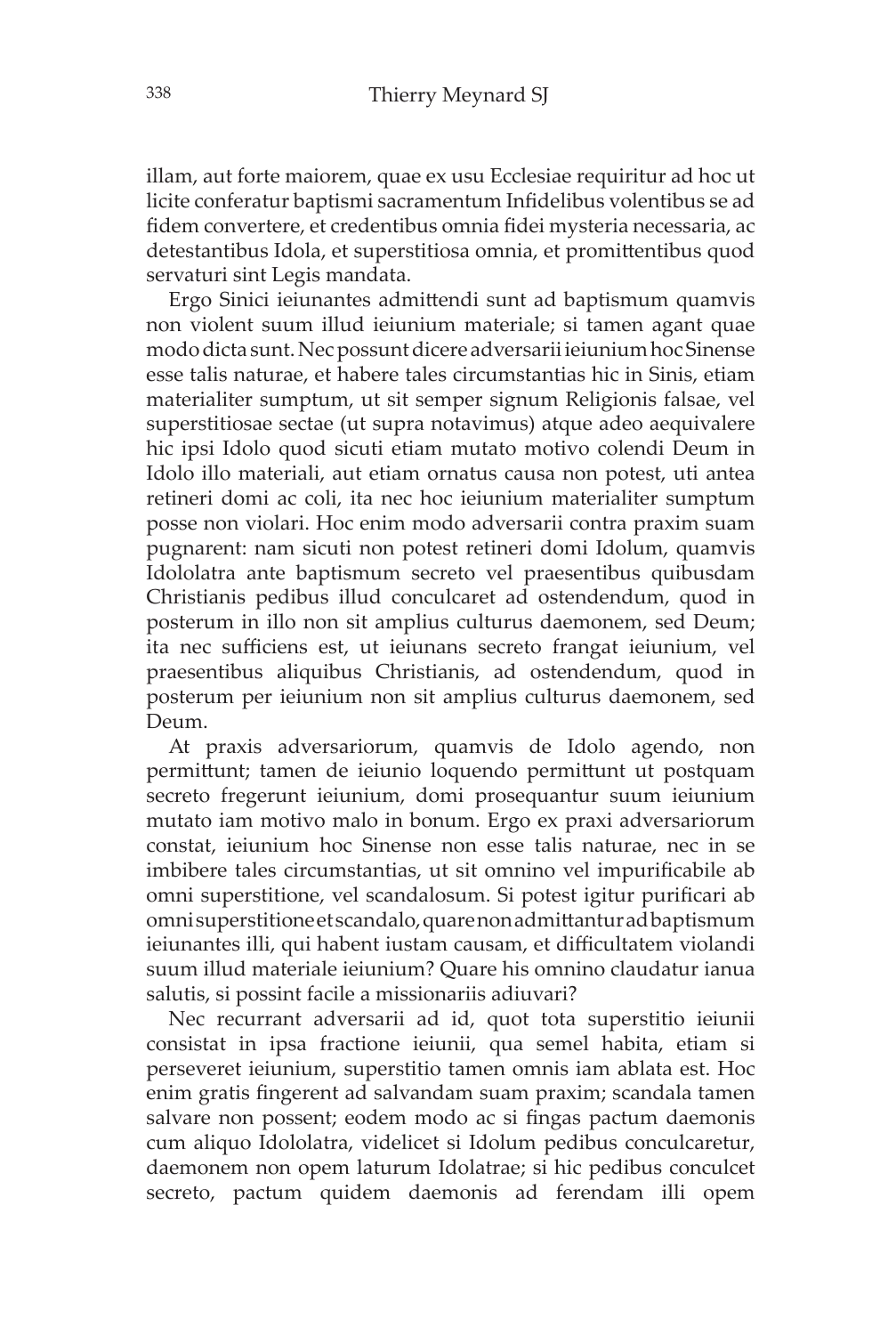solvitur; sed non ideo non reputabitur Idololatra ab omnibus si Idolum retinere domi ac colere prosequatur. Ita quamvis secreto quis frangat ieiunium superstitiosum, etiam si, dato, et non concesso, superstitio omnis consisteret in illa fractione ieiunii; si tamen ieiunans perseveret, ut antea in suo ieiunio, non ideo non reputabitur superstitiosus ab omnibus.

Adde quod hoc est falsum, nam ut supra indicavi, sunt ex Sinensibus multi, qui eodem prorsus ieiunio, quo reliqui, ieiunant; et tamen alii ter in mense, alii decies, alii per tres annos tantum, alii per decem annos, alii nunquam, alii per totam vitam. Si superstitio ieiunii Sinensis, aut pactum aliquod daemonis consisteret, in eo quod ieiunium sit talis naturae, ut si semel frangatur pactum daemonis, aut superstitio omnis auferatur; hoc pactum, et hanc superstitionem illam tantum Sinensium ieiunia includerent quae essent ad totam vitam; non vero alia aliorum, qui exceptis tribus, aut decem diebus quolibet mense comedunt carnes et pisces etc. quod adversarii non concedunt; nam etiam ista ieiunia ob finem malum, ob quem fiunt, sunt mala et superstitiosa.

Accedit etiam quod illi ieiunantes ad totam vitam saepius vel decepti ab amicis comedunt aliquid eorum a quibus abstinent, et deinde si sciant parum curant, et in eodem suo ieiunio [76v] perseverant; in gravibus infirmitatibus, si ad salutem recuperandam urgeantur a medicis, ut comedant aliquid illorum a quibus abstinent forte non recusant, quamvis difficultatem magnam aliunde patiantur, sed ob amorem salutis, et quia in tali casu non irridentur a pueris et vicinis, per modum medicinae comedunt, et sanitatem consequti [sic] sua ieiunia prosequuntur cum pace totius familiae.

Ergo signum est quod superstitio ista non est annexa ita ieiunio, ut si semel hoc frangatur tota superstitio auferatur: sed tota consistit in motivo malo, ob quod fit ieiunium. Natura tamen ieiunii Sinensis ex consuetudine ita institutam [sic] est, ut non admittat parvitatem materiae; uti admittit ieiunium Ecclesiae, quod parvitas materiae non frangit ieiunium, sed quaecunque parvitas materiae illarum rerum a quibus abstinent, si gustatur, frangit ieiunium Sinicum etc. Hinc tanta difficultas Sinarum ieiunantium in gustando vel tantillum iusculi carnis, aut minimum frustuli carnis, vel ovi; per ipsos enim eodem prorsus modo se habet ad fractionem ieiunii, sive sit multum, sive sit parum id quod comedendum offertur, quia nullam admittunt parvitatem materiae in suis ieiuniis, tum qui ad totam vitam ieiunant, tum qui ad tempus ieiunant.

*Dices putant ieiunantes, quod si frangatur ieiunium, sive sit ad tempus sive per totam vitam, merita illa ante acta, quae putant esse vera merita,*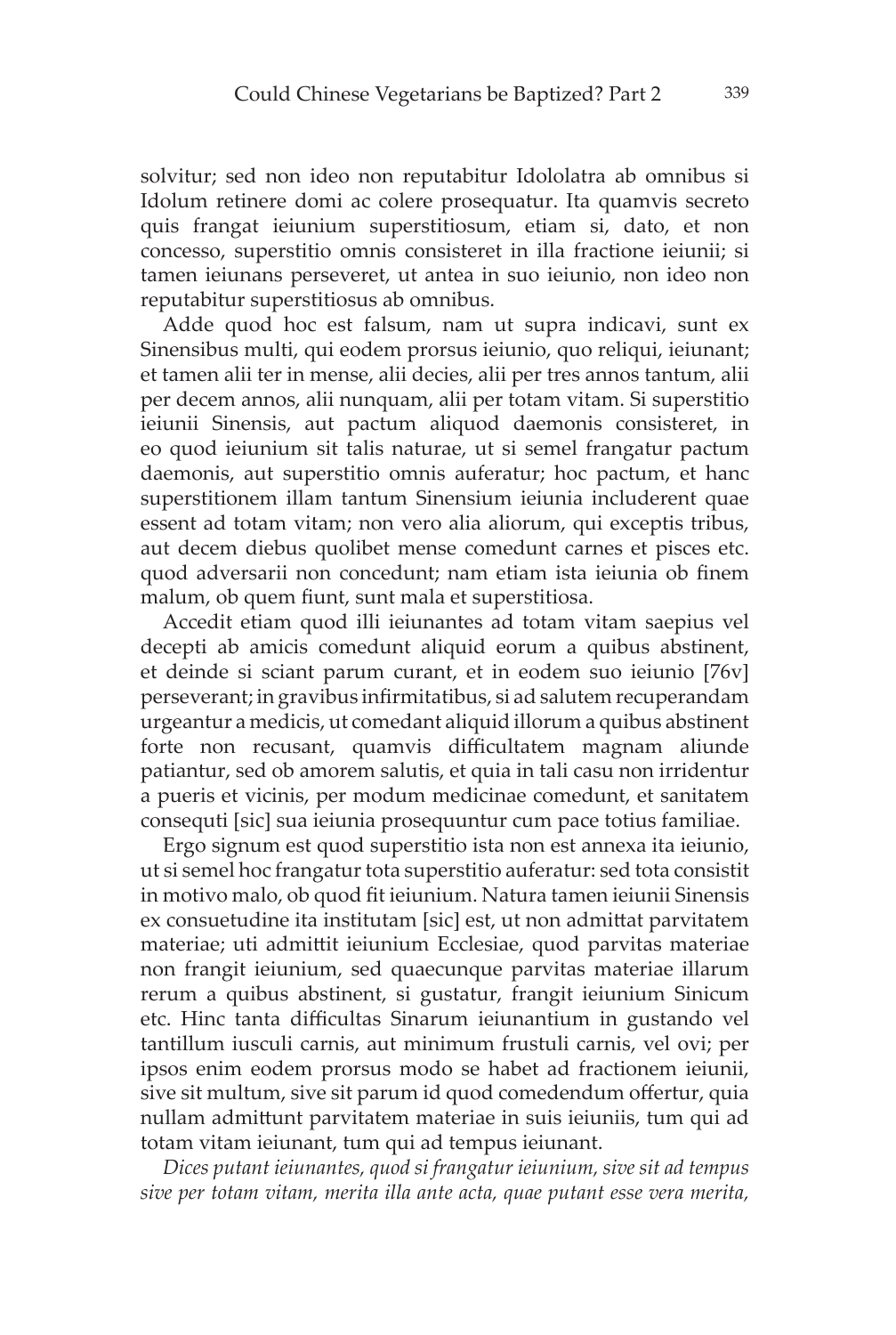*omnino deperdantur, et sunt ac si non fuerint. Ergo specialis ratio est in hoc ieiunio Sinico ad hoc, ut ieiunans ante baptismum cogatur frangere suum ieiunium, et nisi velit frangere, non baptizetur.*

R<esponde>o 1º. Casum hunc, solum indicare errorem ieiunantis, non autem specialem nexum erroris cum ieiunio illo Sinensium. Nam pueri, adolescentes, vel adolescentulae, qui nec ipsum nomen meriti sciunt cum ieiunant eodem ieiunio et in grati animi memoriam matris suae, maximam habent difficultatem ad frangendum ieiunium suum, nec ullo errore simili afficiuntur. Item alii sunt qui ieiunant ad impetrandos filios ab Idolis etc. Nec tali errore ligati sunt, ergo error iste, quod amittant merita, non est specialis ratio annexa observantiae ieiunii Sinici, ut non possit a ieiunio separari. Tolli igitur potest talis error a mente aliquorum ieiunantium, per doctrinam missionarii, sicuti et tolluntur plures alii errores, et maioris momenti, ut vg. est error ille, quo putant Idolum esse Deum, aut hominem posse salvum fieri sine fide in Christum etc. Et ablatis omnibus erroribus baptizari deinde possunt Infideles, praecedente ex usu Ecclesiae detestatione illa universali daemonis, et omnium superstitionum.

R<esponde>o 2°. Si qui essent populi, qui comederent carnes, pisces, allia, caepasve [sic], ova, et vinum biberent in honorem et cultum Idoli, ac putarent se per tales comestiones et gratos esse daemoni, et in super multa sibi merita coacervare; et vel ipse Divus Paulus, si vellet hos homines convertere, quid putas facturus esset Apostolus? Prohiberetne esum rerum istarum, an potius tolleret errorem, et eos induceret, ut quoties comederent, vero Deo gratias referrent, quod ista procreaverit ad alendos homines, ut hi omni conatu servirent Deo, et salvi tandem fierent? Itaque et comestio et ieiunium materialiter se habent in Sinis; si motiva igitur ob quem fiunt sint erronea, tollatur error, et non prohibeatur ieiunium, tanquam in se malum habeat intrinsecum aut comestio; nisi aliud obstet, vel ratione scandali, vel alterius circumstantiae.

**Confirmatur 5** nostra sententia. Ieiunium Sinense non ita se habet in Sinis, ac cultus illi adorandi spiritus illos, quos Sinae putent Tutelares Urbium; vel genuflexionis quotidianae quae fieret a famulo Christiano genuflectente Domino gentili ante Idola. Sed tum adoratio illa, tum genuflexio ista ante Idolum, adhuc purificari possunt ab Idololatria formali, et sic purificatae licite exerceri, a Christianis. Ergo multo magis ieiunium Sinense purificari potest a sua superstitione vel errore et licite sic purificatum perpetuari a Sinico ieiunante.

De Spiritibus, quos Sinae vocant Tutelares [77r] Urbium, constat,